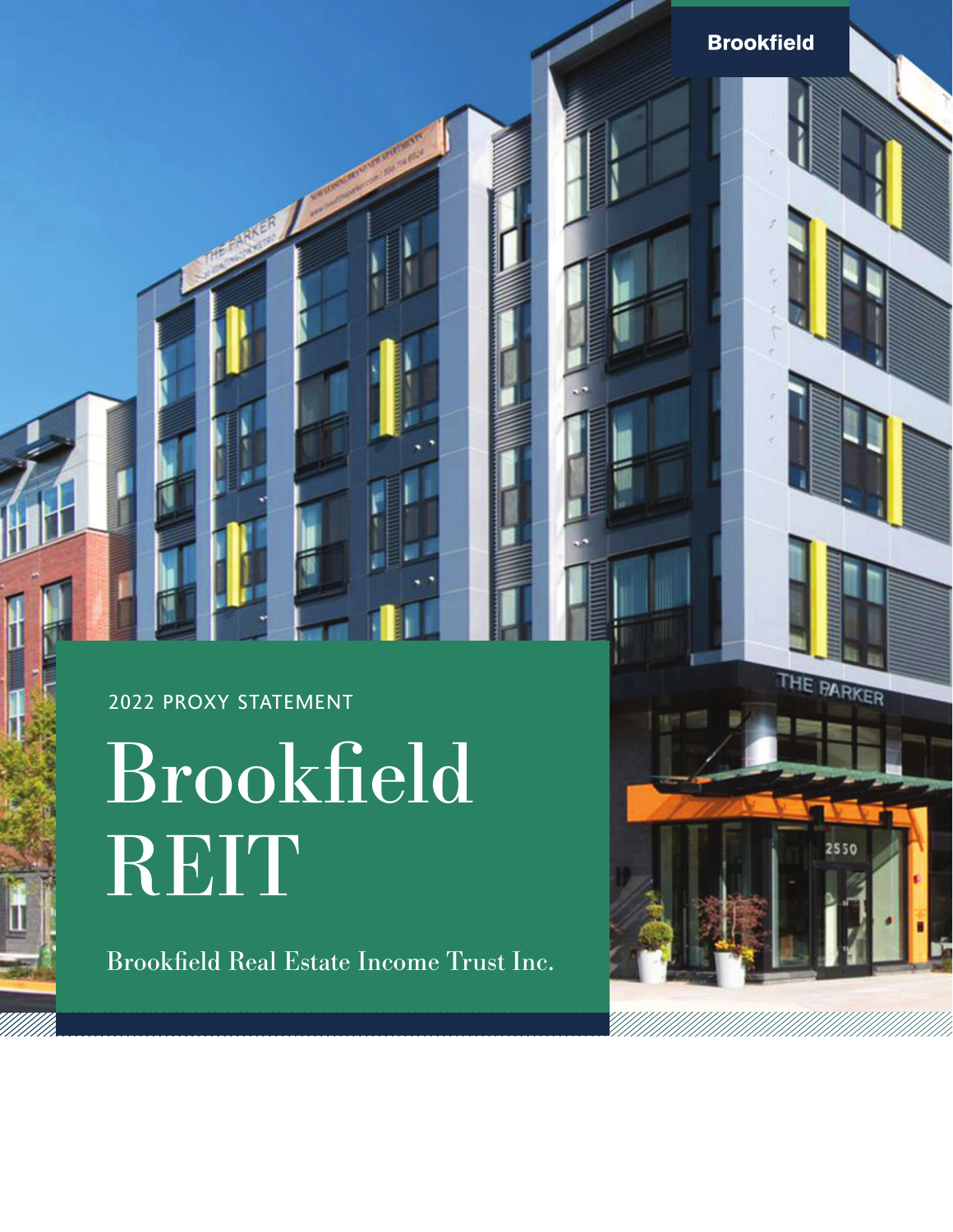## **Brookfield**

Dear Stockholder:

Please join us for Brookfield Real Estate Income Trust Inc.'s Annual Meeting of Stockholders on Thursday, July 14, 2022, at 11:00 a.m., Eastern Daylight Time. The Annual Meeting will be a virtual meeting of stockholders. You will be able to attend the Annual Meeting, vote your shares electronically and submit your questions during the meeting via live audio webcast by visiting *www.virtualshareholdermeeting.com/ BRREIT2022*. To participate in the meeting, you must have your 16-digit control number that is shown on your proxy card. You will not be able to attend the Annual Meeting in person.

Attached to this letter is a Notice of Annual Meeting of Stockholders and Proxy Statement, which describe the business to be conducted at the meeting. This Proxy Statement and the enclosed proxy card and annual report are first being sent to stockholders on or about May 2, 2022. We urge you to read the accompanying materials regarding the matters to be voted on at the meeting and to submit your voting instructions by proxy.

Whether or not you plan to attend the meeting, your vote is important to us. You may vote your shares by proxy on the Internet, by telephone or by completing, signing and promptly returning a proxy card, or you may vote via the Internet at the Annual Meeting. We encourage you to vote by proxy by Internet, by telephone or by proxy card even if you plan to virtually attend the Annual Meeting. By doing so, you will ensure that your shares are represented and voted at the Annual Meeting.

Thank you for your continued support of Brookfield Real Estate Income Trust Inc.

*/s/ Zachary B. Vaughan*

Zachary B. Vaughan Director and Chief Executive Officer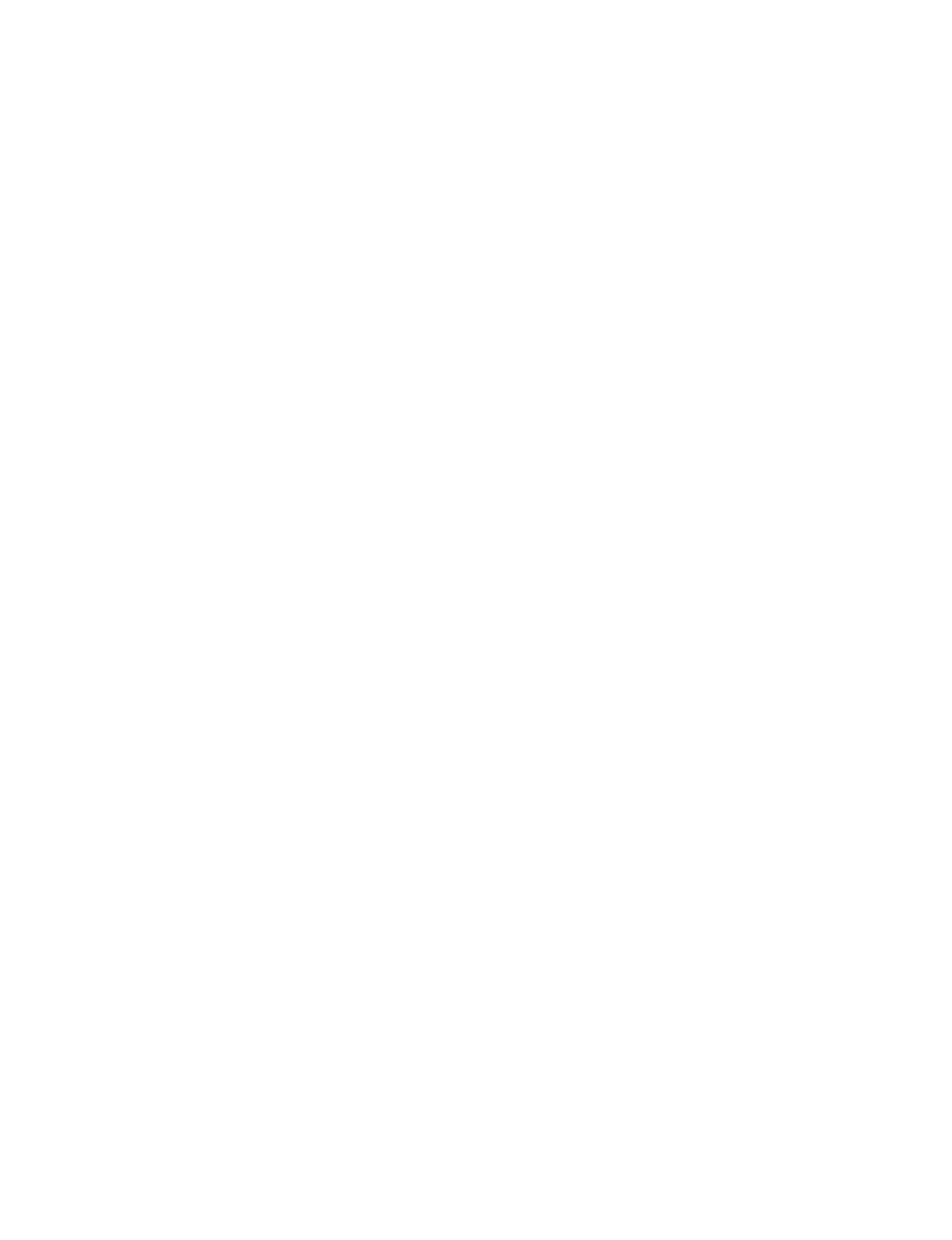#### **BROOKFIELD REAL ESTATE INCOME TRUST INC. NOTICE OF ANNUAL MEETING OF STOCKHOLDERS**

- **TIME** 11:00 a.m., Eastern Daylight Time, on Thursday, July 14, 2022
- **LIVE AUDIO** You can attend the Annual Meeting online by live audio webcast, vote your shares WEBCAST electronically and submit your questions during the Annual Meeting, by visiting *www.virtualshareholdermeeting.com/BRREIT2022*. You will need to have your 16-digit control number included on your proxy card to join the Annual Meeting.
- **ITEMS OF**
- 1. A proposal to elect the director nominees listed in the Proxy Statement.
- **BUSINESS**
- 2. A proposal to ratify the appointment of Deloitte & Touche LLP as our independent registered public accounting firm for 2022.
- 3. Two separate proposals to amend our charter.
- 4. A proposal to permit adjournment of the Annual Meeting, if necessary, to solicit additional proxies in favor of the foregoing proposals if there are not sufficient votes for the proposals to be approved.
- 5. To consider such other business as may properly come before the Annual Meeting and any adjournments or postponements thereof.
- **RECORD DATE** You may vote at the Annual Meeting if you were a stockholder of record at the close of business on April 26, 2022.
- **VOTING BY PROXY** To ensure your shares are voted, you may vote your shares over the Internet, by telephone or by completing, signing and mailing the enclosed proxy card. Voting procedures are described on the following page and on the proxy card.

By Order of the Board of Directors,

*/s/ Michelle Campbell*

Secretary May 2, 2022

*Important Notice Regarding the Availability of Proxy Materials for the Stockholder Meeting to Be Held on Thursday, July 14, 2022: This Proxy Statement and our Annual Report are available at www.proxyvote.com and can be accessed by using the 16-digit control number and following the instructions located on the enclosed proxy card.*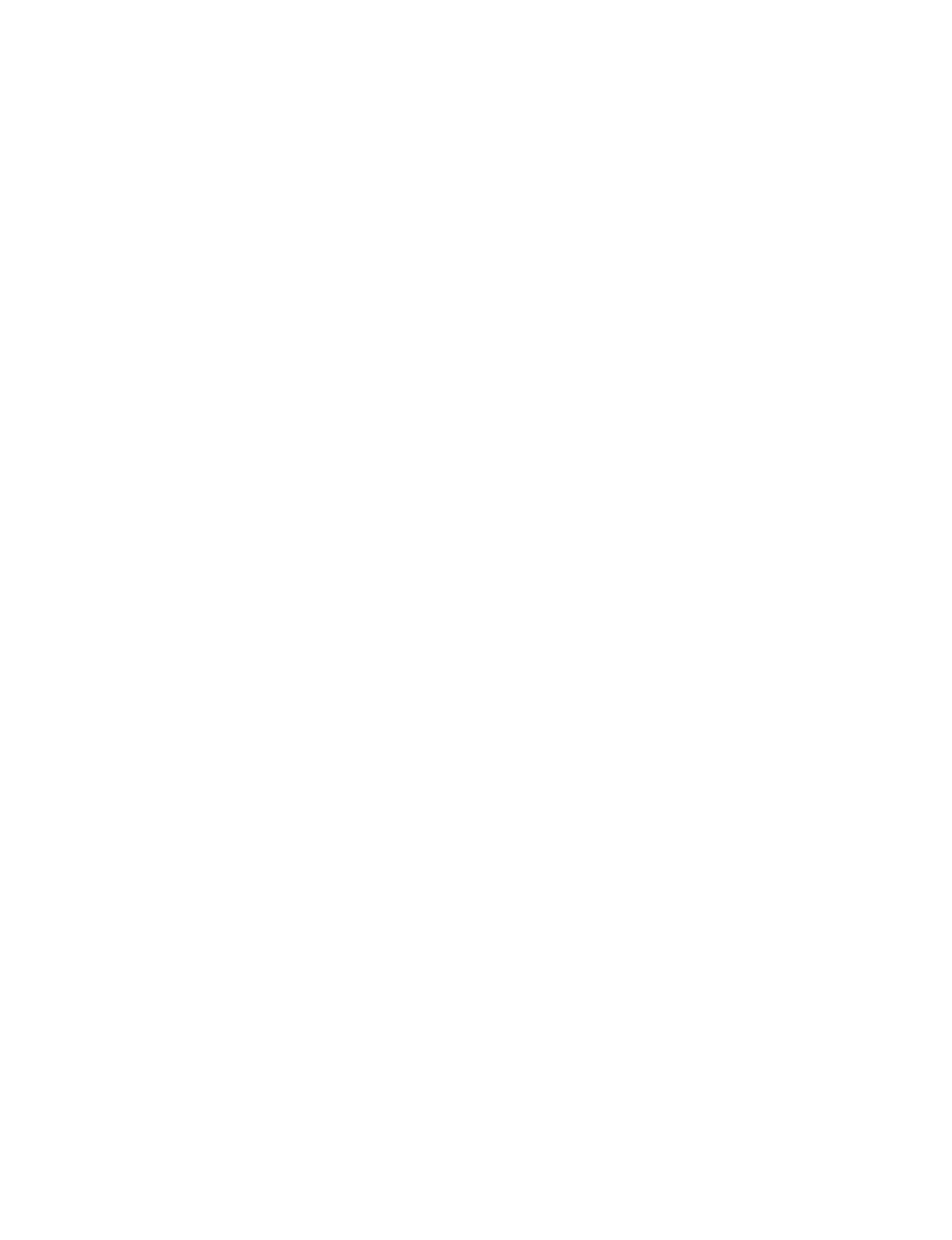#### **PROXY VOTING METHODS**

If, at the close of business on April 26, 2022, you were a stockholder of record, you may vote your shares by proxy over the Internet, by telephone or by mail in advance of the Annual Meeting, or you may vote via the Internet at the Annual Meeting. You may also revoke your proxy at the times and in the manners described in the "General Information" section of this Proxy Statement. For shares held through a broker, bank or other nominee, you may submit voting instructions to your broker, bank or other nominee. Please refer to information from your broker, bank or other nominee on how to submit voting instructions.

**If you are a stockholder of record, your Internet, telephone or mail vote by proxy must be received by 11:59 p.m., Eastern Daylight Time, on July 13, 2022 to be counted. If you hold shares through a broker, bank or other nominee, please refer to information from your bank, broker or nominee for voting instructions.**

To vote by proxy if you are a stockholder of record:

#### **BY INTERNET**

- Go to the website *www.proxyvote.com* and follow the instructions, 24 hours a day, seven days a week.
- You will need the 16-digit control number included on your proxy card to obtain your records and to create an electronic voting instruction form.

#### **BY TELEPHONE**

- From a touch-tone telephone, dial 1-800-690-6903 and follow the recorded instructions, 24 hours a day, seven days a week.
- You will need the 16-digit control number included on your proxy card in order to vote by telephone.

#### **BY MAIL**

- Mark your selections on the proxy card.
- Date and sign your name exactly as it appears on your proxy card.
- Mail the proxy card in the enclosed postage-paid envelope provided to you.

#### **YOUR VOTE IS IMPORTANT TO US. THANK YOU FOR VOTING.**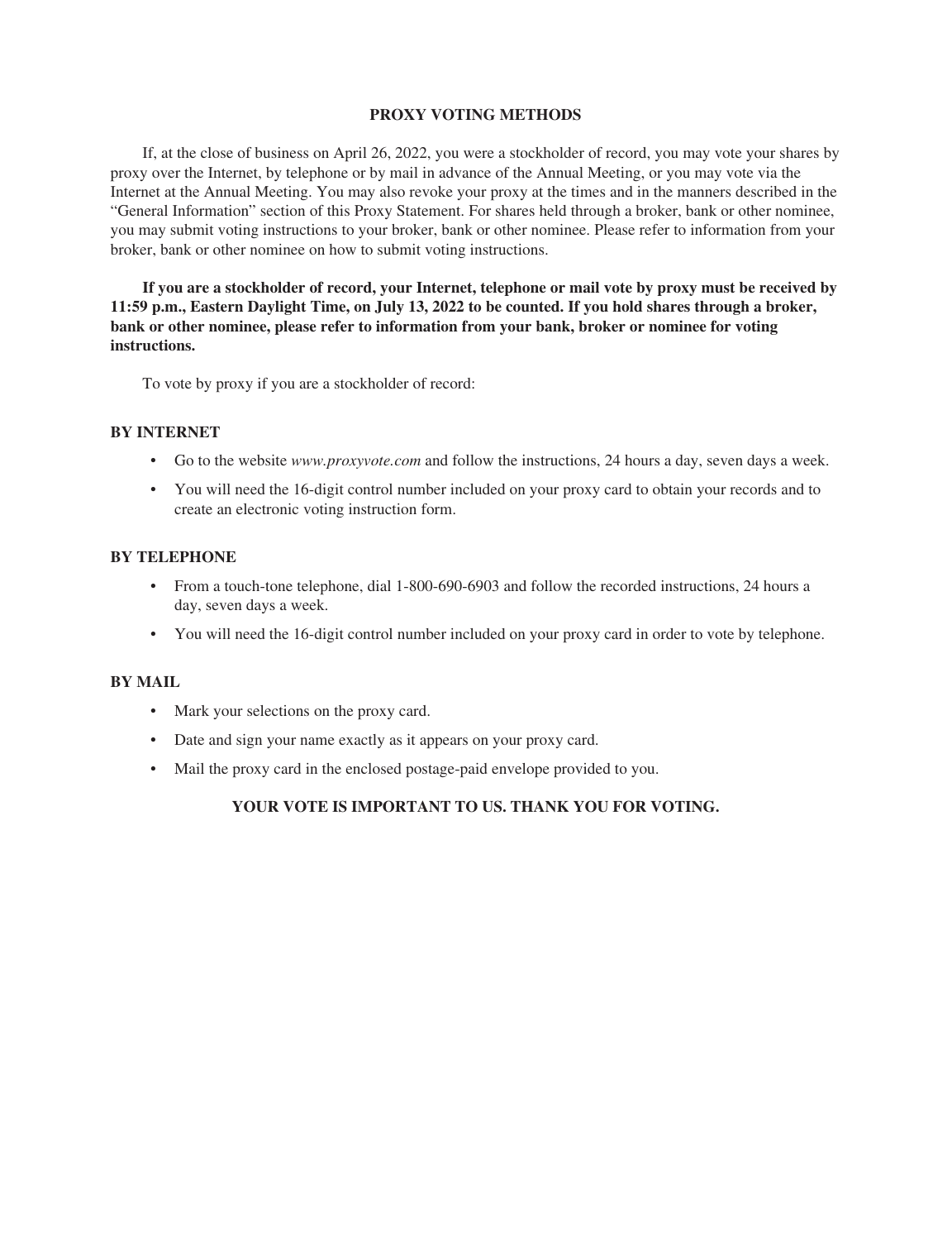#### **Table of Contents**

|                                                                                                                                                                                                                                | -1 |
|--------------------------------------------------------------------------------------------------------------------------------------------------------------------------------------------------------------------------------|----|
|                                                                                                                                                                                                                                | 6  |
|                                                                                                                                                                                                                                | 6  |
| THE BOARD OF DIRECTORS AND CERTAIN GOVERNANCE MATTERS                                                                                                                                                                          | 9  |
|                                                                                                                                                                                                                                | 9  |
|                                                                                                                                                                                                                                | 10 |
|                                                                                                                                                                                                                                | 11 |
| Executive Sessions (also contained a series of the series of the series of the series of the series of the series of the series of the series of the series of the series of the series of the series of the series of the ser | 11 |
| Communications with the Board (and the state of the state of the state of the state of the state of the state of the state of the state of the state of the state of the state of the state of the state of the state of the s | 11 |
| Board Committees and Meetings (and according to the control of the state of the state of the state of the state of the state of the state of the state of the state of the state of the state of the state of the state of the | 11 |
|                                                                                                                                                                                                                                | 12 |
|                                                                                                                                                                                                                                | 13 |
|                                                                                                                                                                                                                                | 13 |
| Oversight of Risk Management (a) material contains the set of the set of Risk Management (b) and the set of the set of the set of the set of the set of the set of the set of the set of the set of the set of the set of the  | 13 |
|                                                                                                                                                                                                                                | 13 |
| PROPOSAL NO. 2 - RATIFICATION OF INDEPENDENT REGISTERED PUBLIC                                                                                                                                                                 | 15 |
|                                                                                                                                                                                                                                | 15 |
| Pre-Approval Policy for Services of Independent Registered Public Accounting Firm                                                                                                                                              | 16 |
| <b>PROPOSAL NOS. 3A-3B - AMENDMENTS TO OUR CHARTER </b>                                                                                                                                                                        | 17 |
| <b>PROPOSAL NO. 4 - ADJOURNMENT OF ANNUAL MEETING</b>                                                                                                                                                                          | 19 |
|                                                                                                                                                                                                                                | 20 |
|                                                                                                                                                                                                                                | 21 |
|                                                                                                                                                                                                                                | 21 |
|                                                                                                                                                                                                                                | 21 |
|                                                                                                                                                                                                                                | 22 |
| <b>COMPENSATION COMMITTEE INTERLOCKS AND INSIDER PARTICIPATION </b>                                                                                                                                                            | 23 |
|                                                                                                                                                                                                                                | 23 |
| TRANSACTIONS WITH RELATED PERSONS AND CERTAIN CONTROL PERSONS                                                                                                                                                                  | 24 |
| STOCKHOLDER PROPOSALS FOR THE 2023 ANNUAL MEETING                                                                                                                                                                              | 43 |
|                                                                                                                                                                                                                                | 43 |
|                                                                                                                                                                                                                                |    |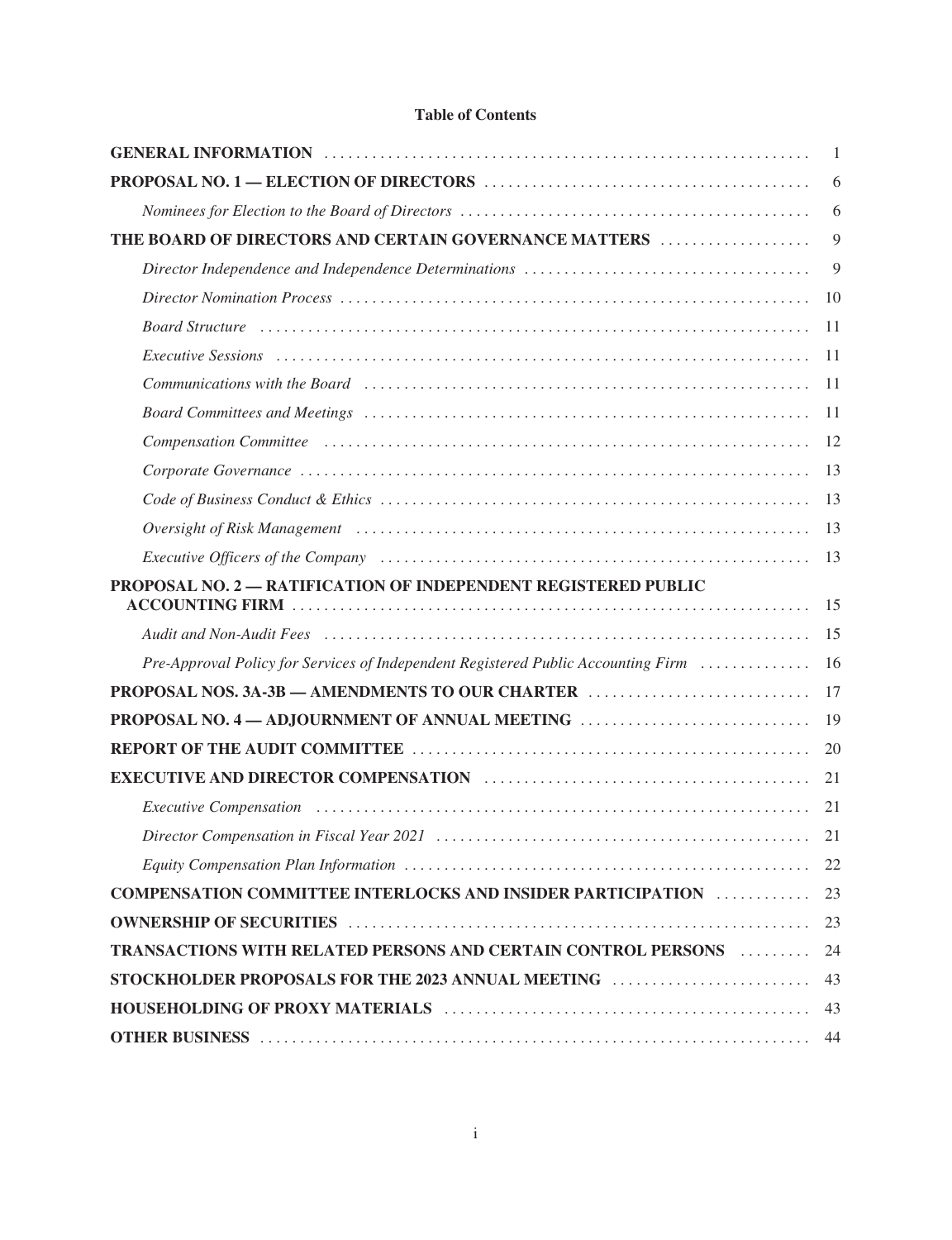# **Brookfield**

#### **BROOKFIELD REAL ESTATE INCOME TRUST INC.**

**Brookfield Place, 250 Vesey Street, 15th Floor New York, NY 10281 Telephone:1-855-777-8001**

#### **PROXY STATEMENT Annual Meeting of Stockholders July 14, 2022**

#### **GENERAL INFORMATION**

#### <span id="page-7-0"></span>**Why am I being provided with these materials?**

This Proxy Statement and the enclosed proxy card and annual report are first being sent to stockholders on or about May 2, 2022. We have delivered these proxy materials to you in connection with the solicitation by the Board of Directors (the "Board" or "Board of Directors") of Brookfield Real Estate Income Trust Inc. ("we," "our," "us" and the "Company") of proxies to be voted at our Annual Meeting of Stockholders to be held by live audio webcast on July 14, 2022 (the "Annual Meeting"), and at any postponements or adjournments of the Annual Meeting. You are invited to attend the Annual Meeting and vote your shares via the Internet or to vote your shares by proxy via the Internet, by telephone or by mail.

#### **What am I voting on?**

There are four proposals scheduled to be voted on at the Annual Meeting:

- Proposal No. 1: Election of the director nominees listed in this Proxy Statement.
- Proposal No. 2: Ratification of the appointment of Deloitte & Touche LLP as our independent registered public accounting firm for 2022.
- Proposal Nos. 3A and 3B: Two separate proposals to amend our Articles of Amendment and Restatement (the "Charter").
- Proposal No. 4: To permit the adjournment of the Annual Meeting, if necessary, to solicit additional proxies in favor of the foregoing proposals if there are not sufficient votes for the proposals to be approved.

#### **Who is entitled to vote?**

Stockholders as of the close of business on April 26, 2022 (the "Record Date") may vote at the Annual Meeting. As of that date, there were 37,981,378 shares of common stock outstanding including: 4,408,066 shares of Class I common stock, 26,006,562 shares of Class S common stock, 4,894,580 shares of Class C common stock and 2,672,170 shares of Class E common stock. You have one vote for each share of common stock held by you as of the Record Date, including shares:

- Held directly in your name as "stockholder of record" (also referred to as "registered stockholder"); and
- Held for you in an account with a broker, bank or other nominee (shares held in "street name") Street name holders generally cannot vote their shares directly and instead must instruct the brokerage firm, bank or nominee how to vote their shares.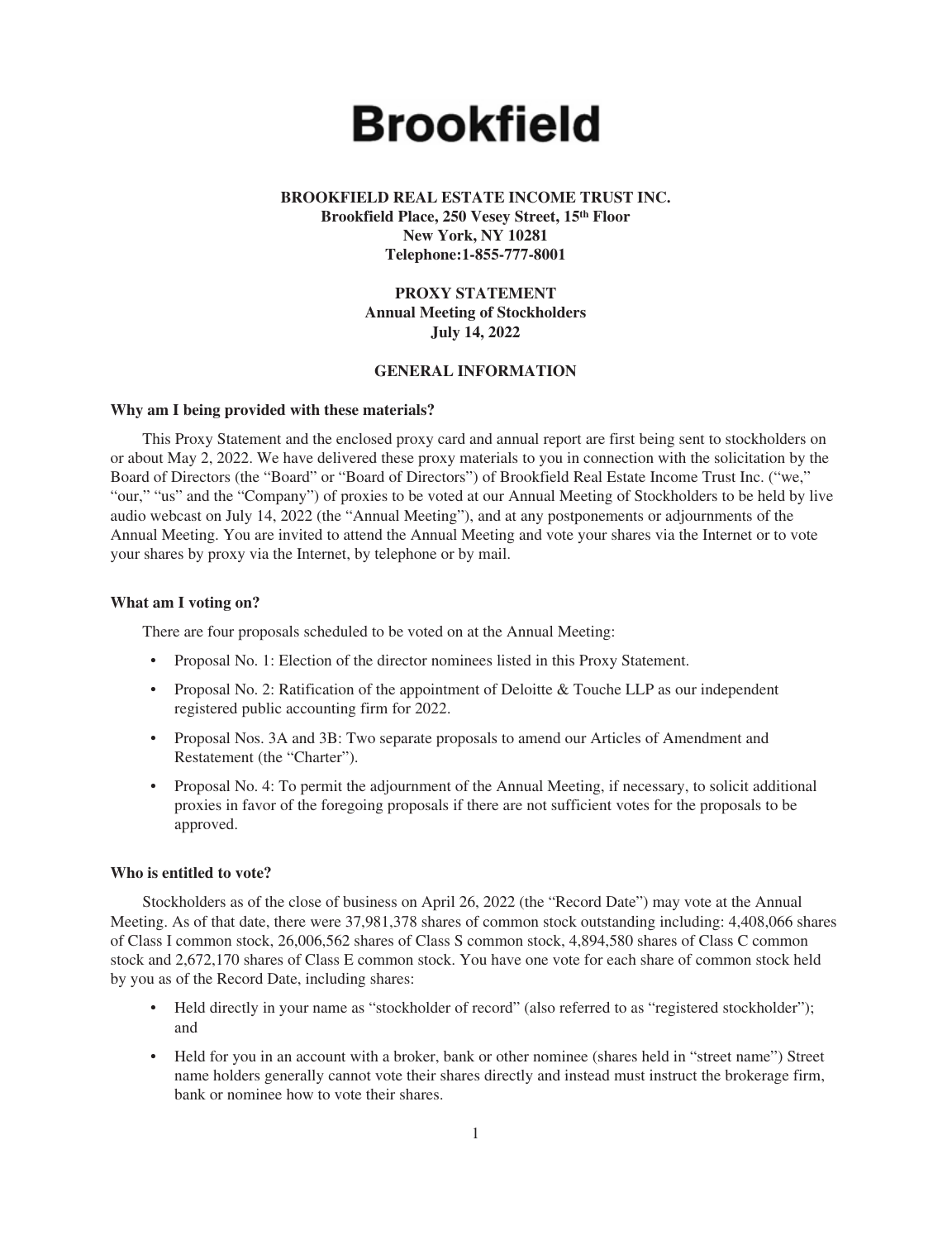#### **What constitutes a quorum?**

The presence in person or by proxy of stockholders entitled to cast 50% of all the votes entitled to be cast at such meeting on any matter constitutes a quorum. Abstentions and "broker non-votes" that are present and entitled to vote are counted for purposes of determining a quorum.

#### **What is a "broker non-vote"?**

A broker non-vote occurs when shares held through a broker are not voted with respect to a proposal because (1) the broker has not received voting instructions from the stockholder who beneficially owns the shares and (2) the broker lacks the authority to vote the shares at its discretion. Proposal No. 1 is considered a non-routine matter, and a broker will lack the authority to vote uninstructed shares at its discretion on such proposal. Proposal No. 2 is considered a discretionary matter, and a broker will be permitted to exercise its discretion to vote uninstructed shares on this proposal.

#### **How many votes are required to approve each proposal?**

For Proposal No. 1, the affirmative vote of a majority of the shares entitled to vote that are present in person or by proxy at the Annual Meeting is required for the election of each nominee for director. There is no cumulative voting.

For Proposal No. 2, approval of the proposal requires a majority of the votes cast, and under Maryland law, abstentions are not treated as "votes cast." It is important to note that the proposal to ratify the appointment of Deloitte & Touche LLP as our independent registered public accounting firm for 2022 (Proposal No. 2) is non-binding and advisory. While the ratification of Deloitte & Touche LLP as our independent registered public accounting firm is not required by our Bylaws or otherwise, if our stockholders fail to ratify the selection, we will consider it notice to the Board and the Audit Committee of our Board (the "Audit Committee") to consider the selection of a different firm.

For Proposal Nos. 3A-3B (each a "Charter Amendment Proposal" and together the "Charter Amendment Proposals"), the affirmative vote of a majority of all votes entitled to be cast on each Charter Amendment Proposal is required to approve each Charter Amendment Proposal. Abstentions and broker non-votes will have the effect of a vote against each Charter Amendment Proposal.

For Proposal No. 4, a majority of the votes cast at the Annual Meeting in person or by proxy is required to approve the adjournment proposal.

#### **How are votes counted?**

With respect to the election of directors (Proposal No. 1), you may vote "FOR," "AGAINST" or "ABSTAIN" with respect to each nominee. Abstentions and broker non-votes will have the effect of a vote against the nominees in Proposal No. 1.

With respect to the ratification of our independent registered public accounting firm (Proposal No. 2), you may vote "FOR," "AGAINST" or "ABSTAIN." For Proposal No. 2, under Maryland law, abstentions will not affect the outcome.

With respect to the approval of the Charter Amendment Proposals (Proposal Nos. 3A-3B), you may vote "FOR," "AGAINST" or "ABSTAIN." Abstentions and broker non-votes will have the effect of a vote against each Charter Amendment Proposal.

With respect to the adjournment proposal (Proposal No. 4), you may vote "FOR," "AGAINST" or "ABSTAIN." Abstentions and broker non-votes will not affect the outcome of this proposal.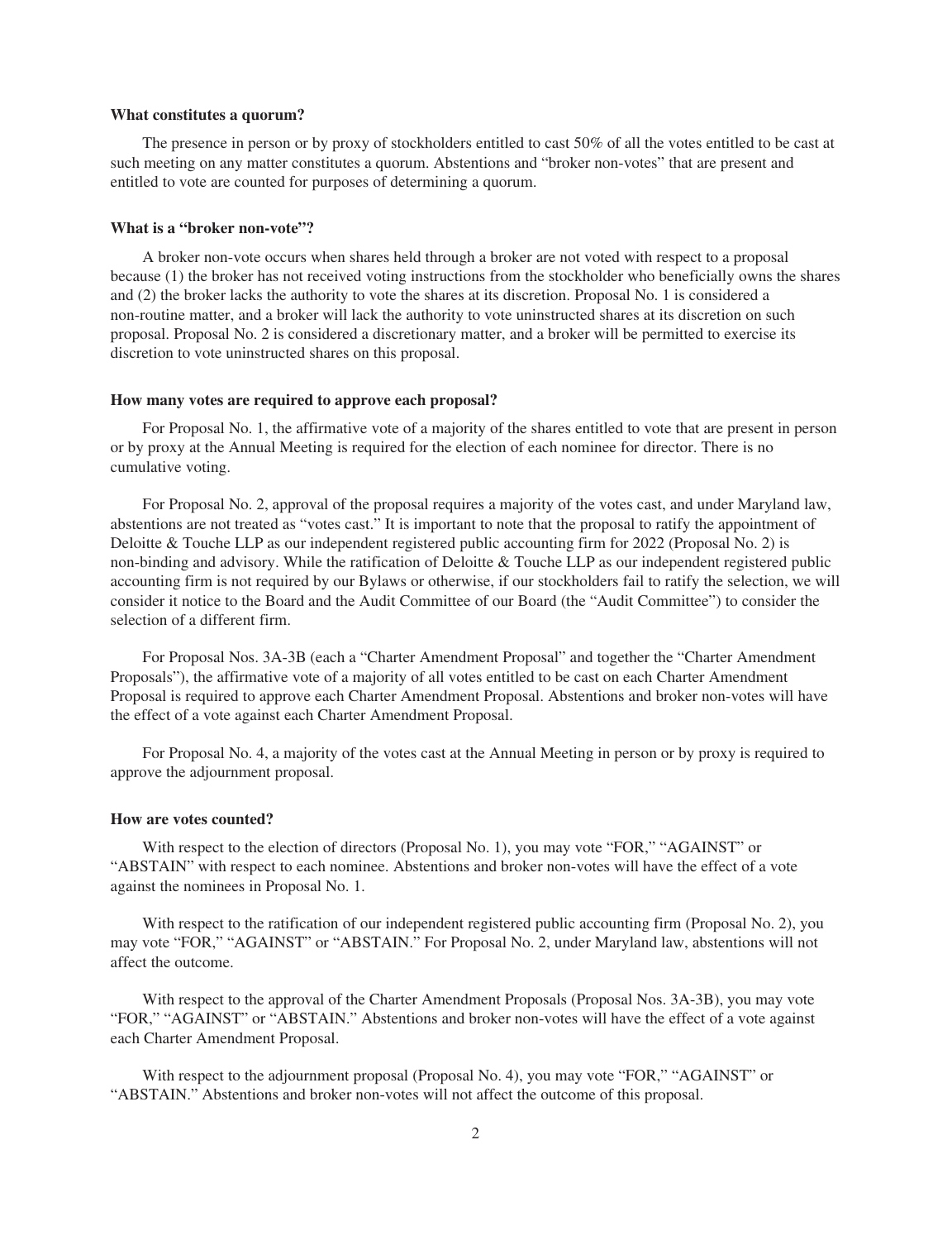If you sign and submit your proxy card without voting instructions, your shares will be voted in accordance with the recommendation of the Board with respect to the Proposals and in accordance with the discretion of the holders of the proxy with respect to any other matters that may be voted upon.

#### **How does the Board recommend that I vote?**

Our Board recommends that you vote your shares:

- "FOR" each of the director nominees set forth in this Proxy Statement.
- "FOR" the ratification of the appointment of Deloitte & Touche LLP as our independent registered public accounting firm for 2022.
- "FOR" each of the Charter Amendment Proposals.
- "FOR" the adjournment of the Annual Meeting, if necessary, to solicit additional proxies in favor of the foregoing proposals if there are not sufficient votes for the proposals to be approved.

#### **Who will count the vote?**

Representatives of Broadridge Financial Solutions, Inc. will tabulate the votes and act as inspectors of election.

#### **How do I vote my shares without attending the Annual Meeting?**

If you are a stockholder of record as of the Record Date, you may vote by authorizing a proxy to vote on your behalf at the Annual Meeting. Specifically, you may authorize a proxy:

- *By Internet —* If you have Internet access, you may submit your proxy by going to *www.proxyvote.com* and by following the instructions on how to complete an electronic proxy card. You will need the 16-digit control number included on your proxy card in order to vote by Internet.
- *By Telephone —* If you have access to a touch-tone telephone, you may submit your proxy by dialing 1-800-690-6903 and by following the recorded instructions. You will need the 16-digit control number included on your proxy card in order to vote by telephone.
- *By Mail* You may vote by mail by signing and dating the enclosed proxy card where indicated and by mailing or otherwise returning the card in the postage-paid envelope provided to you. You should sign your name exactly as it appears on the proxy card. If you are signing in a representative capacity (for example, as guardian, executor, trustee, custodian, attorney or officer of a corporation), indicate your name and title or capacity.

#### **Internet and telephone voting facilities will close at 11:59 p.m., Eastern Daylight Time, on July 13, 2022, for the voting by proxy of shares held by stockholders of record as of the Record Date. Proxy cards with respect to shares held of record must be received no later than July 13, 2022.**

If you hold your shares in street name, you may submit voting instructions to your broker, bank or other nominee. In most instances, you will be able to do this over the Internet, by telephone or by mail. Please refer to information from your bank, broker or other nominee on how to submit voting instructions.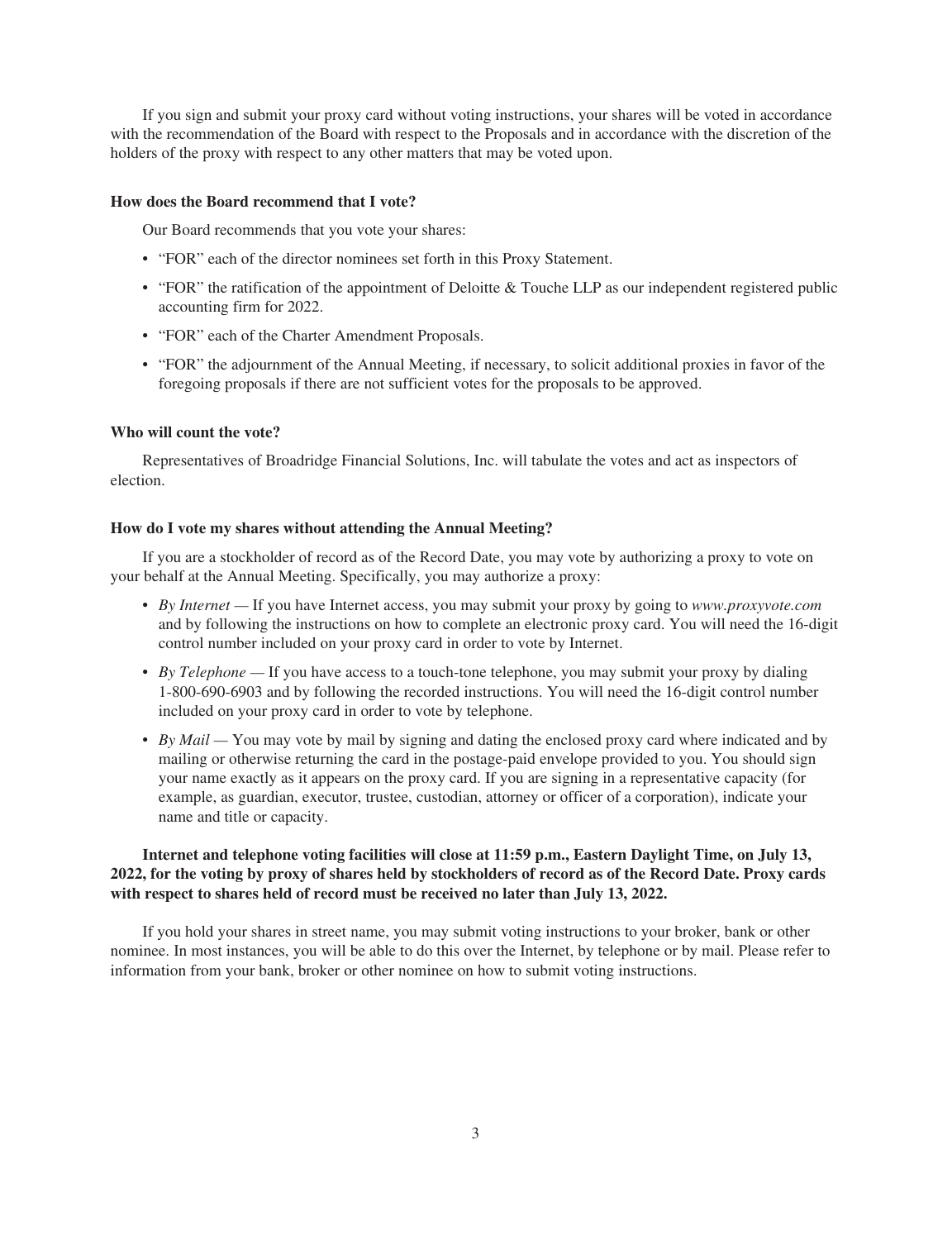#### **How can I attend and vote at the Annual Meeting?**

Any stockholder can attend the Annual Meeting live online at *www.virtualshareholdermeeting.com/ BRREIT2022*. If you virtually attend the Annual Meeting you can vote your shares electronically and submit questions during the Annual Meeting. A summary of the information you need to attend the Annual Meeting online and vote via the Internet is provided below:

- Instructions on how to attend and participate via the Internet, including how to demonstrate proof of stock ownership, are posted at *www.virtualshareholdermeeting.com/BRREIT2022*;
- Assistance with questions regarding how to attend and participate via the Internet will be provided at *www.virtualshareholdermeeting.com/BRREIT2022* on the day of the Annual Meeting;
- Webcast starts at 11:00 a.m. Eastern Daylight Time;
- Stockholders of record may vote and submit questions while attending the Annual Meeting via the Internet; and
- You will need your 16-digit control number to enter the Annual Meeting.

#### **Will I be able to participate in the online Annual Meeting on the same basis I would be able to participate in a live annual meeting?**

The online meeting format for the Annual Meeting will enable full and equal participation by all our stockholders from any place in the world at little to no cost. We believe that holding the Annual Meeting online provides the opportunity for participation by a broader group of stockholders while promoting the health and well-being of our stockholders and other participants at the Annual Meeting and reducing environmental impacts and the costs associated with planning, holding and arranging logistics for in-person meeting proceedings.

We designed the format of the online Annual Meeting to ensure that our stockholders who attend our Annual Meeting will be afforded the same rights and opportunities to participate as they would at an in-person meeting and to enhance stockholder access, participation and communication through online tools. We will take the following steps to ensure such an experience:

- providing stockholders with the ability to submit appropriate questions real-time via the meeting website, limiting questions to one per stockholder unless time otherwise permits; and
- answering as many questions submitted in accordance with the meeting rules of conduct as possible in the time allotted for the meeting without discrimination.

#### **What does it mean if I receive more than one proxy card on or about the same time?**

It generally means you hold shares registered in more than one account. To ensure that all your shares are voted, please sign and return each proxy card or, if you vote by Internet or telephone, vote once for each proxy card you receive.

#### **May I change my vote or revoke my proxy?**

Yes. Whether you have voted by Internet, telephone or mail, if you are a stockholder of record as of the Record Date, you may change your vote and revoke your proxy by:

- sending a written statement to that effect to our Secretary, provided such statement is received no later than July 13, 2022;
- voting by proxy by Internet or telephone at a later time than your previous vote and before the closing of those voting facilities at 11:59 p.m., Eastern Daylight Time, on July 13, 2022;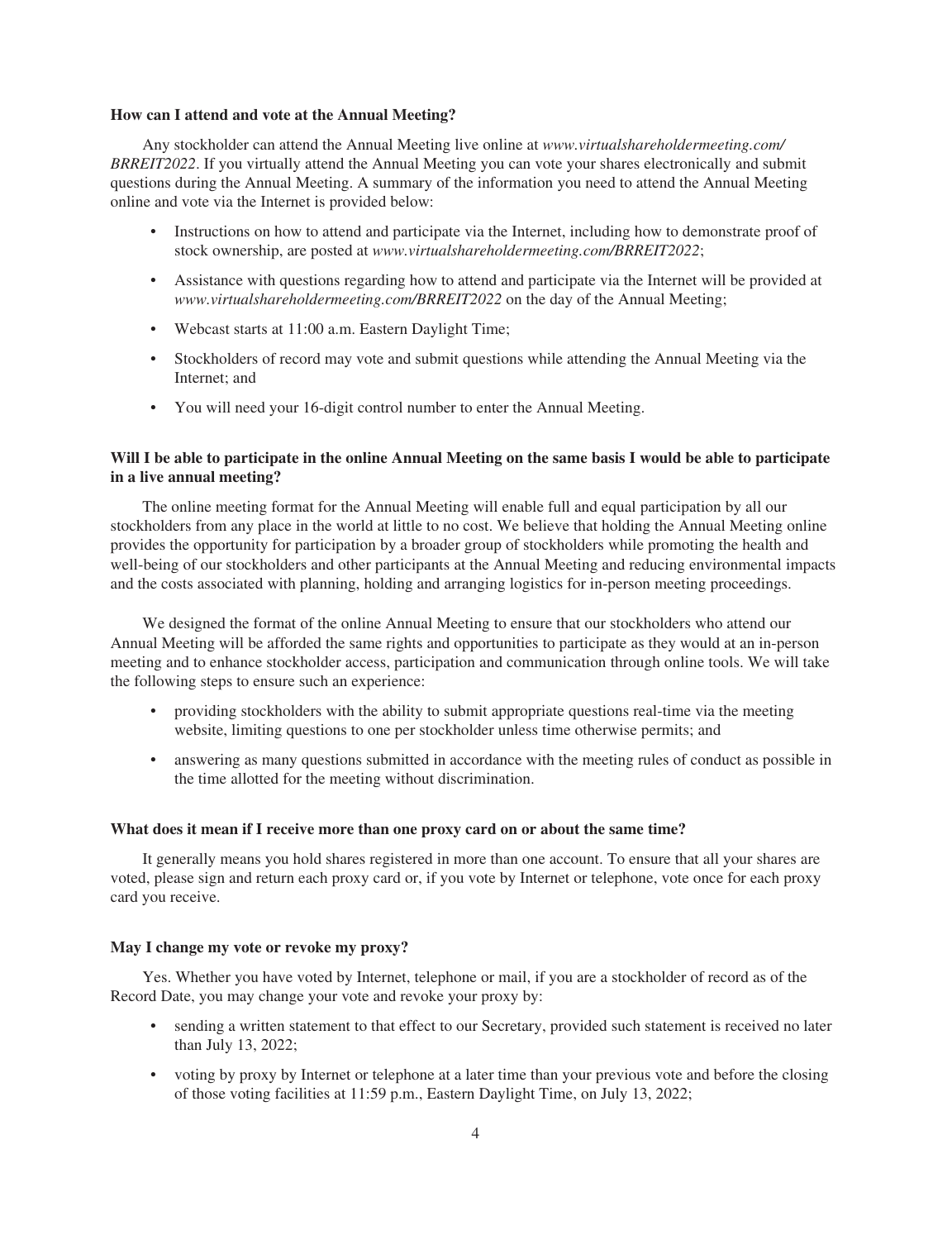- submitting a properly signed proxy card, which has a later date than your previous vote, and that is received no later than July 13, 2022; or
- attending the Annual Meeting and voting via the Internet.

If you hold shares in street name, please refer to information from your bank, broker or other nominee on how to revoke or submit new voting instructions.

#### **Could other matters be decided at the Annual Meeting?**

As of the date of this Proxy Statement, we do not know of any matters to be raised at the Annual Meeting other than those referred to in this Proxy Statement. If other matters are properly presented at the Annual Meeting for consideration and you are a stockholder of record and have submitted a proxy card, the persons named in your proxy card will have the discretion to vote on those matters for you.

#### **Who will pay for the cost of this proxy solicitation?**

We will pay the cost of soliciting proxies. Proxies may be solicited on our behalf by our officers and representatives (for no additional compensation) in person or by mail, telephone and electronic transmission. Brokers and other nominees will be requested to solicit proxies or authorizations from beneficial owners and will be reimbursed for their reasonable expenses. We have hired Broadridge Financial Solutions, Inc. as our proxy distribution and tabulation agent for a fee of approximately \$10,000 plus out-of-pocket expenses.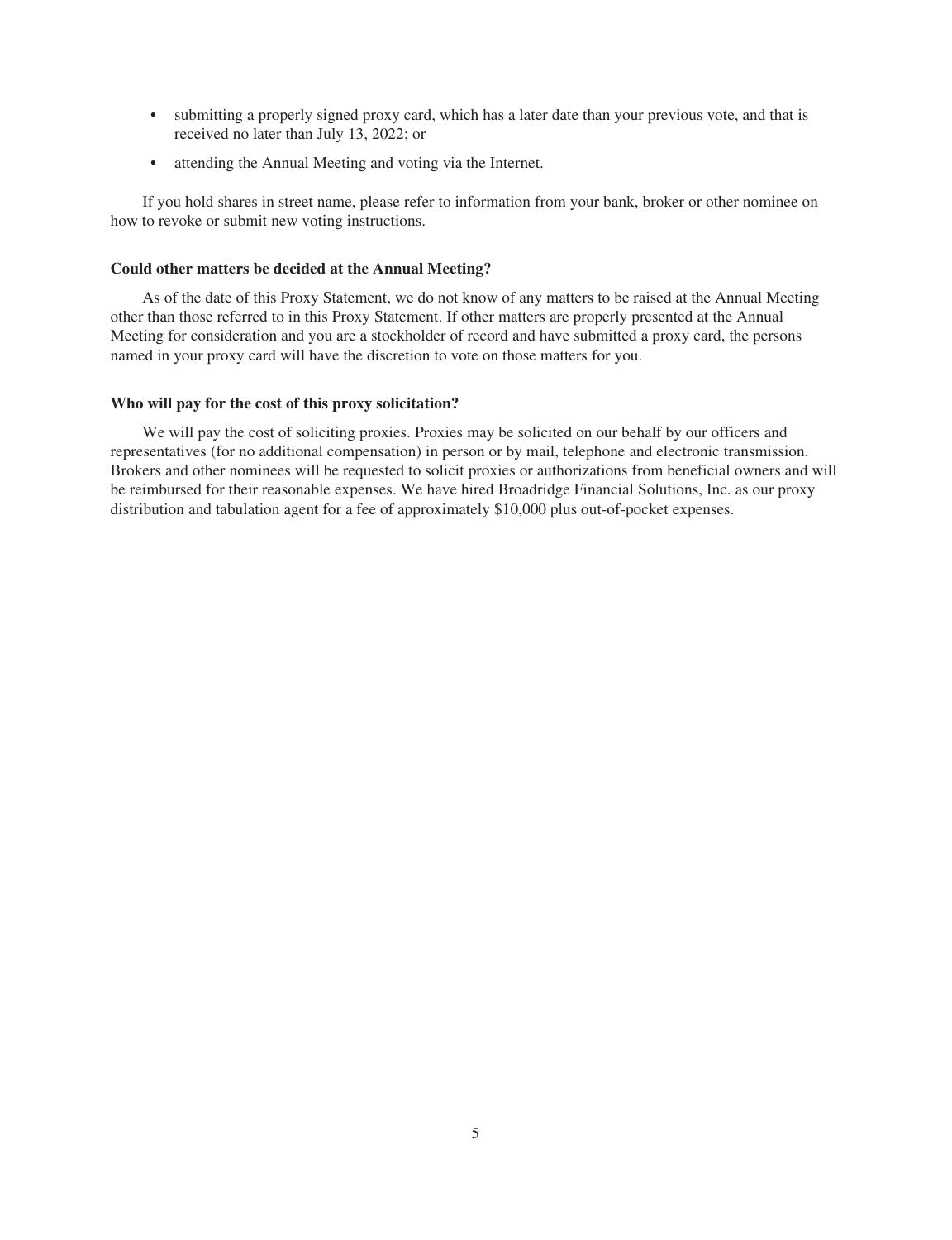#### **PROPOSAL NO. 1 — ELECTION OF DIRECTORS**

<span id="page-12-0"></span>The number of directors that comprise our Board of Directors is currently set at seven. Our Board of Directors has considered and nominated each of the following nominees for a term expiring at the 2023 Annual Meeting of Stockholders and when his or her successor is duly elected and qualified: Lori-Ann Beausoleil; Richard W. Eaddy; Thomas F. Farley; Brian W. Kingston; Robert L. Stelzl; Zachary B. Vaughan; and Elisabeth (Lis) S. Wigmore. Action will be taken at the Annual Meeting for the election of these nominees. All seven nominees currently serve on the Board.

Unless otherwise instructed, the persons named in the form of proxy card (the "proxyholders") included with this Proxy Statement intend to vote the proxies held by them "FOR" the election of the director nominees. All of the nominees have indicated that they will be willing and able to serve as directors. If any of these nominees ceases to be a candidate for election by the time of the Annual Meeting (a contingency which the Board does not expect to occur), such proxies may be voted by the proxyholders in accordance with the recommendation of the Board.

#### <span id="page-12-1"></span>**Nominees for Election to the Board of Directors**

The following information describes the offices held, other business directorships and the term of service of each director nominee.

| <b>Name</b>                                                   | Age | <b>Principal Occupation and Other Information</b>                                                                                                                                                                                                                                                                                                                                                                                                                                                                                                                                                                                                                                                                                                                                                                                                                                                                                                                                                                                                                                                                                                                                                                                                                                                                                                                                                                                                                                                                           |  |  |
|---------------------------------------------------------------|-----|-----------------------------------------------------------------------------------------------------------------------------------------------------------------------------------------------------------------------------------------------------------------------------------------------------------------------------------------------------------------------------------------------------------------------------------------------------------------------------------------------------------------------------------------------------------------------------------------------------------------------------------------------------------------------------------------------------------------------------------------------------------------------------------------------------------------------------------------------------------------------------------------------------------------------------------------------------------------------------------------------------------------------------------------------------------------------------------------------------------------------------------------------------------------------------------------------------------------------------------------------------------------------------------------------------------------------------------------------------------------------------------------------------------------------------------------------------------------------------------------------------------------------------|--|--|
| Lori-Ann Beausoleil<br>$(Independent \ Director) \dots \dots$ | 59  | Ms. Beausoleil has served as one of our independent directors<br>since November 2021. Ms. Beausoleil has served as a member of<br>the board of trustees of Canadian Apartment Properties Real<br>Estate Investment Trust (TSX: CAR.UN), Metro Inc. (TSX:<br>MRU) and Slate Office REIT (TSX: SOT.UN) since June 2021,<br>January 2022 and January 2021, respectively. She was also a<br>board member of WPT Industrial Real Estate Investment Trust<br>(TSX: WIR.U; WIR.UN) from February 2021 until it was<br>privatized in October 2021. Ms. Beausoleil brings over 35 years<br>of financial and real estate experience and is a Fellow Chartered<br>Professional Accountant and a Fellow Chartered Accountant of<br>Ontario. From 1999 to 2021, Ms. Beausoleil was a Partner at<br>PricewaterhouseCoopers Canada, where she was a National<br>Leader of the Compliance, Ethics and Governance practice and a<br>Real Estate Advisory Partner, and where she also previously<br>served as the Canadian Real Estate leader and the firm's Chief<br>Diversity and Inclusion Officer. Ms. Beausoleil holds a Bachelor<br>of Commerce from the University of Toronto. Ms. Beausoleil is a<br>valuable member of our Board of Directors because of her<br>significant experience in the real estate industry, including having<br>served as both an executive officer and a member of the board of<br>directors of other public REITs, as well as her extensive<br>experience with accounting and financial reporting matters. |  |  |
| Richard W. Eaddy<br>$(Independent \ Director) \dots \dots$    | 60  | Mr. Eaddy has served as one of our independent directors since<br>November 2021. Mr. Eaddy has served as an Executive Managing<br>Director at Savills plc (LSE: SVS) in its brokerage/advisory<br>practice since July 2008. Mr. Eaddy has over 30 years of                                                                                                                                                                                                                                                                                                                                                                                                                                                                                                                                                                                                                                                                                                                                                                                                                                                                                                                                                                                                                                                                                                                                                                                                                                                                  |  |  |

6

redevelopment from 1992 to

experience in real estate, and ten of those years he spent holding full-time state and city-appointed government offices, including serving as project manager for the Grand Central Terminal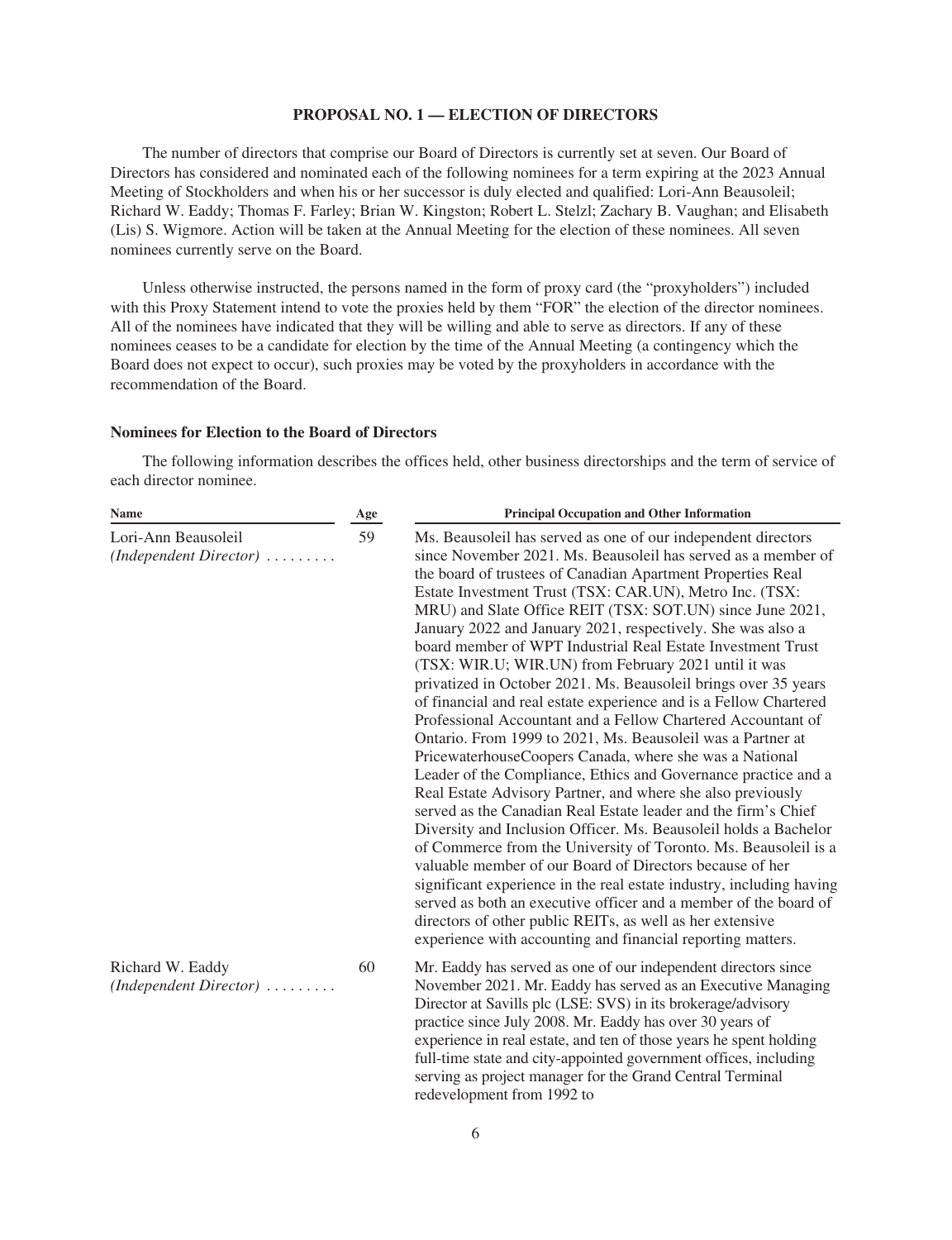Thomas F. Farley

*(Independent Director)* .........

1996, Executive Director and Chief Executive Officer of Harlem CDC from 1996 to 1998, and Deputy Borough President of the Bronx from 1998 to 2001. In addition, he has held numerous positions in the private and nonprofit sectors, managing commercial projects and initiatives throughout New York City and has been involved with various real estate projects throughout the city. Mr. Eaddy currently serves as a member of the NYC Planning Commission and serves on the board of numerous civic and philanthropic organizations, including the Skyscraper Museum, the Community Service Society of New York, the Bowery Residents' Committee and Madison Square Boys and Girls Club. In addition, Mr. Eaddy is a member of the Real Estate Board of New York ("REBNY") and was a co-recipient of REBNY's 2021 Edward S. Gordon Memorial Award for Most Ingenious Deal of the Year. Mr. Eaddy holds a M.S. in Real Estate Development from Columbia University and a B.A. in Social Studies and Theater from Wesleyan University. Mr. Eaddy is a valuable member of our Board of Directors and has a unique insight into our investment activities because of his extensive experience in the real estate industry.

66 Mr. Farley has served as one of our independent directors since November 2021. Mr. Farley is a corporate director with over 40 years of real estate industry experience. He has served as chair of the board of trustees of Slate Office REIT (TSX: SOT.UN) since January 2021 and as a member of its board of trustees since June 2017. Mr. Farley has also served as a member of the board of trustees of Slate Grocery REIT (TSX: SGR.UN; SGR.U) since 2014, and as chair of its board of trustees from 2014 to 2020. Prior to these positions, Mr. Farley was chair of the board of directors of Brookfield Canada Office Properties and President and Global Chief Operating Officer of Brookfield Office Properties from 2010 to 2014. Further, he served as chair of the board of directors of Brookfield Johnson Controls from 2003 to 2014. Mr. Farley received a Certificate in Real Estate Finance (CRF) designation from the Real Estate Institute of Canada, he completed the executive management program of the American Management Institute and holds a B.A. from the University of Victoria. Mr. Farley is a valuable member of our Board of Directors because of his significant experience in the real estate industry and his experience as a member of the board of directors of several other public REITs.

Brian W. Kingston . . . . . . . . . . . . . 48 Mr. Kingston has served as our Chairman of the Board since November 2021 and has served as a Managing Partner and Chief Executive Officer of Brookfield's Real Estate Group and Brookfield Property Partners L.P. since 2015. Mr. Kingston joined Brookfield in 2001 and has been engaged in a wide range of merger and acquisition activities. From 2008 to 2013, he led Brookfield's Australian business activities, holding the positions of Chief Executive Officer of Brookfield Office Properties Australia, Chief Executive Officer of Prime Infrastructure and Chief Financial Officer of Multiplex. Mr. Kingston holds an Honors Bachelor of Commerce from Queens University. Mr. Kingston is a valuable member of our Board of Directors because of his vast real estate experience, his history with Brookfield and his leadership of Brookfield's Real Estate Group.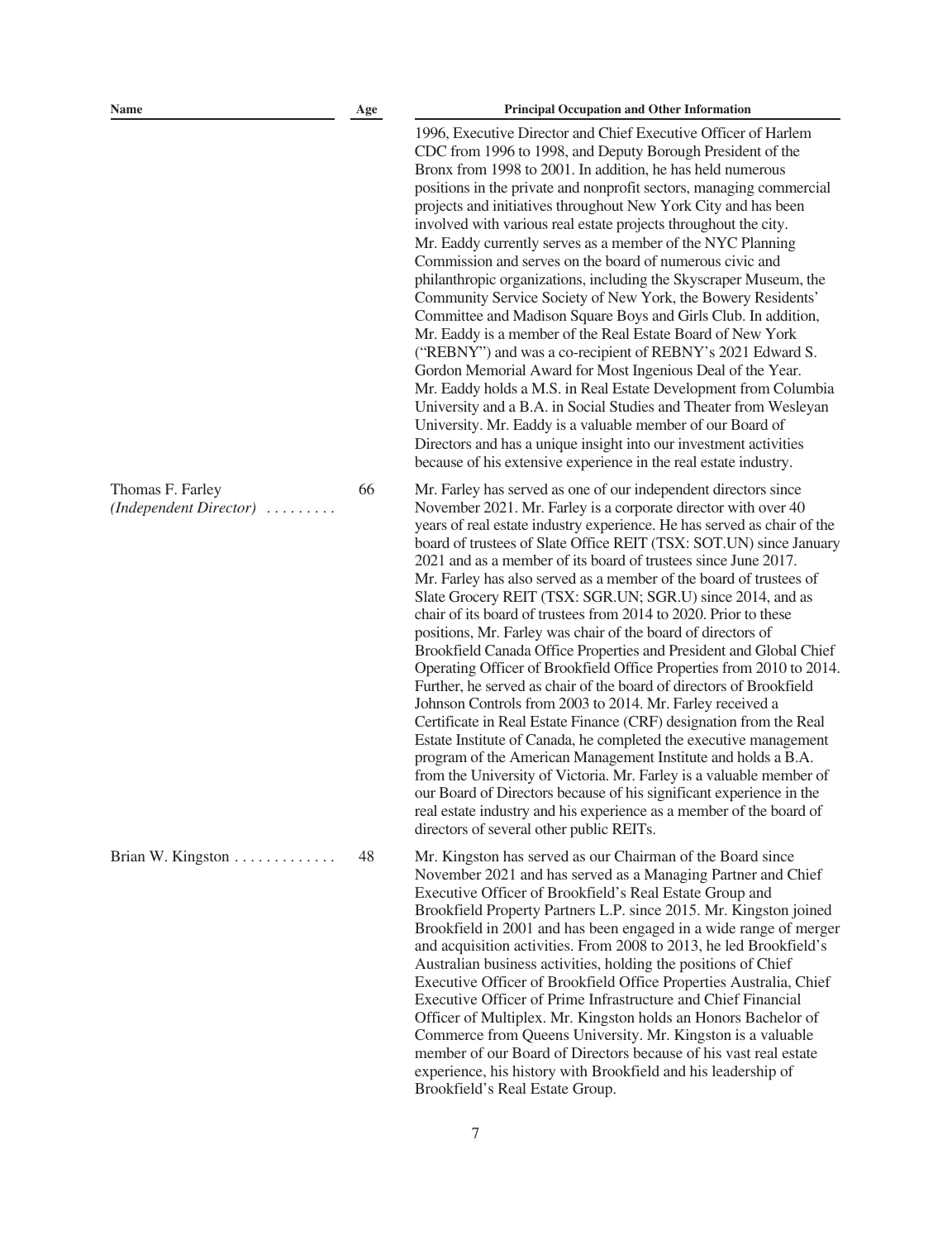| Name                                                 | $\bold{Age}$ | <b>Principal Occupation and Other Information</b>                                                                                                                                                                                                                                                                                                                                                                                                                                                                                                                                                                                                                                                                                                                                                                                                                                                                                                                                                                                                                                                                                                                                                                                                                   |
|------------------------------------------------------|--------------|---------------------------------------------------------------------------------------------------------------------------------------------------------------------------------------------------------------------------------------------------------------------------------------------------------------------------------------------------------------------------------------------------------------------------------------------------------------------------------------------------------------------------------------------------------------------------------------------------------------------------------------------------------------------------------------------------------------------------------------------------------------------------------------------------------------------------------------------------------------------------------------------------------------------------------------------------------------------------------------------------------------------------------------------------------------------------------------------------------------------------------------------------------------------------------------------------------------------------------------------------------------------|
| Robert L. Stelzl<br>$(Independent \ Director)$       | 77           | Mr. Stelzl has served as one of our independent directors since<br>November 2021. Mr. Stelzl has served as a member of the board of<br>directors of Brookfield DTLA Fund Office Trust Investor Inc. since<br>2014 and Brookfield Residential Properties Inc. since 2011.<br>Mr. Stelzl served on the Van Eck family of mutual funds' board of<br>trustees and chair of its Governance Committee from 2007 through<br>2021. Mr Stelzl is a private real estate investor and investment<br>manager. He currently serves as trustee of several private trusts<br>which hold substantial real estate and other assets. In 2003 he<br>retired from a private, global real estate equity fund manager after<br>14 years as principal and member of the Investment Committee.<br>Mr. Stelzl holds an M.B.A. from Harvard University, a B.A. in Fine<br>Arts and a B.A. in Architecture from Rice University. Mr. Stelzl is<br>a valuable member of our board because of his experience over 35<br>years in commercial real estate and finance.                                                                                                                                                                                                                             |
| Zachary B. Vaughan                                   | 44           | Mr. Vaughan has served as one of our directors and Chief<br>Executive Officer since November 2021 and has served as a<br>Managing Partner in Brookfield's Real Estate Group since 2017<br>and oversees Brookfield's open-ended real estate activities<br>globally, including investments, portfolio management and new<br>fund formation. Prior to that, he was Head of Europe, based in<br>London, overseeing all of Brookfield's real estate activities in the<br>region. Mr. Vaughan joined Brookfield in 2012 and has been<br>involved in numerous mergers and acquisitions, including<br>investments in Thayer Lodging Group, Inc., Center Parcs UK,<br>Gazeley, Student Roost, MPG Office Trust, Inc., Associated<br>Estates Realty Corporation and the Interhotels Group. Prior to<br>joining Brookfield, Mr. Vaughan worked at Canada Pension Plan<br>Investment Board (CPPIB) and Reichmann International as<br>Director of Acquisitions. Mr. Vaughan holds a B.A. in Honors<br>Economics from The University of Western Ontario.<br>Mr. Vaughan is a valuable member of our Board of Directors<br>because of his extensive real estate and investment experience,<br>his history with Brookfield and his leadership of Brookfield's<br>Real Estate Group. |
| Elisabeth (Lis) S. Wigmore<br>(Independent Director) | 59           | Ms. Wigmore has served as one of our independent directors<br>since November 2021. Ms. Wigmore has served as a member of<br>the board of directors, chair of the governance, nominating and<br>compensation committees, and a member of the investment<br>committee of Artis Real Estate Investment Trust (TSX: AX.UN)<br>since 2020. She served as the chair of governance at Pinchin Ltd.<br>from 2018 to 2021 and served as a member of the board of<br>directors of Pure Industrial Real Estate Trust from 2017 to 2018,<br>Invesque Inc. from 2018 to 2019, and Fred Victor from 2013 to<br>2019. She was also Chief Operating Officer of IPC US Real<br>Estate Investment Trust from 2001 to 2007. Ms. Wigmore holds a<br>M.B.A. from York University (Schulich), a C.Dir. from DeGroote<br>School of Business and Certificate in Cyber-Risk from the<br>Software Institute at Carnegie Mellon University. Ms. Wigmore<br>is a valuable member of our Board of Directors because of her<br>more than 30 years of real estate experience.                                                                                                                                                                                                                      |

#### **OUR BOARD OF DIRECTORS RECOMMENDS THAT YOU VOTE "FOR" THE ELECTION OF EACH OF THE DIRECTOR NOMINEES NAMED ABOVE.**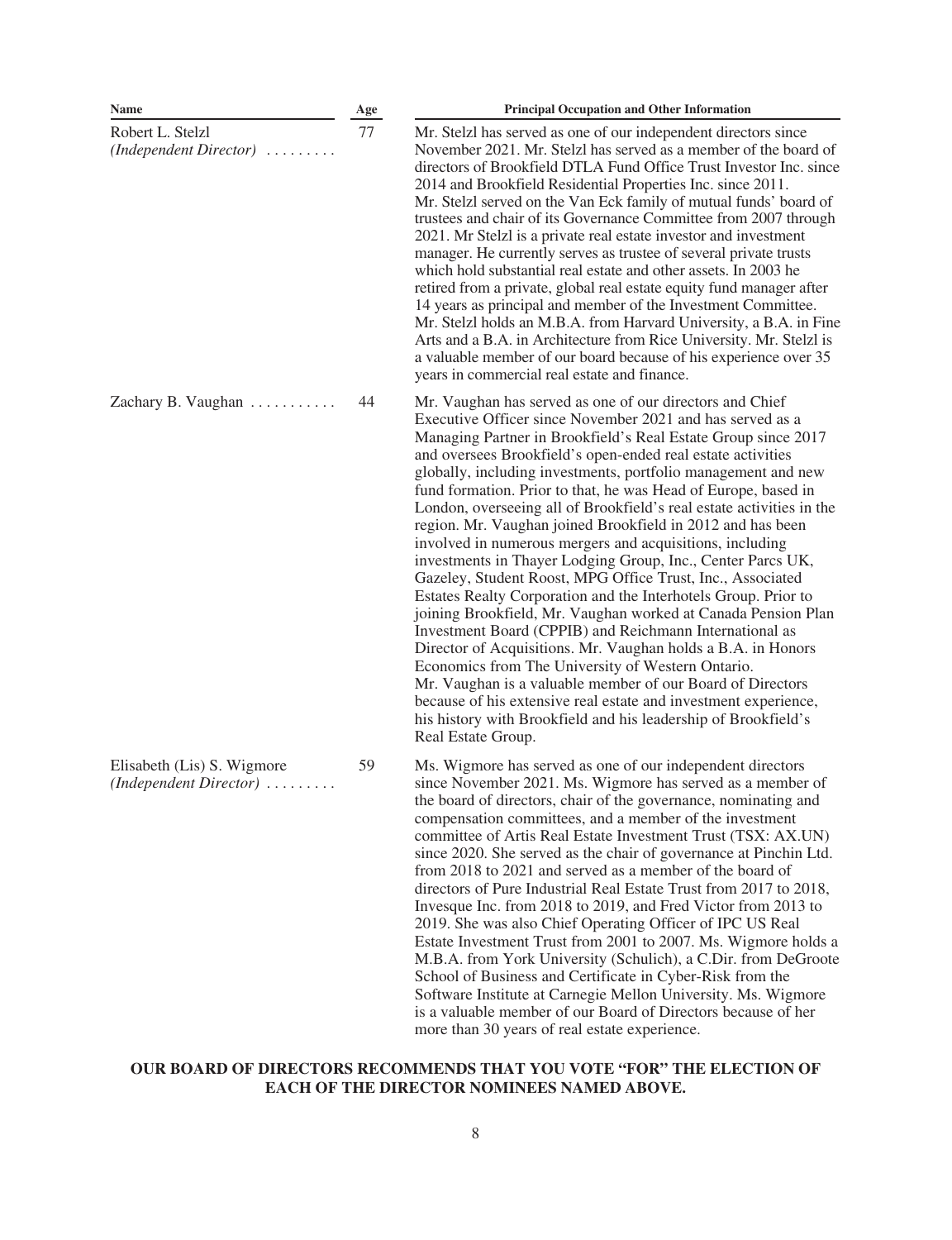#### **THE BOARD OF DIRECTORS AND CERTAIN GOVERNANCE MATTERS**

<span id="page-15-0"></span>We are externally managed by Brookfield REIT Adviser LLC (the "Adviser"), an affiliate of Brookfield Asset Management Inc. (together with its affiliates, "Brookfield"), our sponsor. Pursuant to an advisory agreement between us, Brookfield REIT Operating Partnership L.P. (the "Operating Partnership") and the Adviser (the "Advisory Agreement"), the Adviser is responsible for implementing our investment strategy, which includes making investment decisions in constructing our portfolio and providing related portfolio management services, in accordance with our investment guidelines, policies and objectives and limitations, subject to oversight by our Board of Directors.

Our Board of Directors manages or directs our business and affairs, as provided by Maryland law, and conducts its business through meetings of the Board of Directors and one standing committee, the Audit Committee.

We have structured our corporate governance in a manner we believe closely aligns our interests with those of our stockholders. Notable features of our corporate governance include:

- our Board of Directors is not classified and each of our directors is subject to re-election annually;
- our Bylaws provide for a majority vote standard in the election of directors;
- we have fully independent Audit Committee and pursuant to our Corporate Governance Guidelines, only independent directors may nominate replacements for vacancies in the independent directors' positions;
- our independent directors meet regularly in executive sessions without the presence of our corporate officers or non-independent directors; and
- we have implemented a range of other corporate governance best practices.

#### <span id="page-15-1"></span>**Director Independence and Independence Determinations**

Our Corporate Governance Guidelines and Audit Committee charter require a majority of the members of our Board of Directors and all members of our Audit Committee to be "independent" directors. Our Corporate Governance Guidelines define independence in accordance with the independence definition in the current New York Stock Exchange ("NYSE") corporate governance rules for listed companies, the applicable rules of the Securities and Exchange Commission (the "SEC") and the provisions of our Charter and Bylaws, each as in effect from time to time. Our Corporate Governance Guidelines require our Board of Directors to review the independence of all directors at least annually.

Our Board of Directors has affirmatively determined that each of Mses. Beausoleil and Wigmore and Messrs. Eaddy, Farley and Stelzl is independent under the guidelines for director independence under our Charter and Bylaws and all applicable NYSE guidelines and SEC rules including with respect to committee membership. Our Board also has determined that each of Ms. Beausoleil and Messrs. Eaddy and Stelzl is "independent" for purposes of Section 10A(m)(3) of the Securities Exchange Act of 1934, as amended (the "Exchange Act"). In making its independence determinations, our Board of Directors considered and reviewed all information known to it (including information identified through annual directors' questionnaires).

Our Charter provides that a majority of our directors must be independent directors, except for a period of up to 60 days after the death, removal or resignation of an independent director pending the election of a successor independent director. Our Charter defines an independent director as a director who is not and has not for the last two years been associated, directly or indirectly, with Brookfield or the Adviser. A director is deemed to be associated with Brookfield or the Adviser if he or she owns any interest (other than an interest in us or an immaterial interest in an affiliate of us) in, is employed by, is an officer or director of, or has any material business or professional relationship with Brookfield, the Adviser or any of their affiliates, performs services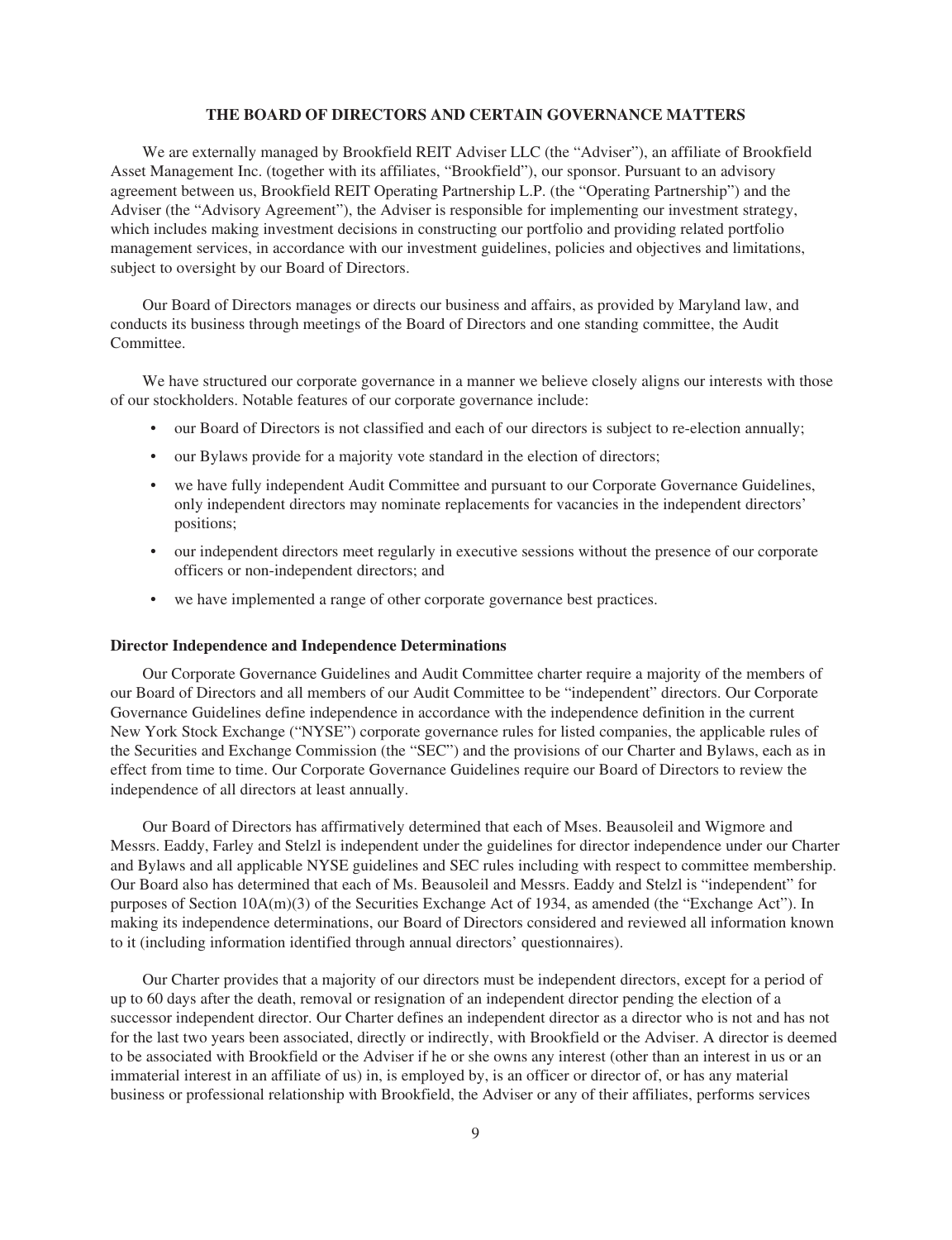(other than as a director) for us, or serves as a director or trustee for more than three REITs sponsored by Brookfield or advised by the Adviser. A business or professional relationship or an interest in our sponsor, the Adviser or any of their affiliates will be deemed material per se if the gross revenue derived by the director from Brookfield, the Adviser or any of their affiliates exceeds 5% of (1) the director's annual gross revenue derived from all sources during either of the last two years or (2) the director's net worth on a fair market value basis. An indirect relationship is defined to include circumstances in which the director's spouse, parents, children, siblings, mothers- or fathers-in-law, sons- or daughters-in-law or brothers- or sisters-in-law is or has been associated with us, Brookfield, the Adviser or any of their affiliates.

For so long as the Advisory Agreement is in effect, the Adviser has the right to nominate, subject to the approval of such nomination by our Board of Directors, four affiliated directors to the slate of directors to be voted on by the stockholders at our annual meeting of stockholders; provided, however, that such number of director nominees shall be reduced as necessary by a number that will result in a majority of directors being independent directors. Our Board of Directors must also consult with the Adviser in connection with (i) its selection of each independent director for nomination to the slate of directors to be voted on at the annual meeting of stockholders, and (ii) filling any vacancies created by the removal, resignation, retirement or death of any director.

#### <span id="page-16-0"></span>**Director Nomination Process**

Because the Board of Directors believes that all of our directors should be involved in the process of nominating persons for election as directors and we are not required to have a nominating committee, the Board of Directors as a whole performs the functions of nominating committee and is responsible for reviewing the requisite skills and characteristics of the nominees for the Board of Directors. However, only independent directors may nominate replacements for vacancies in the independent director positions.

The Board of Directors weighs the characteristics, experience, independence and skills of potential candidates for election to the Board. In considering candidates for the Board, the Board also assesses the size, composition and combined expertise of the Board. As the application of these factors involves the exercise of judgment, the Board does not have a standard set of fixed qualifications that is applicable to all director candidates, although the Board does at a minimum assess each candidate's demonstrated personal integrity and moral character, willingness to apply sound and independent business judgment for the long-term interest of stockholders, relevant business or professional experience, technical expertise or specialized skills, ability to work collegially with other members of the Board and ability to commit sufficient time to effectively carry out the duties of a director. Moreover, each director must have at least three years of relevant experience demonstrating the knowledge and experience required to successfully acquire and manage the type of assets being acquired by the Company, and at least one of the independent directors must have at least three years of relevant real estate experience. In addition, although the Board considers diversity of viewpoints, background and experiences, the Board does not have a formal diversity policy.

In identifying prospective director candidates, the Board may seek referrals from other members of the Board, management, stockholders and other sources, including third party recommendations. The Board also may, but need not, retain a search firm in order to assist it in identifying candidates to serve as directors of the Company. The Board utilizes the same criteria for evaluating candidates regardless of the source of the referral.

When considering director candidates, the Board seeks individuals with backgrounds and qualities that, when combined with those of our incumbent directors, provide a blend of skills and experience to further enhance the Board's effectiveness. When considering whether the nominees have the experience, qualifications, attributes and skills, taken as a whole, to enable the Board to satisfy its oversight responsibilities effectively in light of our business and structure, the Board focused primarily on the information discussed in each board member's biographical information set forth above. We believe that our directors provide an appropriate mix of experience and skills relevant to the size and nature of our business. This process resulted in the Board's nomination of the incumbent directors named in this Proxy Statement and proposed for election by you at the upcoming Annual Meeting.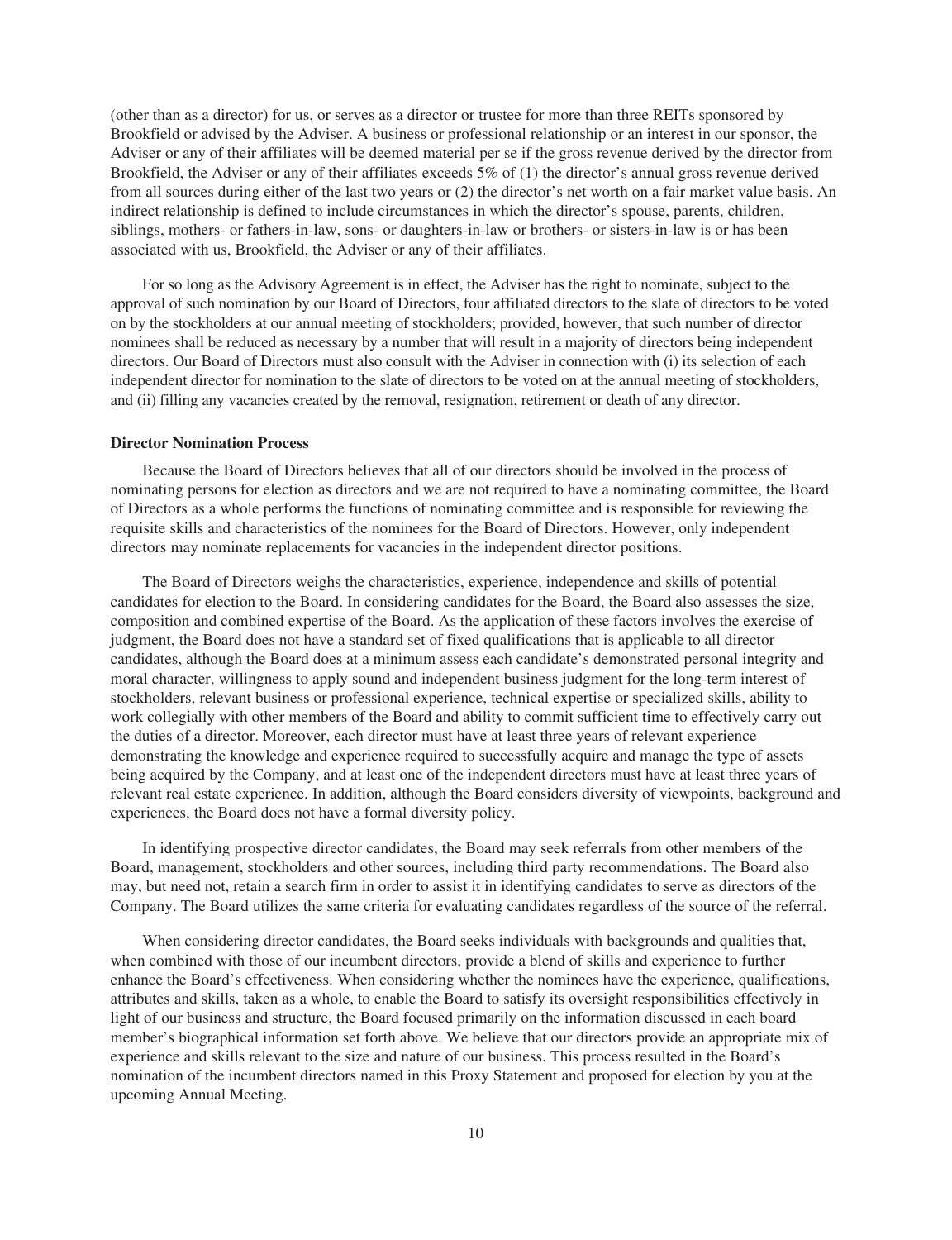The Board will consider director candidates recommended by stockholders. Any recommendation submitted to the Secretary of the Company should be in writing and should include any supporting material the stockholder considers appropriate in support of that recommendation, but must include information that would be required under the rules of the SEC to be included in a proxy statement soliciting proxies for the election of such candidate and a written undertaking of the candidate certifying (a) that such candidate is not, and will not become a party to, any agreement, arrangement or understanding with any person or entity other than the Company in connection with service or action as a director that has not been disclosed to the Company, (b) that such candidate will serve as a director of the Company if elected and (c) whether such candidate, if elected, would be an independent director. Stockholders wishing to propose a candidate for consideration may do so by submitting the above information to the attention of the Secretary, Brookfield Real Estate Income Trust Inc., at Brookfield Place, 250 Vesey Street, 15<sup>th</sup> Floor, New York, NY 10281. All recommendations for nomination received by the Secretary that satisfy our Bylaw requirements relating to director nominations will be presented to the Board for its consideration. Stockholders also must satisfy the notification, timeliness, consent and information requirements set forth in our Bylaws. These requirements are also described under "Stockholder Proposals for the 2023 Annual Meeting."

#### <span id="page-17-0"></span>**Board Structure**

Our offices of Chairman of the Board and Chief Executive Officer are filled by two separate individuals. Mr. Kingston serves as our Chairman, and Mr. Vaughan serves as our Chief Executive Officer. In his capacity as Chairman of the Board of Directors, Mr. Kingston leads our overall strategy. Mr. Vaughan, in his capacity as Chief Executive Officer, is responsible for managing our day-to-day operations.

The Board of Directors is of the view that "one-size" does not fit all. The evidence does not demonstrate that any one leadership structure is more effective at creating long-term stockholder value. The decision of whether to combine or separate the positions of Chief Executive Officer and Chairman varies company-to-company and depends upon a company's particular circumstances at a given point in time. Accordingly, the Board of Directors carefully considers from time to time whether the Chief Executive Officer and Chairman positions should be combined based on what the Board of Directors believes is best for the Company and its stockholders. At this time, the Board of Directors believes the combination of skills and experience of Mr. Kingston and Mr. Vaughan make them highly qualified to lead Board of Directors in effectively fulfilling its duties.

#### <span id="page-17-1"></span>**Executive Sessions**

Executive sessions, which are meetings of the non-management members of the Board, are held following each regularly scheduled Board meeting. Our Corporate Governance Guidelines provide that the lead independent director, if any, or a director designated by the non-management directors shall serve as such presiding director.

#### <span id="page-17-2"></span>**Communications with the Board**

As described in our Corporate Governance Guidelines, stockholders and other interested parties who wish to communicate with a member or members of our Board of Directors, including the chairperson of our Board of Directors or with the non-management directors as a group or an individual director, may do so by addressing such communications or concerns to the Secretary of the Company, at Brookfield Real Estate Income Trust Inc., Brookfield Place, 250 Vesey Street, 15<sup>th</sup> Floor, New York, NY 10281, who will forward such communication to the appropriate party.

#### <span id="page-17-3"></span>**Board Committees and Meetings**

We expect our directors to attend all Board meetings and all of their respective committee meetings. Directors may participate by video or teleconference if they are unable to attend in person. During the year ended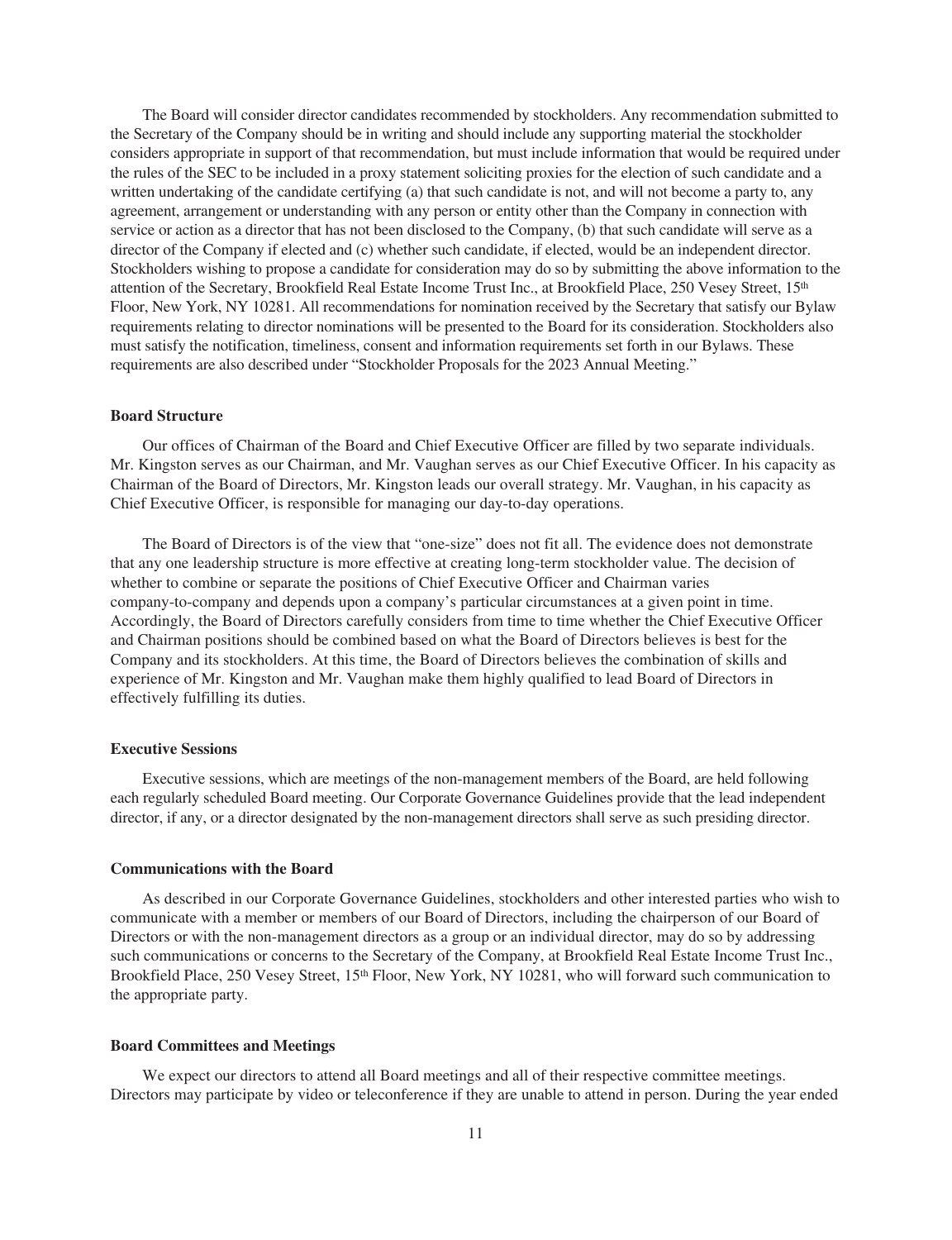December 31, 2021, the Board held seven meetings. In 2021, all of our directors attended at least 85% of the meetings of the Board during the time in which he or she served as a member of the Board. All director nominees standing for election attended 100% of the Board meetings they were eligible to attend in 2021.

We do not have a formal policy regarding attendance by directors at our annual meeting of stockholders but invite and encourage all directors to attend. We make every effort to schedule our annual meeting of stockholders at a time and date to permit attendance by directors, taking into account the directors' schedules and the timing requirements of applicable law. All seven of our seven directors attended our 2020 annual meeting of stockholders.

#### **Audit Committee**

Our Board of Directors has established an Audit Committee, which consists of Ms. Beausoleil and Messrs. Eaddy and Stelzl. Ms. Beausoleil serves as the chairperson of the Audit Committee. Ms. Beausoleil qualifies as an "audit committee financial expert" as that term is defined by the SEC.

During the year ended December 31, 2021, the Audit Committee held five meetings. In 2021, all Audit Committee members attended all of the meetings of the Audit Committee during the time in which he or she served as a member of the Audit Committee.

The duties and responsibilities of the Audit Committee are set forth in its charter, which may be found at *www.brookfieldreit.com* under Resources/Stockholders Communications, and include oversight of the following:

- our accounting and financial reporting processes;
- the integrity and audits of our financial statements;
- our compliance with legal and regulatory requirements; and
- the qualifications, performance and independence of our independent accountants.

The Audit Committee is responsible for engaging our independent auditors, reviewing the plans and results of each audit engagement with our independent auditors, approving professional services provided by our independent accountants, considering the range of audit and non-audit fees charged by our independent auditors and reviewing the adequacy of our internal accounting controls.

The Audit Committee has adopted procedures for the processing of complaints relating to accounting, internal control and auditing matters. The Audit Committee oversees the review and handling of any complaints submitted pursuant to the forgoing procedures and of any whistleblower complaints subject to Section 21F of the Exchange Act. The charter of the Audit Committee permits the committee to delegate any or all of its authority to one or more subcommittees. In addition, the Audit Committee has the authority under its charter to engage independent counsel and other advisors as it deems necessary or advisable.

#### <span id="page-18-0"></span>**Compensation Committee**

We do not have a standing Compensation Committee. We do not have a charter that governs the process of setting compensation. We are externally managed by the Adviser pursuant to the Advisory Agreement and currently we have no employees. We do not directly compensate our executive officers or reimburse the Adviser and its affiliates for the salaries, bonuses and other wages, payroll taxes and the cost of employee benefit plans, and the cost of insurance for persons who also serve as our executive officers or who provide investment advisory services to us. For information regarding the compensation of our executives, see the "Executive Compensation" section included in this Proxy Statement.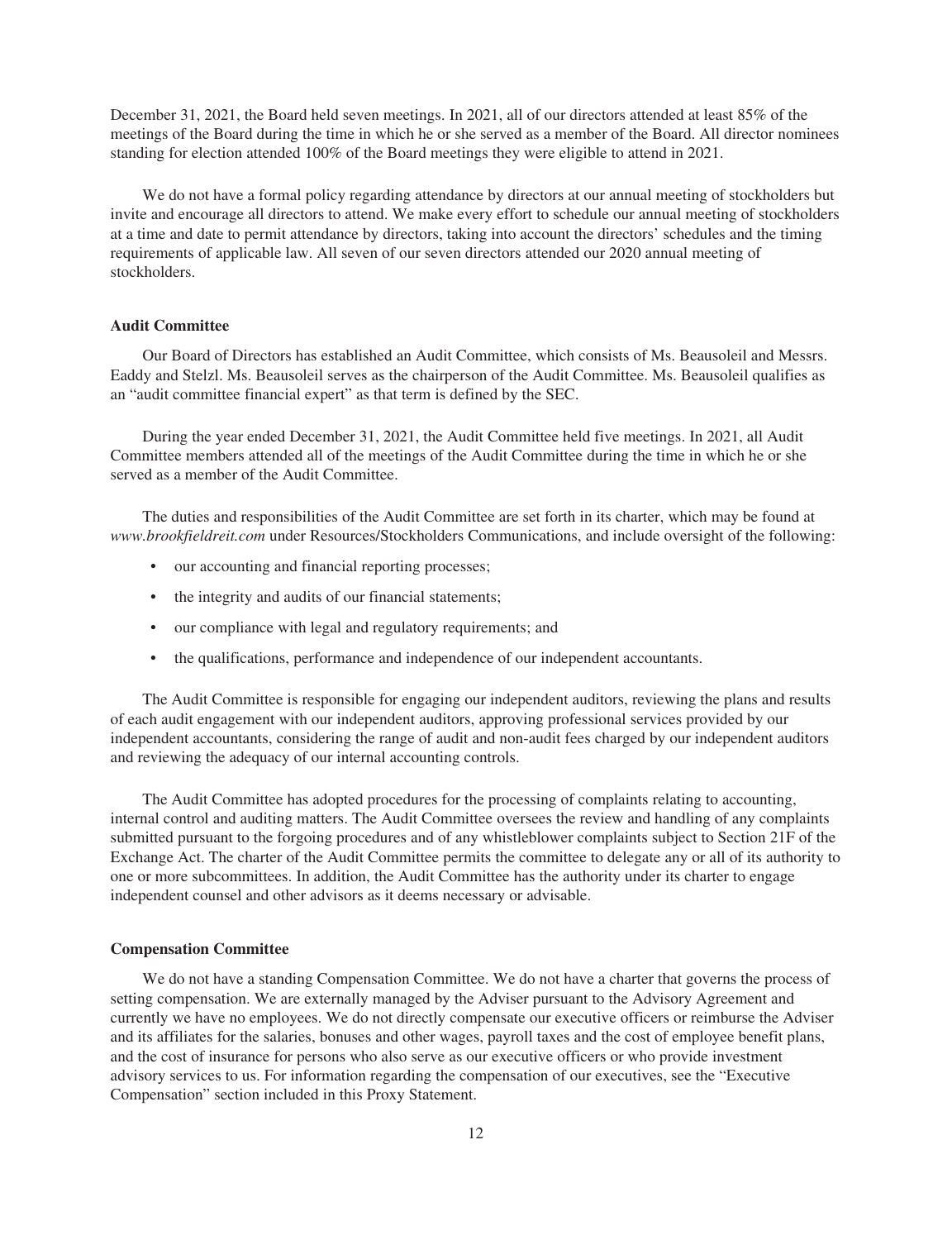#### <span id="page-19-0"></span>**Corporate Governance**

We have adopted Corporate Governance Guidelines to advance the functioning of our Board of Directors and its committees and to set forth our Board of Directors' expectations as to how it and they should perform its and their respective functions. These Corporate Governance Guidelines are reviewed from time to time by our Board of Directors and, to the extent deemed appropriate in light of emerging practices, revised accordingly, upon approval by our Board of Directors.

Our Corporate Governance Guidelines and Audit Committee charter and other corporate governance information are available on our website at *www.brookfieldreit.com* under Resources/Stockholders Communications. Any stockholder also may request them in print, without charge, by contacting the Secretary of Brookfield Real Estate Income Trust Inc., at Brookfield Place, 250 Vesey Street, 15<sup>th</sup> Floor, New York, NY 10281.

#### <span id="page-19-1"></span>**Code of Business Conduct & Ethics**

We have adopted Brookfield's Code of Business Conduct and Ethics (the "Code"). The Code applies to all of our directors, officers and employees (if any), and to all of the officers and employees of the Adviser, including our principal executive officer, principal financial officer or principal accounting officer, or persons performing similar functions. The Code is designed to comply with SEC regulations relating to codes of conduct and ethics. The Code may be found on our website at *www.brookfieldreit.com* under Resources/Stockholders Communications. We do not have a hedging policy for our officers and directors at this time and we have no employees.

We will disclose within four business days any substantive changes in or waivers of the Code granted to our principal executive officer, principal financial officer or principal accounting officer, or persons performing similar functions, by posting such information on our website as set forth above rather than by filing a Current Report on Form 8-K. In the case of a waiver for an executive officer or a director, the required disclosure also will be made available on our website within four business days of the date of such waiver.

#### <span id="page-19-2"></span>**Oversight of Risk Management**

The Board is actively involved in overseeing our risk management. Under the Corporate Governance Guidelines, the Board is responsible for assessing the major risks facing the Company and its business and approving and monitoring appropriate systems to manage those risks. Under its charter, the Audit Committee is responsible for reviewing and approving the our policies with respect to risk assessment and management, particularly financial risk exposure, and discussing with management the steps taken to monitor and control risks.

#### <span id="page-19-3"></span>**Executive Officers of the Company**

Set forth below is certain information regarding each of our current executive officers other than Mr. Vaughn, whose biographical information is presented under "Nominees for Election to the Board of Directors."

| <b>Name</b>                                   | Age | <b>Principal Occupation and Other Information</b>                                                                              |
|-----------------------------------------------|-----|--------------------------------------------------------------------------------------------------------------------------------|
| Manish H. Desai $\ldots \ldots \ldots \ldots$ | 43  | Mr. Desai has served as our President since July 2017 and has<br>served as our Chief Operating Officer since November 2021. He |
|                                               |     | previously served as a member of our Board of Directors from                                                                   |
|                                               |     | February 2018 until November 2021. Mr. Desai has also served as                                                                |
|                                               |     | a Managing Director of Oaktree Capital Management, L.P.                                                                        |
|                                               |     | ("Oaktree") since 2014. Mr. Desai joined Oaktree in 2004 and has                                                               |
|                                               |     | been involved in the investment and management of its real estate                                                              |
|                                               |     | funds. As a Managing Director, his responsibilities include                                                                    |
|                                               |     | acquisitions, dispositions, financings and re-financings, asset                                                                |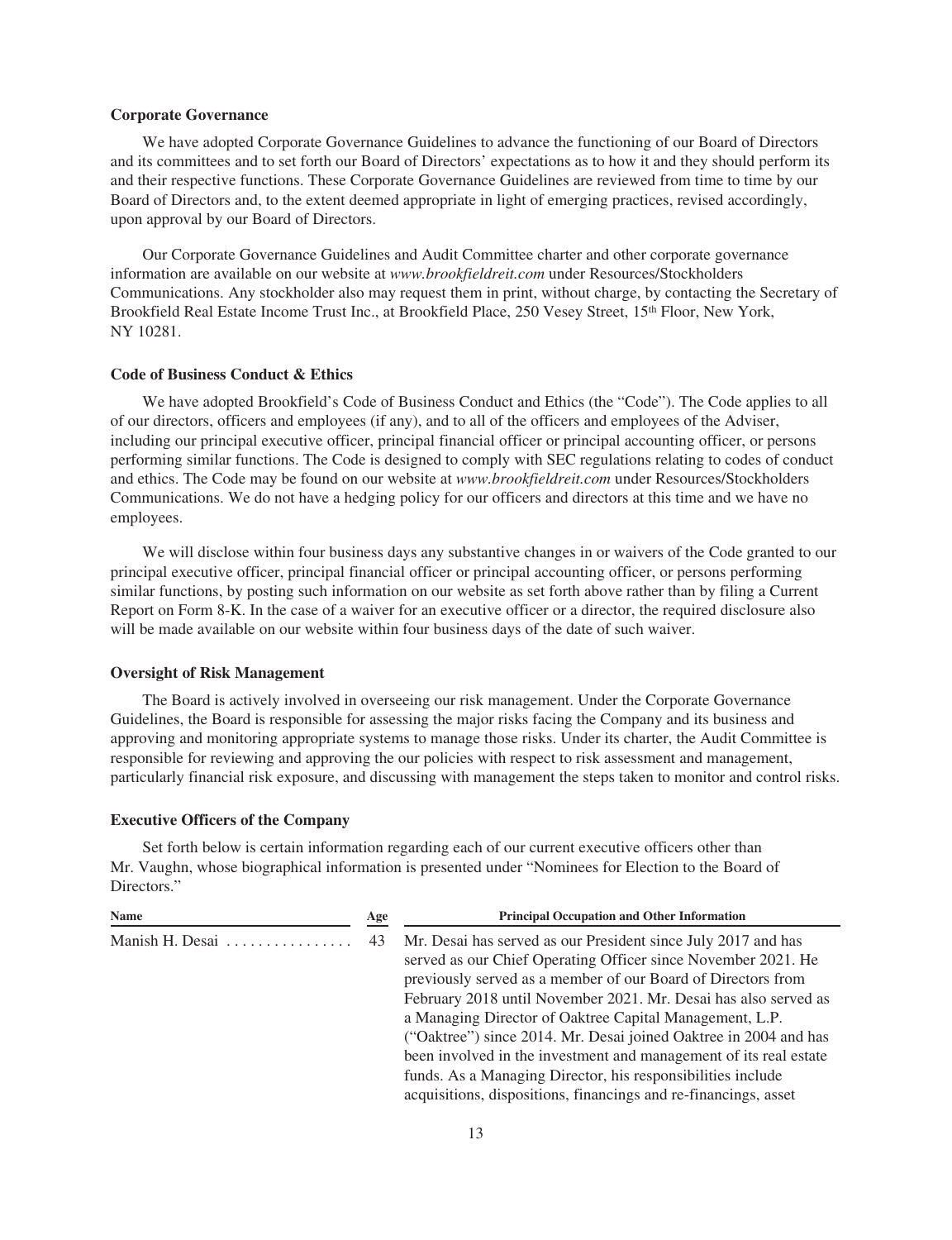| Name                            | Age | <b>Principal Occupation and Other Information</b>                                                                                                                                                                                                                                                                                                                                                                                                                                                                                                                                                                                                                                                                                                                                                                                                                                                                             |
|---------------------------------|-----|-------------------------------------------------------------------------------------------------------------------------------------------------------------------------------------------------------------------------------------------------------------------------------------------------------------------------------------------------------------------------------------------------------------------------------------------------------------------------------------------------------------------------------------------------------------------------------------------------------------------------------------------------------------------------------------------------------------------------------------------------------------------------------------------------------------------------------------------------------------------------------------------------------------------------------|
|                                 |     | management, development and redevelopment of all property<br>types, with a primary focus on corporate transactions. He has<br>worked with a number of Oaktree's real estate portfolio companies<br>and has served on the board of directors of STORE Capital Corp.<br>and International Market Centers, Inc. (both specialty REITs). Prior<br>to joining Oaktree, Mr. Desai served as an analyst for Morgan<br>Stanley's real estate investment strategies from 2001 to 2003,<br>where he was involved in a number of advisory assignments,<br>including the spin-off and restructuring of Fairmont Hotels, as well<br>as the evaluation of numerous properties and portfolios for<br>acquisition. Mr. Desai holds a B.A. in Public Policy with a<br>secondary major in Economics from Stanford University.                                                                                                                   |
| Dana E. Petitto $\ldots \ldots$ | 44  | Ms. Petitto has served as our Chief Financial Officer since<br>November 2021 and has served as a Managing Director of Finance<br>in Brookfield's Real Estate Group since 2018. Ms. Petitto joined<br>Brookfield in 2005 and has held numerous roles across the<br>organization during her tenure. She was initially Assistant<br>Controller for Brookfield Office Properties, followed by Vice<br>President and Controller and then Senior Vice President, Finance,<br>before moving to Brookfield Property Partners L.P. in 2013, where<br>she served as Senior Vice President, Finance until 2018. Prior to<br>joining Brookfield, Ms. Petitto was a manager in the corporate<br>finance department of Bristol-Myers Squibb Company from 2003<br>to 2005, following three years in the audit group at KPMG LLP.<br>Ms. Petitto holds a B.S. in Accounting from the A.B. Freeman<br>School of Business at Tulane University. |
| Michelle L. Campbell            | 51  | Ms. Campbell has served as our Secretary since November 2021<br>and has served as a Senior Vice President in Brookfield's Real<br>Estate Group since 2016. Ms. Campbell previously served in<br>various legal positions since joining Brookfield in 2007.<br>Ms. Campbell has served on the board of directors for Brookfield<br>DTLA Fund Office Trust Investor, Inc. (NYSE: DTLA-P) since<br>2014 and as its Senior Vice President and Secretary since 2016.<br>Ms. Campbell holds an Honors Bachelor of Business<br>Administration from Wilfred Laurier University and an Honors<br>Bachelor of Laws from the University of Western Ontario.                                                                                                                                                                                                                                                                               |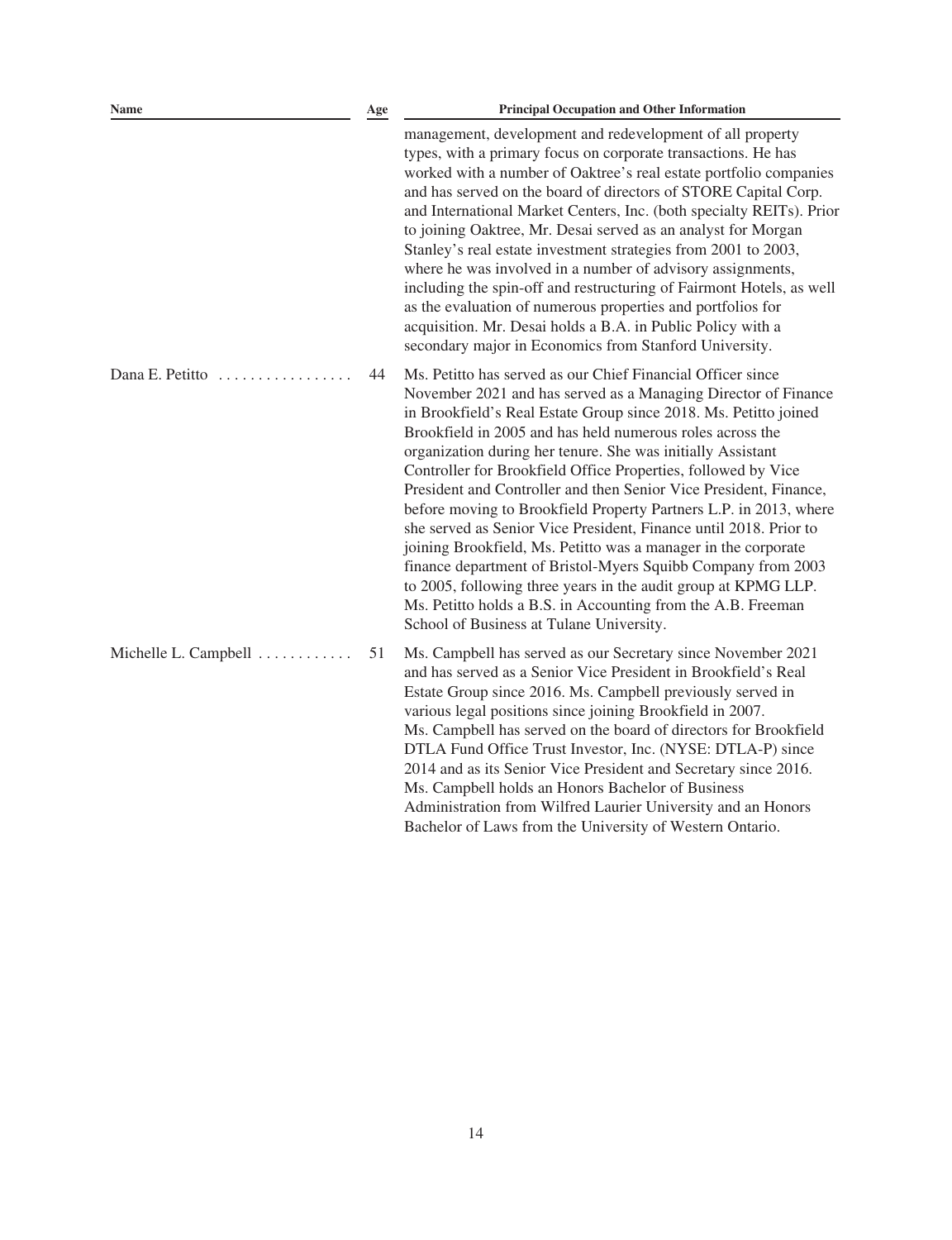#### <span id="page-21-0"></span>**PROPOSAL NO. 2 — RATIFICATION OF INDEPENDENT REGISTERED PUBLIC ACCOUNTING FIRM**

The Audit Committee has selected Deloitte & Touche LLP to serve as our independent registered public accounting firm for 2022.

Although ratification is not required by our Bylaws or otherwise, the Board is submitting the selection of Deloitte & Touche LLP to our stockholders for ratification because we value our stockholders' views on the Company's independent registered public accounting firm. If our stockholders fail to ratify the selection, it will be considered as notice to the Board and the Audit Committee to consider the selection of a different firm. Even if the selection is ratified, the Audit Committee, in its discretion, may select a different independent registered public accounting firm at any time during the year if it determines that such a change would be in the best interests of the Company and our stockholders.

A representative of Deloitte & Touche LLP is expected to be present at the Annual Meeting. The representative will also have the opportunity to make a statement if he or she desires to do so, and the representative is expected to be available to respond to appropriate questions.

The shares represented by your proxy will be voted "FOR" the ratification of the selection of Deloitte  $\&$ Touche LLP unless you specify otherwise.

On November 11, 2021, the Audit Committee dismissed Ernst & Young LLP as our independent registered public accounting firm, effective immediately following the filing with the SEC of our quarterly report on Form 10-Q for the three months ended September 30, 2021. The reports of Ernst & Young LLP on our financial statements as of and for the years ended December 31, 2020 and 2019 did not contain an adverse opinion or disclaimer of opinion, and such reports were not qualified or modified as to uncertainty, audit scope or accounting principles. During the years ended December 31, 2020 and 2019, and the subsequent interim period through November 11, 2021, there were no disagreements between us and Ernst & Young LLP on any matter of accounting principles or practices, financial statement disclosure, or auditing scope or procedure, which disagreements, if not resolved to the satisfaction of Ernst & Young LLP, would have caused Ernst & Young LLP to make reference to the subject matter of the disagreements in connection with its reports, and there were no "reportable events," as defined in Item  $304(a)(1)(v)$  of Regulation S-K.

#### <span id="page-21-1"></span>**Audit and Non-Audit Fees**

On November 11, 2021, the Audit Committee appointed Deloitte & Touche LLP as the Company's independent registered public accounting firm, effective concurrent with the dismissal of Ernst & Young LLP immediately following the filing of the Company's quarterly report on Form 10-Q as of September 30, 2021 for the three and nine months ended September 30, 2021 with the SEC.

The following table presents fees for professional services rendered by Deloitte & Touche LLP for the audits of our annual consolidated financial statements for the year ended December 31, 2021 and 2020:

| 2021 | 2020 |
|------|------|
|      |      |
|      |      |
|      |      |
|      |      |
|      |      |

- (1) Audit fees include fees for the audit of our annual financial statements and consents and review of certain documents filed with securities regulatory authorities.
- (2) Audit-related fees include acquisition audits of significant property acquisitions to comply with the SEC's Regulation S-X Rule 3-14.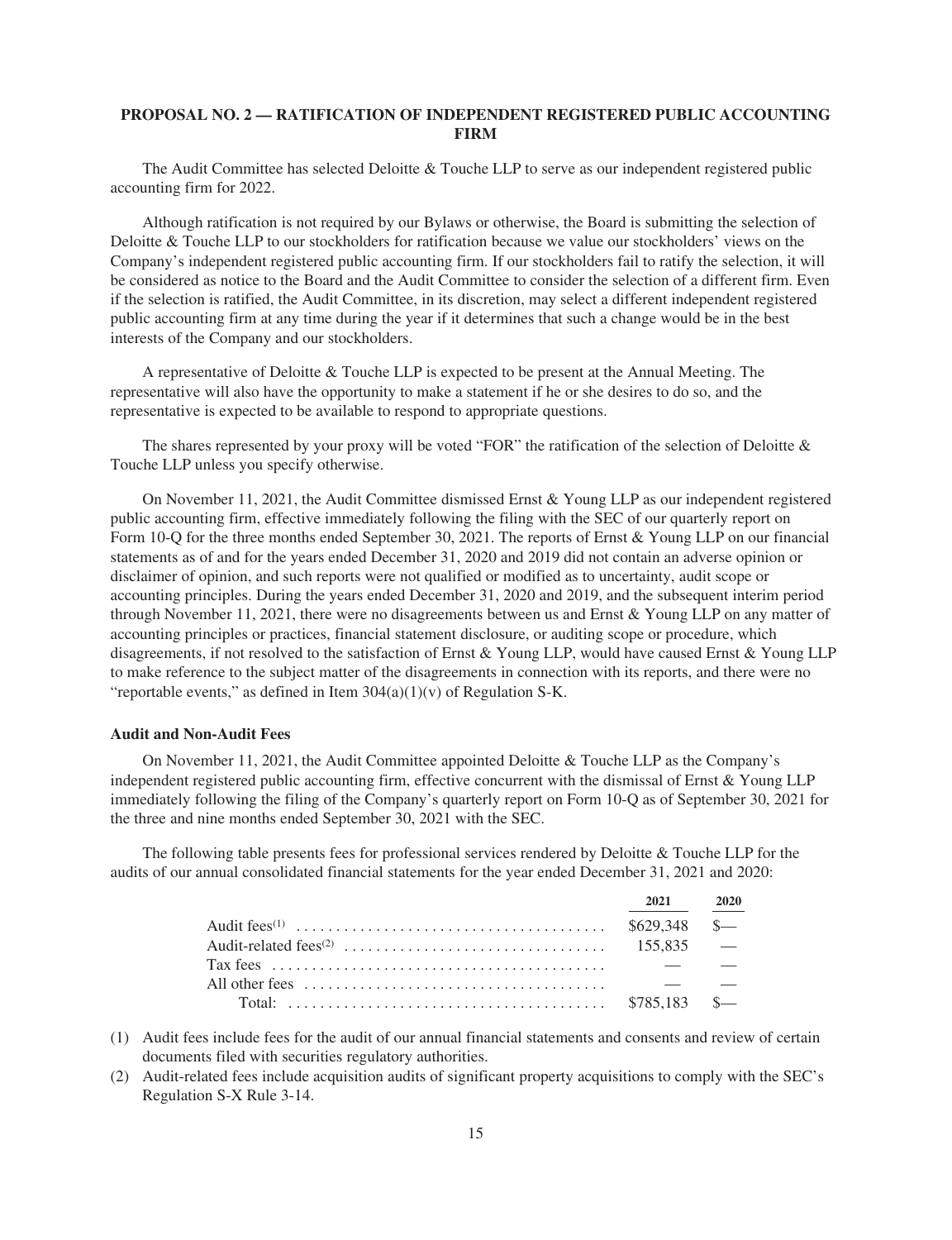All of the services shown in this table were pre-approved by the Audit Committee. The Audit Committee considered whether providing the non-audit services shown in this table was compatible with maintaining Deloitte & Touche LLP's independence and concluded that it was.

The following table presents fees for professional services rendered by Ernst & Young LLP for the audits of our annual consolidated financial statements for the years ended December 31, 2021 and 2020:

| 2021 2020 |  |
|-----------|--|
|           |  |
|           |  |
|           |  |
|           |  |
|           |  |

- (1) Audit fees include fees for interim reviews of our quarterly interim reports and consents and review of certain documents filed with securities regulatory authorities prior to November 11, 2021.
- (2) Tax fees include tax return preparation, other tax compliance as well as tax advisory services related to REIT due diligence of property acquisitions and REIT compliance.
- (3) Includes fees of \$167,500 for services rendered during the period when Ernst & Young LLP served as our independent registered public accounting firm and \$10,000 in fees for services rendered subsequent to that period.

During the period when Ernst & Young LLP served as our independent registered public accounting firm, all of the services shown in this table were pre-approved by the Audit Committee. At that time, the Audit Committee considered whether providing the non-audit services shown in this table was compatible with maintaining Ernst & Young LLP's independence and concluded that it was.

#### <span id="page-22-0"></span>**Pre-Approval Policy for Services of Independent Registered Public Accounting Firm**

In accordance with our Audit Committee pre-approval policy, all audit and non-audit services performed for us by our independent registered public accounting firm were pre-approved by the Audit Committee of our Board of Directors, which concluded that the provision of such services by Deloitte & Touche LLP and Ernst & Young LLP was compatible with the maintenance of that firm's independence in the conduct of its auditing functions.

The pre-approval policy provides for categorical pre-approval of specified audit and permissible non-audit services. Services to be provided by the independent registered public accounting firm that are not within the category of pre-approved services must be approved by the Audit Committee prior to engagement, regardless of the service being requested or the dollar amount involved.

Requests or applications for services that require specific separate approval by the Audit Committee are required to be submitted to the Audit Committee and must include a description of the services to be provided and a statement by the independent registered public accounting firm and principal accounting officer of the Company confirming that the provision of the proposed services does not impair the independence of the independent registered public accounting firm.

The Audit Committee may delegate pre-approval authority to one or more of its members or a subcommittee. The member or members to whom such authority is delegated shall report any pre-approval decisions to the Audit Committee at its next scheduled meeting. The Audit Committee does not delegate to management its responsibilities to pre-approve services to be performed by the independent registered public accounting firm.

#### **YOUR BOARD OF DIRECTORS RECOMMENDS THAT YOU VOTE "FOR" THE RATIFICATION OF DELOITTE & TOUCHE LLP AS OUR INDEPENDENT REGISTERED PUBLIC ACCOUNTING FIRM FOR 2022.**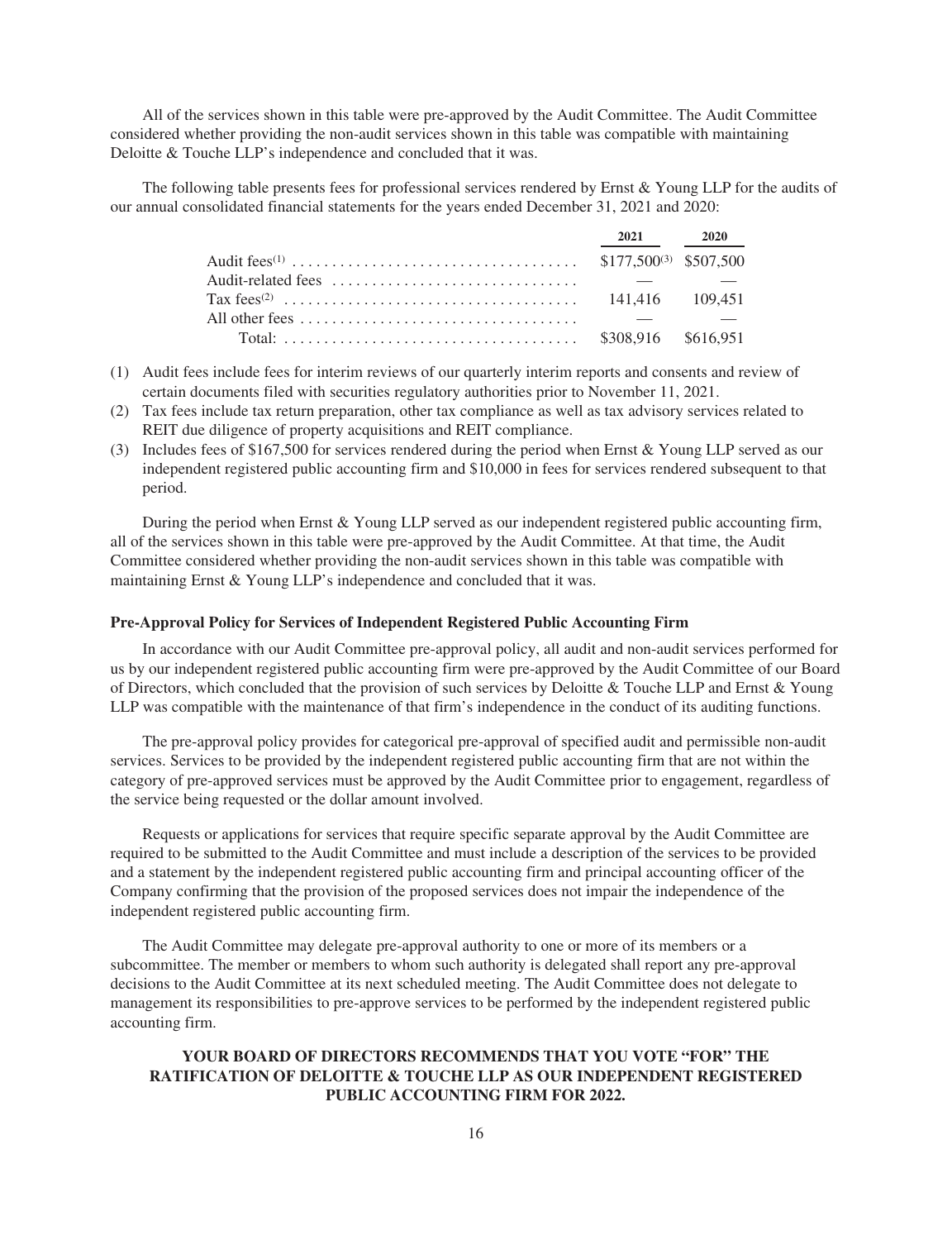#### **PROPOSAL NOS. 3A-3B — AMENDMENTS TO OUR CHARTER**

<span id="page-23-0"></span>We intend to conduct a continuous offering of shares of our common stock by filing consecutive registration statements prior to the end of each three-year offering period permitted pursuant to Rule 415 under the Securities Act of 1933, as amended. Because our stock is not listed on a national securities exchange, we are required to register our public offering in each state in which we offer securities for sale. In offerings that are subject to their regulation, most states hold real estate investment trusts to the standards set forth in the Statement of Policy Regarding Real Estate Investment Trusts promulgated by the North American Securities Administrators Association, Inc. ("NASAA") as revised and adopted by the NASAA membership on May 7, 2007 (the "NASAA REIT Guidelines"). In connection with the review of our second public offering, a securities administrator identified two provisions in our Charter that vary from the exact wording in the NASAA REIT Guidelines. As a condition to approving our public offering, the securities administrator has required that we propose amendments to our Charter to conform these provisions to the wording used in the NASAA REIT Guidelines. As explained below, we do not expect any of these amendments to have a meaningful impact on us or our stockholders.

Accordingly, our Board of Directors has proposed the following amendments to our Charter, has declared them advisable, and has directed that these amendments be submitted for consideration by our stockholders at the Annual Meeting. As described in more detail below, the proposed amendments would change language in two sections of our Charter to conform to the NASAA REIT Guidelines.

If any of these proposals are approved by stockholders at the Annual Meeting, the approved amendments will become effective upon the filing of Articles of Amendment with and the acceptance for record of such Articles of Amendment by the State Department of Assessments and Taxation of Maryland (the "SDAT"). We intend to make this filing promptly after the Annual Meeting if any of these proposals are approved. If any of the following proposed amendments are not approved by stockholders at the Annual Meeting, then such unapproved amendments to our Charter will not be implemented and the relevant sections of our Charter will remain the same as they are now.

The affirmative vote of a majority of all votes entitled to be cast on each Charter Amendment Proposal is required to amend our Charter as described in each of the following proposals. Each Charter Amendment Proposal will be voted on separately, and will be either approved or disapproved without regard to the votes received on any other Charter Amendment Proposal. A vote for or against, or an abstention, with respect to one Charter Amendment Proposal will not affect your ability to vote for or against, or abstain, on any other Charter Amendment Proposal. Because each Charter Amendment Proposal requires the affirmative vote of a majority of all votes entitled to be cast for approval, abstentions and broker non-votes, if any, will have the effect of votes against the Charter Amendment Proposals.

We show below the proposed amendments to our Charter by including excerpts from the relevant sections of our Charter with a single line through text we propose to delete.

#### **Proposal No. 3A — Proposal to Amend the Definition of "Independent Appraiser" in our Charter**

The first Charter Amendment Proposal is to revise the definition of "Independent Appraiser" in Article IV of our Charter as follows:

"Independent Appraiser" shall mean a Person with no material current or prior business or personal relationship with the Advisor or the Directors and who is engaged to a substantial extent in the business of rendering opinions regarding the value of Real Property and/or other assets of the type held by the Corporation. Membership in a nationally recognized appraisal society such as the Appraisal Institute shall be conclusive evidence of being engaged to a substantial extent in the business of rendering opinions regarding the value of Real Property.

This amendment would cause our definition of "Independent Appraiser" to more closely match that contained within the NASAA REIT Guidelines. We do not expect this amendment to have a meaningful impact on us or our stockholders.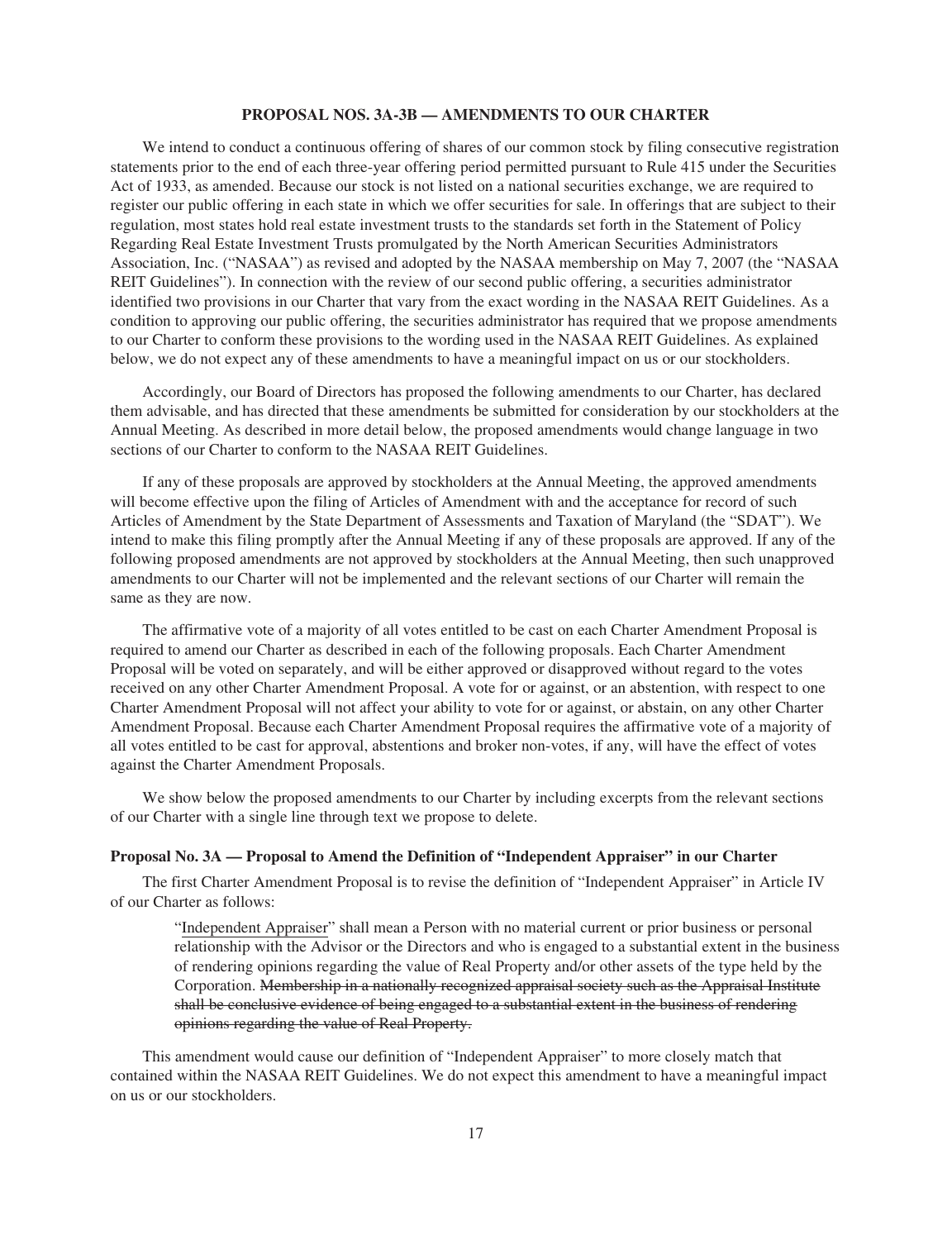#### **Proposal No. 3B — Proposal to Amend Section 11.2 of our Charter**

The second Charter Amendment Proposal is to revise Section 11.2 as follows:

Section 11.2 Voting Rights of Stockholders. Subject to the provisions of any class or series of Shares then outstanding and the mandatory provisions of any applicable laws or regulations, the Stockholders shall be entitled to vote only on the following matters: (a) election or removal of Directors, without the necessity for concurrence by the Board, as provided in Sections 11.1 hereof; (b) amendment of the Charter as provided in Article XIII hereof; (c) dissolution of the Corporation; (d) merger or consolidation of the Corporation, or the sale or other disposition of all or substantially all of the Corporation's assets; and (e) such other matters with respect to which the Board of Directors has adopted a resolution declaring that a proposed action is advisable and directing that the matter be submitted to the Stockholders for approval or ratification. Without the approval of a majority of the Shares entitled to vote on the matter, the Board may not (i) amend the Charter to adversely affect the rights, preferences and privileges of the Stockholders; (ii) amend provisions of the Charter relating to Director qualifications, fiduciary duties, liability and indemnification, conflicts of interest, investment policies or investment restrictions; (iii) liquidate or dissolve the Corporation other than before the initial investment in Property; (iv) sell all or substantially all of the Corporation's assets other than in the ordinary course of business or as otherwise permitted by law; or (v) cause the merger or reorganization of the Corporation except as permitted by law."

This amendment would remove language that a state securities administrator believes could be used to dilute common stockholder voting rights in the event that we have classes or series of stock in the future with special voting rights. As we have no classes or series of stock with special voting rights, such as preferred stock, we do not expect this amendment to have a meaningful impact on us or our stockholders.

#### **YOUR BOARD OF DIRECTORS RECOMMENDS THAT YOU VOTE "FOR" EACH CHARTER AMENDMENT PROPOSAL (PROPOSAL NO. 3A AND 3B).**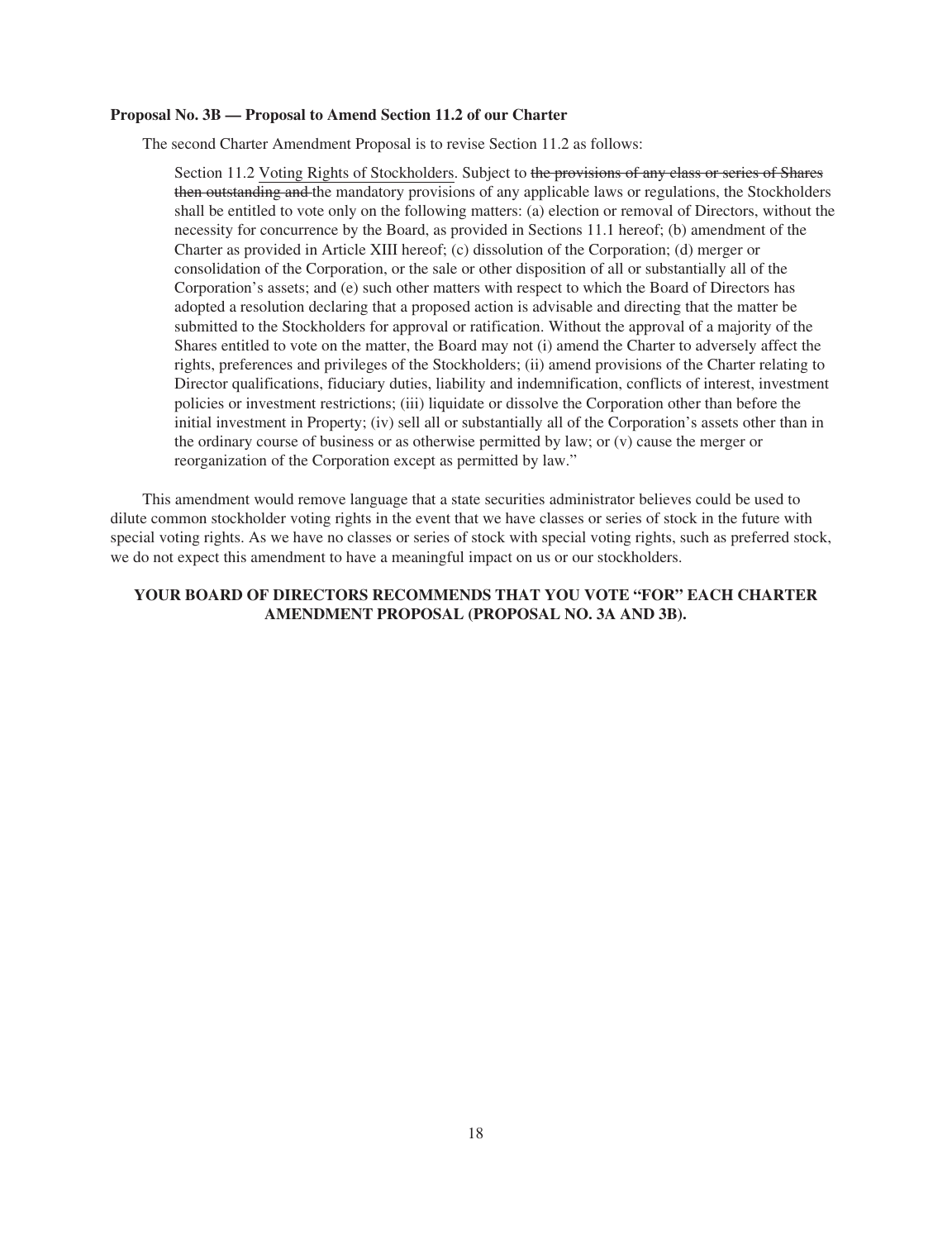#### **PROPOSAL NO. 4 — ADJOURNMENT OF THE ANNUAL MEETING**

<span id="page-25-0"></span>At the Annual Meeting, you and the other stockholders will also vote to approve an adjournment of the Annual Meeting, including, if necessary, to solicit additional proxies in favor of Proposals Nos. 1, 2 or 3A**-**3B if there are not sufficient votes for these proposals to be approved.

#### **Vote Required**

Approval of the proposal to adjourn the Annual Meeting requires the affirmative vote of a majority of the votes cast at the Annual Meeting by the holders who are present in person or by proxy and entitled to vote. Abstentions and broker non-votes will have no effect on the outcome of the vote. Proxies received will be voted FOR the approval of this proposal to adjourn the Annual Meeting unless stockholders designate otherwise.

#### **YOUR BOARD OF DIRECTORS RECOMMENDS THAT YOU VOTE "FOR" THE PROPOSAL TO ADJOURN THE ANNUAL MEETING IF NECESSARY.**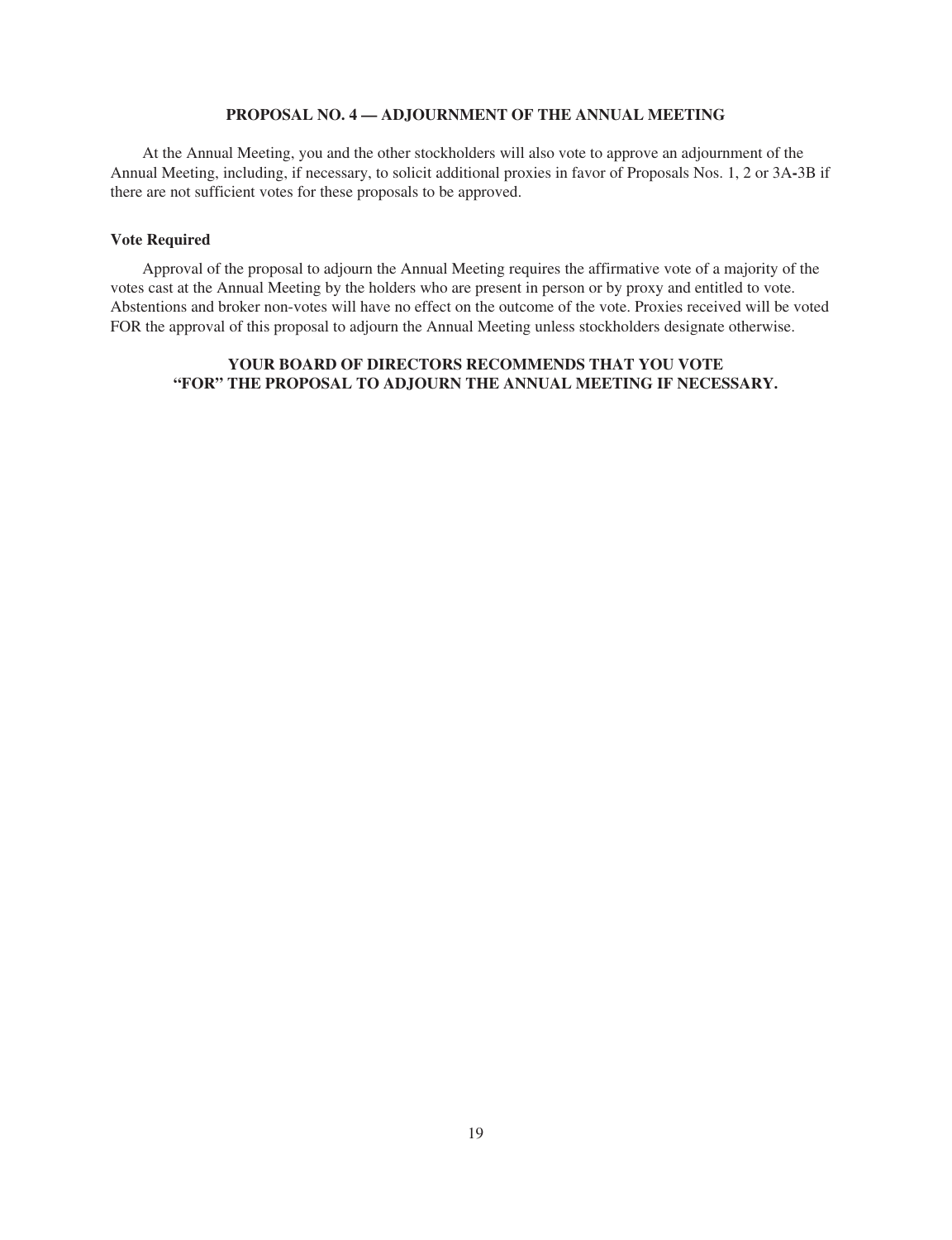#### **REPORT OF THE AUDIT COMMITTEE**

<span id="page-26-0"></span>The Audit Committee operates pursuant to a charter which is reviewed annually by the Audit Committee. Under the Audit Committee charter, our management is responsible for the preparation, presentation and integrity of our financial statements, the application of accounting and financial reporting principles and our internal controls and procedures designed to assure compliance with accounting standards and applicable laws and regulations. The independent registered public accounting firm is responsible for auditing our financial statements and expressing an opinion as to their conformity with accounting principles generally accepted in the United States of America.

In the performance of its oversight function, the Audit Committee reviewed and discussed the audited financial statements of the Company with management and with the independent registered public accounting firm. The Audit Committee also discussed with the independent registered public accounting firm the matters required to be discussed by the applicable requirements of the Public Company Accounting Oversight Board and the SEC. In addition, the Audit Committee received the written disclosures and the letter from the independent registered public accounting firm required by applicable requirements of the Public Company Accounting Oversight Board regarding the independent registered public accounting firm's communications with the Audit Committee concerning independence and discussed with the independent registered public accounting firm their independence. Based upon the review and discussions described in the preceding paragraph, the Audit Committee recommended to the Board that the audited financial statements of the Company be included in the Annual Report on Form 10-K for the fiscal year ended December 31, 2021 filed with the SEC.

> Submitted by the Audit Committee of the Company's Board of Directors: Lori-Ann Beausoleil Richard W. Eaddy Robert L. Stelzl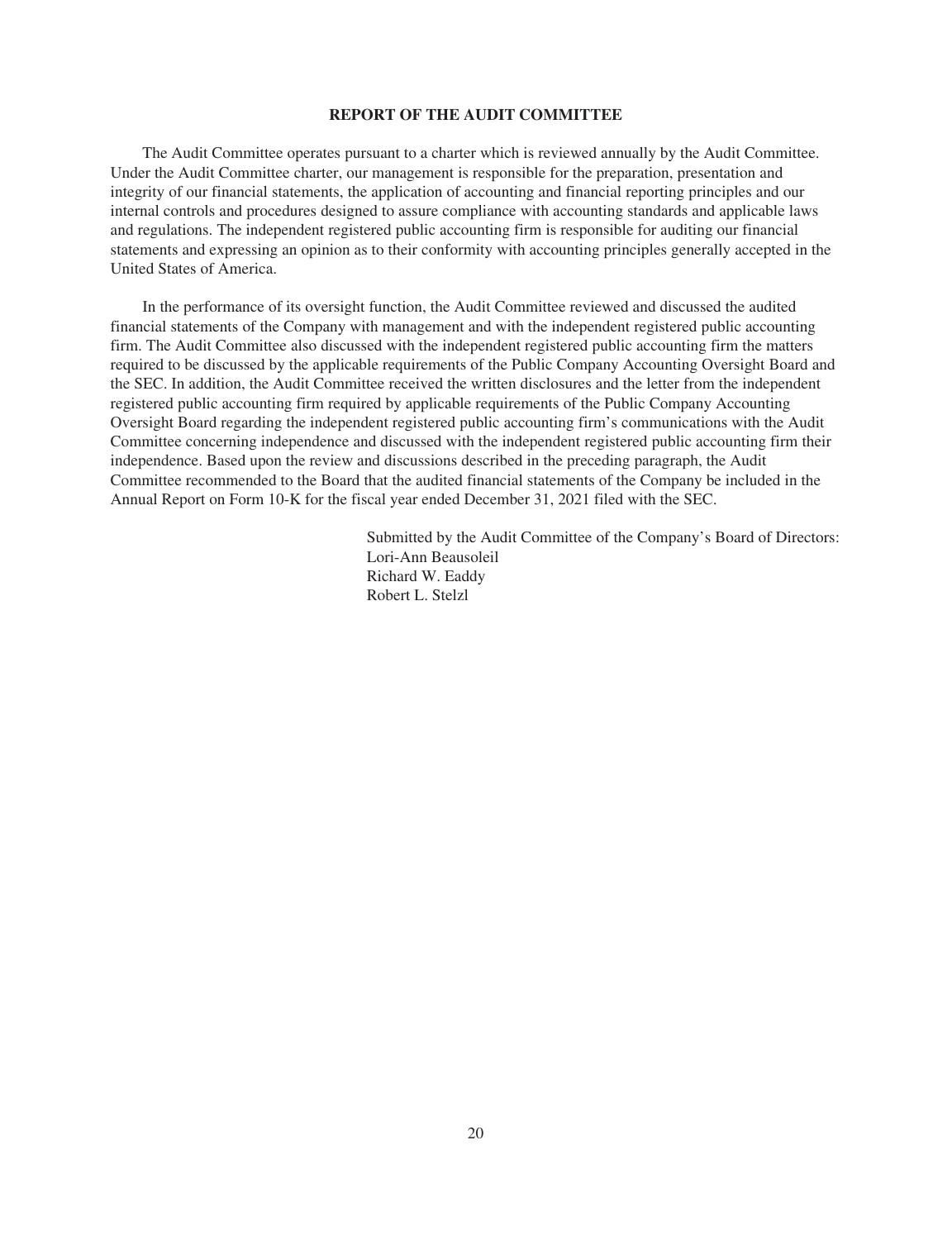#### **EXECUTIVE AND DIRECTOR COMPENSATION**

#### <span id="page-27-1"></span><span id="page-27-0"></span>**Executive Compensation**

We are externally managed and currently have no employees. Our executive officers serve as officers of the Adviser and are employees of the Adviser or one or more of its affiliates. Our Advisory Agreement provides that the Adviser is responsible for managing our investment activities, as such our executive officers do not receive any cash compensation from us or any of our subsidiaries for serving as our executive officers but, instead, receive compensation from the Adviser. In addition, we do not reimburse the Adviser for compensation it pays to our executive officers. The Advisory Agreement does not require our executive officers to dedicate a specific amount of time to fulfilling the Adviser's obligations to us under the Advisory Agreement. Accordingly, the Adviser does not identify the portion of the compensation it awards to our executive officers that relates solely to such executives' services to us, as the Adviser does not compensate its employees specifically for such services. Furthermore, we do not have employment agreements with our executive officers, we do not provide pension or retirement benefits, perquisites or other personal benefits to our executive officers, our executive officers have not received any nonqualified deferred compensation and we do not have arrangements to make payments to our executive officers upon their termination or in the event of a change in control of us.

#### <span id="page-27-2"></span>**Director Compensation in Fiscal Year 2021**

On November 2, 2021, pursuant to the terms of an Adviser Transition Agreement, we consummated a series of transactions which included, among other things, the resignation of John Brady, Robert Cavanaugh, Manish H. Desai, Howard Heitner, Catherine Long, James Martin and Derek Smith and the appointment of Mses. Beausoleil and Wigmore and Messrs. Eaddy, Farley, Kingston, Stelzl and Vaughan (collectively, the "Change of Directors").

Prior to the Change of Directors, independent directors received an annual retainer of \$65,000, plus an additional retainer of \$10,000 to the chairperson of the Audit Committee and \$5,000 to each chairperson of any other committees. This was paid in quarterly installments of 75% of this compensation in cash and the remaining 25% in an annual grant of restricted stock based on the most recent prior month's Net Asset Value ("NAV"). All unvested restricted stock vested upon the happening of the Change of Directors.

Following the Change of Directors, independent directors received an annual retainer of \$125,000, plus an additional retainer of \$20,000 to the chairperson of the Audit Committee. For the fourth quarter of 2021, we paid the quarterly retainer in cash. Beginning in 2022 and going forward, we pay 50% of this compensation in cash in quarterly installments and the remaining 50% in an annual grant of restricted stock based on the most recent prior month's NAV. This restricted stock generally vests one year from the date of grant.

We do not pay our directors additional fees for attending Board of Directors meetings, but we reimburse each of our directors for reasonable out-of-pocket expenses incurred in attending Board of Directors and committee meetings (including, but not limited to, airfare, hotel and food). Our directors who are affiliated with the Adviser or Brookfield do not receive additional compensation for serving on the Board of Directors or committees thereof.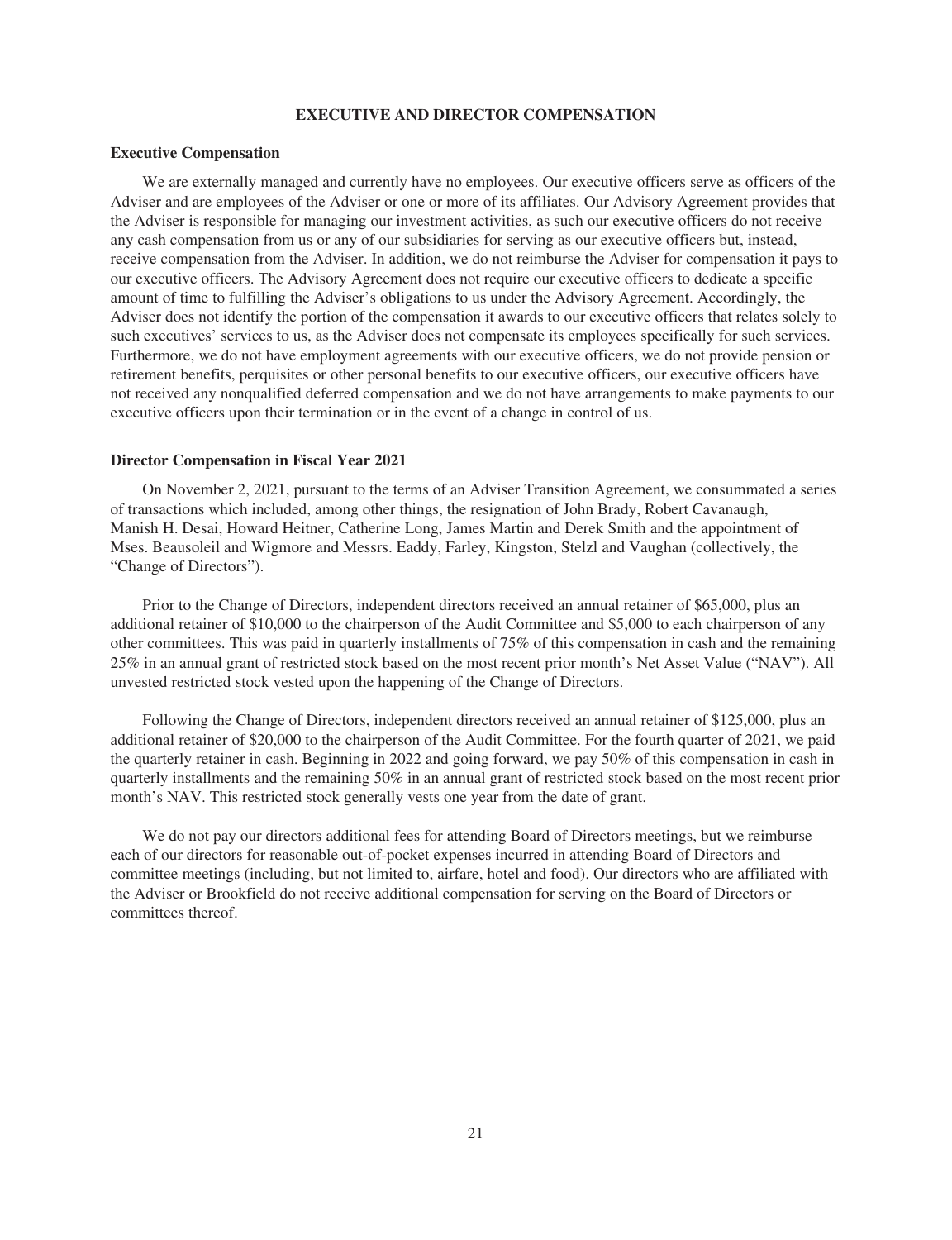The table below sets forth information regarding director compensation for the fiscal year ended December 31, 2021.

|                                     | <b>Fees Earned</b><br>0r |                                      |            |
|-------------------------------------|--------------------------|--------------------------------------|------------|
| <b>Name</b>                         | Paid in Cash<br>$(\$)$   | <b>Stock Awards</b><br>$($ \$ $)(1)$ | Total (\$) |
| <b>Former Directors:</b>            |                          |                                      |            |
|                                     |                          |                                      |            |
| Robert Cavanaugh <sup>(2)</sup>     | 52,500                   | 17,500                               | 70,000     |
| Manish H. Desai $^{(2)(3)}$         |                          |                                      |            |
| Howard Heitner <sup>(2)</sup>       | 52,500                   | 17.500                               | 70,000     |
|                                     | 48,750                   | 16,250                               | 65,000     |
| James Martin <sup>(2)</sup>         | 56,250                   | 18,750                               | 75,000     |
| Derek Smith <sup>(2)(3)</sup>       |                          |                                      |            |
| <b>Current Directors:</b>           |                          |                                      |            |
|                                     | 36,250                   |                                      | 36,250     |
|                                     | 31,250                   |                                      | 31,250     |
|                                     | 31,250                   |                                      | 31,250     |
| Brian W. Kingston <sup>(3)(4)</sup> |                          |                                      |            |
| Robert L. Stelz $l^{(4)}$           | 31,250                   |                                      | 31,250     |
|                                     |                          |                                      |            |
|                                     | 31,250                   |                                      | 31,250     |

(1) Represents the aggregate grant date fair value of restricted stock granted during 2021.

(2) Resigned effective November 2, 2021 and was paid for the full 2021 fiscal year.

(3) Affiliated with Oaktree, the Adviser or Brookfield.

(4) Appointed effective November 2, 2021 and was paid for the full fourth quarter of 2021.

#### <span id="page-28-0"></span>**Equity Compensation Plan Information**

As of December 31, 2021, we did not have an equity compensation plan or individual compensation arrangement under which equity securities of the registrant are authorized for issuance other than the restricted stock granted to our directors as described under "Executive and Director Compensation — Director Compensation in Fiscal Year 2021," which description is incorporated herein by reference.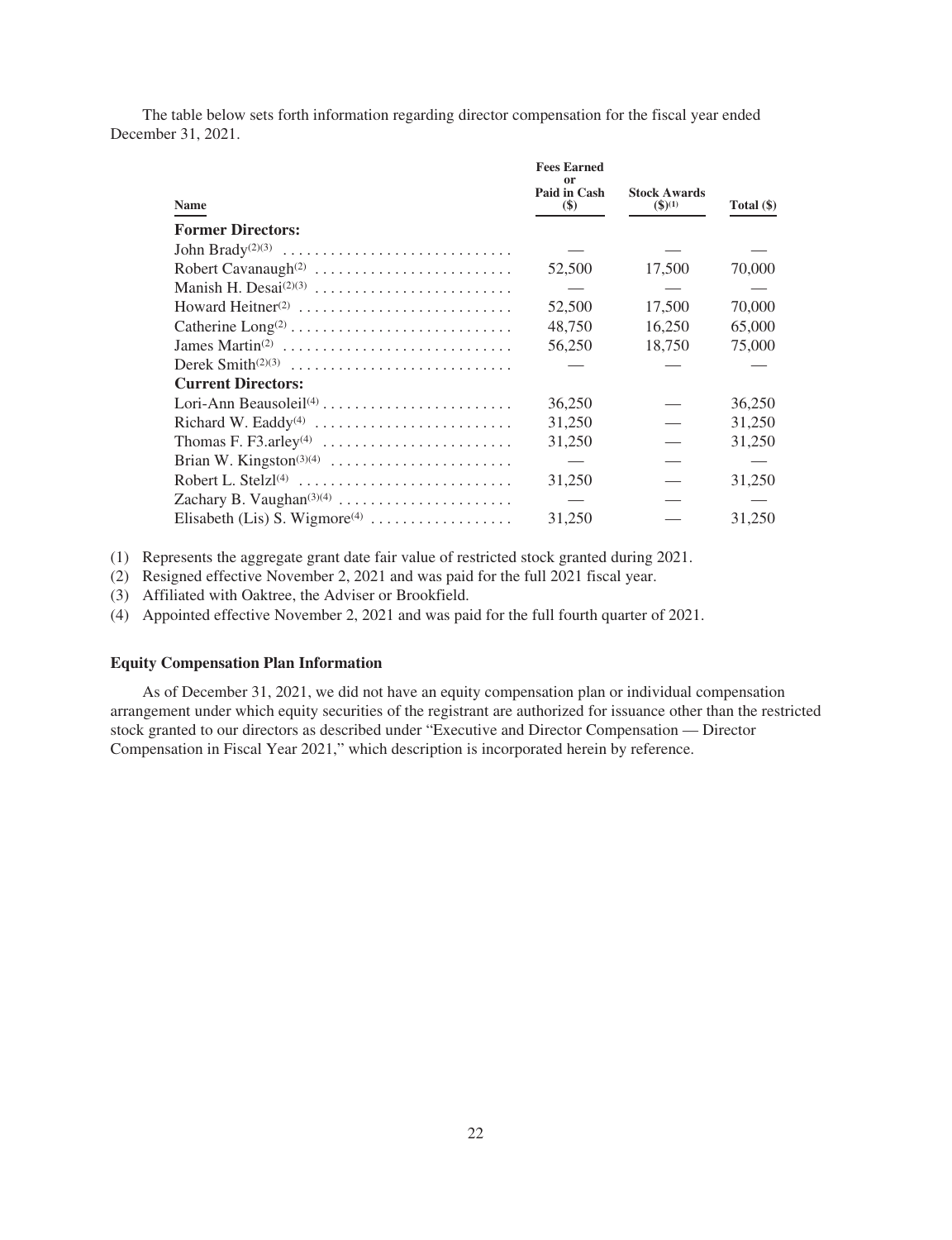#### **COMPENSATION COMMITTEE INTERLOCKS AND INSIDER PARTICIPATION**

<span id="page-29-0"></span>We are externally managed by the Adviser pursuant to the Advisory Agreement and currently we have no employees. We do not directly compensate our executive officers or reimburse the Adviser or its affiliates for the salaries, bonuses, benefits and severance payments for persons who also serve as our executive officers. For information regarding the compensation of our executives, see the "Executive Compensation" section included in this Proxy Statement. We are party to certain transactions with the Adviser described in "Transactions with Related Persons" below. During the last completed fiscal year, none of our executive officers served as: (i) a member of a compensation committee (or other committee of the board of directors performing equivalent functions or, in the absence of any such committee, the entire board of directors) of another entity, one of whose executive officers served on our board of directors; or (ii) a director of another entity, one of whose executive officers served on our board of directors.

#### **OWNERSHIP OF SECURITIES**

<span id="page-29-1"></span>The following table sets forth information regarding the beneficial ownership of shares of our common stock as of March 31, 2022 by (1) each person known to us to beneficially own more than 5% of our outstanding common stock, (2) each of our directors and named executive officers and (3) all of our directors and executive officers as a group. Beneficial ownership is determined in accordance with the rules of the SEC.

| <b>Name</b>                                         | <b>Amount and Nature of</b><br><b>Beneficial Ownership</b> | <b>Percent of Common</b><br><b>Stock Outstanding</b> |
|-----------------------------------------------------|------------------------------------------------------------|------------------------------------------------------|
| <b>Principal Stockholder:</b>                       |                                                            |                                                      |
| BUSI II-C L.P. <sup>(1)</sup>                       | 2,146,818                                                  | 6.20%                                                |
| <b>Directors and Named Executive</b>                |                                                            |                                                      |
| <b>Officers:</b>                                    |                                                            |                                                      |
| Lori-Ann Beausoleil <sup>(2)</sup>                  | 5,506                                                      | $\ast$                                               |
| Michelle L. Campbell                                |                                                            |                                                      |
| Manish H. Desai                                     | 99,188                                                     | $\ast$                                               |
| Richard W. Eaddy <sup>(2)</sup>                     | 4,747                                                      | $\ast$                                               |
| Thomas F. Farley <sup>(3)</sup>                     | 44,059                                                     | $\ast$                                               |
| Brian W. Kingston                                   |                                                            |                                                      |
|                                                     | 7,986                                                      | $\ast$                                               |
| Robert L. Stelzl <sup>(2)</sup>                     | 4,747                                                      | $\ast$                                               |
| Zachary B. Vaughan                                  | 79,440                                                     | $\ast$                                               |
| Elisabeth (Lis) S. Wigmore <sup>(2)</sup>           | 4,747                                                      | $\ast$                                               |
| Directors and named executive officers              |                                                            |                                                      |
| as a group $(10 \text{ persons}) \dots \dots \dots$ | 2,397,238                                                  | $6.92\%$                                             |
|                                                     |                                                            |                                                      |

\* Less than 1%

(1) The address of BUSI II-C L.P. is Brookfield Place, 250 Vesey Street, 15th Floor, New York, NY 10281.

(2) Beneficial ownership number represents unvested restricted shares granted as director compensation for the year ending December 31, 2022.

(3) Includes 39,312 common shares purchased directly and 4,747 unvested restricted shares granted as director compensation for the year ending December 31, 2022.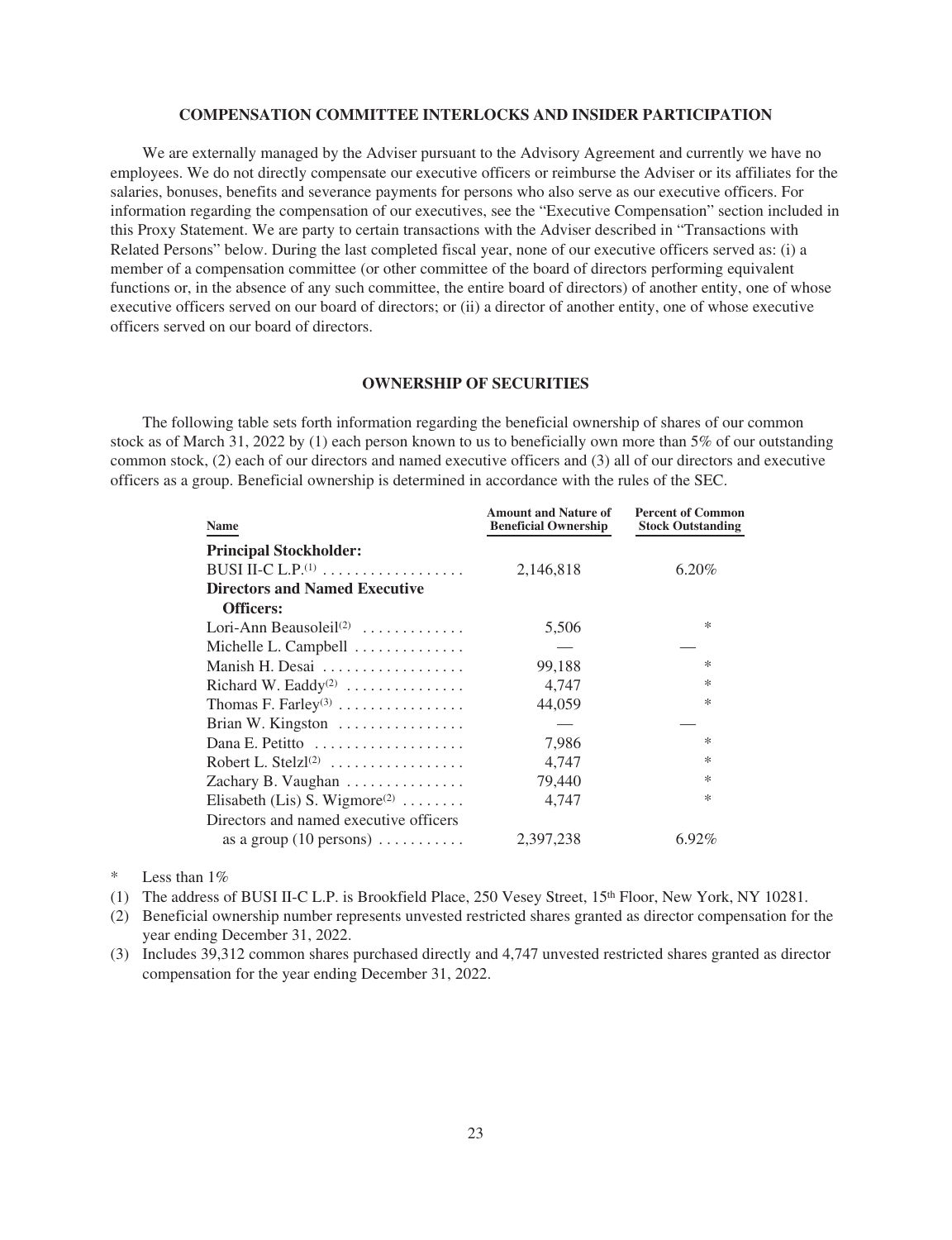#### **TRANSACTIONS WITH RELATED PERSONS AND CERTAIN CONTROL PERSONS AND CONFLICTS OF INTEREST**

<span id="page-30-0"></span>The following describes all transactions during the fiscal year ended December 31, 2021 and currently proposed transactions involving us, our directors, our Adviser, Brookfield and any affiliate thereof.

#### **Advisory Agreement**

Pursuant to the Advisory Agreement, our Board of Directors has delegated to the Adviser the authority to implement our investment strategy, which includes making investment decisions in constructing our portfolio and providing related portfolio management services, in accordance with our investment objectives, guidelines, policies and limitations, subject to oversight by our Board of Directors.

#### *Services*

Pursuant to the terms of the Advisory Agreement, the Adviser is responsible for, among other things:

- serving as an advisor to us with respect to the establishment and periodic review of our investment guidelines and our investment and financing activities and operations;
- purchasing, selling, exchanging, converting, trading, financing, refinancing, mortgaging, encumbering, conveying, assigning, pledging, constructing, lending or otherwise effecting transactions for our portfolio with respect to investment opportunities and our investments, in accordance with our investment guidelines, policies and objectives and limitations, subject to oversight by our Board of Directors;
- investigating, analyzing, evaluating, structuring and negotiating, on our behalf, potential acquisitions, purchases, sales, exchanges or other dispositions of investments with sellers, purchasers and other counterparties and, if applicable, their respective agents, advisors and representatives;
- providing us with portfolio management and other related services, including managing, operating, improving, developing, redeveloping, renovating and monitoring our investments;
- negotiating, arranging and executing any borrowings or financings in accordance with our investment guidelines;
- engaging and supervising, on our behalf and at our expense, various service providers;
- coordinating and managing operations of any joint venture or co-investment interests held by us and conducting matters with our joint venture or co-investment partners;
- advising us as to our capital structure and capital raising activities; and
- overseeing, or arranging for, the performance of the administrative services necessary for our operation.

#### *Management Fee, Performance Fee and Expense Reimbursement*

*Management Fee*. As compensation for its services provided pursuant to the Advisory Agreement, we pay the Adviser a management fee of 1.25% of our NAV for the Class T, Class S, Class D, Class C and Class I shares per annum payable monthly. In calculating our management fee, we use our NAV for the Class T, Class S, Class D, Class C and Class I shares before giving effect to accruals for the management fee, performance participation interest, stockholder servicing fees or distributions payable on our shares. We do not pay the Adviser a management fee with respect to the Class E shares. Prior to November 2, 2021, Oaktree Fund Advisors, LLC (the "Sub-Adviser") was entitled to an annual management fee equal to 1.00% of our NAV, payable monthly, as compensation for the services it provided to us.

The management fee may be paid, at the Adviser's election, in cash, Class E or Class I shares. If the Adviser elects to receive any portion of its management fee in Class E or Class I shares, we may repurchase such shares from the Adviser at a later date without such shares being subject to the repurchase limits in our share repurchase plan or any early repurchase deduction.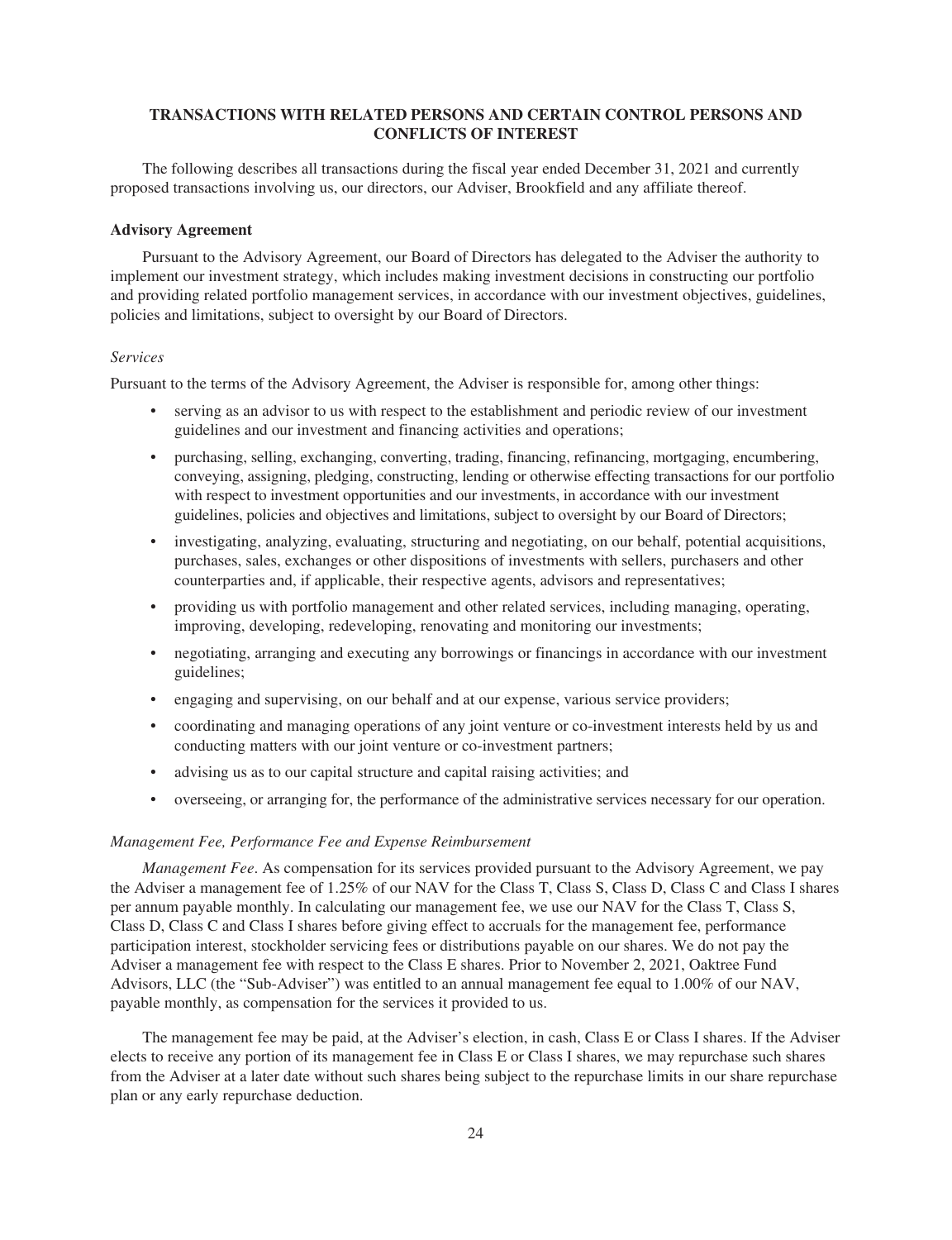During the year ended December 31, 2021, management fees earned by our Adviser were \$0.6 million. During the year ended December 31, 2021, management fees earned by the Sub-Adviser were \$2.0 million.

*Performance Fee*. Effective January 1, 2022, pursuant to the Advisory Agreement, the Adviser receives a performance fee with respect to Class C, Class D, Class I, Class S and Class T shares of our common stock (collectively, the "Performance Shares") paid annually in an amount equal to 12.5% of the Total Return, subject to a 5% Hurdle Amount and a High-Water Mark, with a Catch-Up (each such term as defined in the Advisory Agreement). In addition, to the extent that our Operating Partnership issues Class C, Class D, Class I, Class S and Class T units of the Operating Partnership (collectively, the "Performance Units") to parties other than us, the Operating Partnership will pay the Adviser both (i) a management fee equal to 1.25% of our NAV for the Performance Units per annum payable monthly, and (ii) a performance fee with respect to such Performance Units paid annually in an amount equal to 12.5% of the Total Return, subject to a 5% Hurdle Amount and a High Water Mark, with a Catch-Up. The performance fee is payable in cash, Class E or Class I shares of our common stock, or Class E or Class I units of the Operating Partnership at the election of the Adviser. If the Adviser elects to receive any portion of its performance fee in Class E or Class I shares, we may repurchase such shares from the Adviser at a later date and such repurchases shall not be subject to the repurchase limits in our share repurchase plan or any early repurchase deduction. The Adviser is not obligated to return any portion of the performance fees it receives based on our subsequent performance. In the event the Advisory Agreement is terminated or expires by non-renewal, the Adviser will receive a distribution of any accrued performance fee with respect to all Performance Shares and Performance Units as of the date of such termination or non-renewal.

Prior to November 2, 2021, the Sub-Adviser earned a performance fee based on our total return. Pursuant to its advisory agreement, the performance fee was equal to 12.5% of the total return in excess of a 5% total return (after recouping any loss carryforward amount), subject to a catch-up. During the year ended December 31, 2021, the Sub-Adviser earned a performance fee of \$5.1 million. In December 2021, we issued the Sub-Adviser 429,340 shares of Class I common stock as payment for the 2021 performance fee at the NAV per unit as of November 2, 2021.

From November 2, 2021 to December 31, 2021, an affiliate of Brookfield (the "Special Limited Partner") received a performance participation allocation from the Operating Partnership based on the Total Return of the Operating Partnership for the period November 3, 2021 through December 31, 2021. Under the Operating Partnership agreement then in effect, the annual total return was to be allocated 100% to the Special Limited Partner only after the other unit holders have received a total return of 5% (after recouping any loss carryforward amount) and such allocation would continue until the allocation between the Special Limited Partner and all other Operating Partnership unit holders was equal to 12.5% and 87.5%, respectively. The allocation of the performance participation interest was ultimately determined at the end of the calendar year and was to be paid in Operating Partnership units or cash, at the election of the Special Limited Partner. During the year ended December 31, 2021, we recognized \$2.3 million of performance participation allocation. This 2021 performance participation became payable on December 31, 2021, and in March 2022 we caused the Operating Partnership to issue 186,362 Class E units in the Operating Partnership to the Special Limited Partner at the NAV per unit as of December 31, 2021 as payment for the 2021 performance participation allocation.

*Expense Reimbursement*. We will reimburse the Adviser for costs and expenses it incurs in connection with the services it provides to us, including, but not limited to, (1) legal, accounting and printing fees and other expenses attributable to our organization, preparation of the registration statement, registration and qualification of our common stock for sale with the SEC and in the various states and filing fees incurred by the Adviser, (2) the actual cost of goods and services used by us and obtained from third parties, including fees paid to administrators, consultants, attorneys, technology providers and other service providers, and brokerage fees paid in connection with the purchase and sale of investments and securities, (3) expenses of managing and operating our properties, whether payable to an affiliate or a non-affiliated person, (4) out-of-pocket expenses in connection with the acquisition, origination, financing and development of properties and real estate- related investments, whether or not such investments are acquired; and (5) administrative service expenses, including,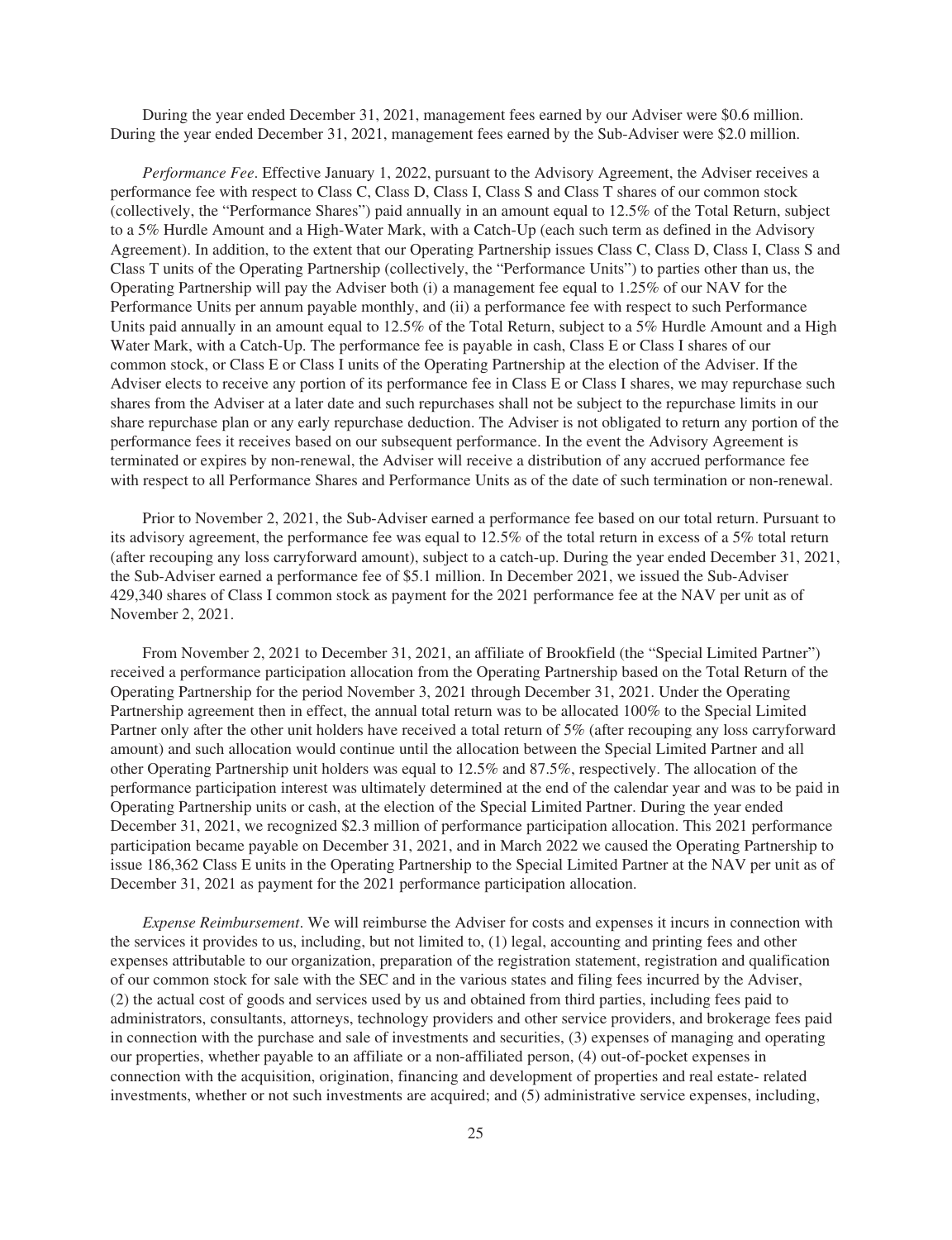but not limited to, personnel and related employment costs incurred by the Adviser or its affiliates in performing administrative services on our behalf (including legal, accounting, investor relations, tax, capital markets, financial operations services and other administrative services) and the Adviser's reasonable estimates of the allocable portion of salaries, bonuses and wages, benefits and overhead of all individuals performing such services, provided that no reimbursement shall be made for expenses related to personnel of the Adviser and its affiliates who provide investment advisory services to us pursuant to the Advisory Agreement or who serve as our directors or executive officers as designated by our Board of Directors. Such costs and expenses will include expenses relating to compliance-related matters and regulatory filings relating to our activities (including, without limitation, expenses relating to the preparation and filing of Form PF, Form ADV, reports to be filed with the Commodities Futures Trading Commission, reports, disclosures or other regulatory filings of the Adviser and its affiliates relating to our activities (including our pro rata share of the costs of the Adviser and its affiliates of regulatory expenses that relate to us and other investment funds, REITs, vehicles, accounts, products and other similar arrangements for which Brookfield currently acts, or will act in the future, as sponsor, general partner or manager to, or otherwise participate in, including proprietary accounts (collectively, "Other Brookfield Accounts")).

The Adviser has agreed to advance all of our organization and offering expenses on our behalf (other than upfront selling commissions, dealer manager fees and stockholder servicing fees) through July 6, 2022. We will reimburse the Adviser for all such advanced expenses ratably over the 60 months following July 6, 2022. We will reimburse the Adviser for any organization and offering expenses that it incurs on our behalf as and when incurred after July 6, 2022. Our organization and offering expenses may include the organization and offering expenses of feeder vehicles primarily created to hold our shares, as well as certain expenses associated with the transition from the Sub-Adviser to the Adviser. In connection with the appointment of the Adviser, the Adviser acquired the Sub-Adviser's receivable related to the organization and offering expenses previously incurred by the Sub-Adviser. As of December 31, 2021, the reimbursement payable to the Adviser for advanced organization and offering costs was \$12,022,148.

Our total operating expenses are limited during any four fiscal quarters to the greater of (a) 2.0% of our average invested assets and (b) 25.0% of our net income. This limit may be exceeded only if our independent directors have made a finding that, based on such unusual and non-recurring factors as they deem sufficient, a higher level of expenses is justified. For the year ended December 31, 2021, our total operating expenses did exceed this threshold and based upon a review of unusual and non-recurring factors, including but not limited to outsized performance during this period resulting in an increased performance fees and performance participation allocation expense, our independent directors determined that the excess expenses were justified. For the year ended December 31, 2021, our total operating expenses exceeded the 2.0%/25.0% limitation and our total operating expenses were 2.7% of our average invested assets and 66.3% of our net income.

#### **Independent Directors' Review of Compensation**

Our independent directors will evaluate at least annually whether the compensation that we contract to pay to the Adviser is reasonable in relation to the nature and quality of services performed and that such compensation is within the limits prescribed by our Charter. Our independent directors will supervise the performance of the Adviser and the compensation we pay to it to determine that the provisions of the Advisory Agreement are being carried out. This evaluation will be based on the factors set forth below, as well as any other factors deemed relevant by the independent directors:

- the amount of fees paid to the Adviser in relation to the size, composition and performance of our investments;
- the success of the Adviser in generating investments that meet our investment objectives;
- rates charged to other externally-advised REITs and other similar investment entities by advisors performing similar services;
- additional revenues realized by the Adviser and its affiliates through their advisory relationship with us;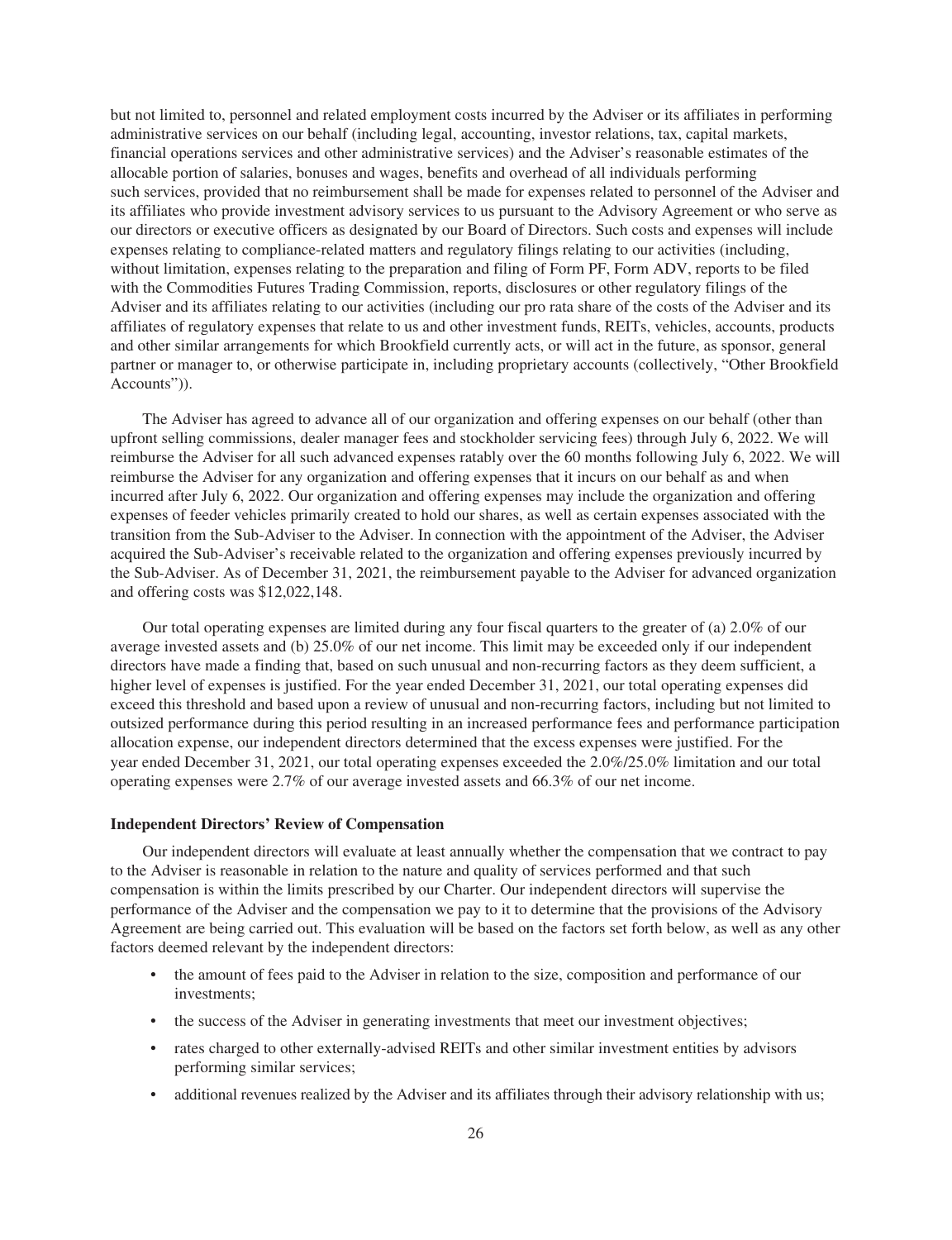- the quality and extent of the services and advice furnished by the Adviser;
- the performance of the assets, including income, conservation or appreciation of capital, frequency of problem investments and competence in dealing with distress situations; and
- the quality of our portfolio in relationship to the investments generated by the Adviser for its own account.

#### **Sub-Advisory Agreements**

The Adviser has engaged the Sub-Adviser to:

- select and manage our liquid assets (cash, cash equivalents, other short-term investments, U.S. government securities, agency securities, corporate debt, liquid real estate-related, equity or debt securities and other investments for which there is reasonable liquidity) (the "Liquidity Sleeve") pursuant to a sub-advisory agreement (the "Liquidity Sleeve Sub-Advisory Agreement"); and
- manage certain of our real estate properties (the "Equity Option Investments") and real estate-related debt investments (the "Debt Option Investments" and, together with the Equity Option Investments, the "Oaktree Option Investments") that we acquired prior to the appointment of the Adviser pursuant to a sub-advisory agreement (the "Oaktree Assets Sub-Advisory Agreement" and with the Liquidity Sleeve Sub-Advisory Agreement, the "Sub-Advisory Agreements").

Pursuant to the Liquidity Sleeve Sub-Advisory Agreement, the Sub-Adviser provides services related to the acquisition, management and disposition of the Liquidity Sleeve in accordance with our investment objectives, strategy, guidelines, policies and limitations. The Liquidity Sleeve Sub-Advisory Agreement may be terminated by the Adviser or by the Sub-Adviser at any time and will terminate immediately in the event of termination of the Advisory Agreement.

Pursuant to the Oaktree Assets Sub-Advisory Agreement, the Sub-Adviser manages the Oaktree Option Investments. The Oaktree Assets Sub-Advisory Agreement will automatically terminate upon the earlier of (i) the disposition of all of the Oaktree Option Investments, (ii) the expiration of the option period set forth in such agreement or (iii) the termination of the Advisory Agreement. In addition, the Oaktree Assets Sub-Advisory Agreement may be terminated (1) by us, (a) at any time, without payment of any penalty, by majority vote of our independent directors, upon no less than 30 days' prior written notice to the Sub-Adviser; (b) if the Sub-Adviser becomes unable to discharge its duties and obligations under such agreement, including circumstances such as financial insolvency of the Sub-Adviser or other circumstances that could materially adversely affect us, or (c) at any time, without payment of any penalty, if the Sub-Adviser materially breaches the terms of such agreement or if the Sub-Adviser is not in material compliance with its obligations under the Investment Advisers Act of 1940, as amended, or (2) by the Sub-Adviser, (x) at any time, upon no less than 120 days' prior written notice to the Adviser; or (y) if the Adviser becomes unable to discharge its duties and obligations under the Oaktree Assets Sub-Advisory Agreement, including circumstances such as financial insolvency of the Adviser.

The fees paid to the Sub-Adviser under the Sub-Advisory Agreements will not be paid by us but will instead be paid by the Adviser out of the management and performance fees that we pay to the Adviser. The expense reimbursements that we will pay to the Adviser include expenses incurred by the Sub-Adviser on our behalf that the Adviser is required to reimburse to the Sub-Adviser under the Sub-Advisory Agreements. In the event that one of the Sub-Advisory Agreements is terminated, the Sub-Adviser will be paid all accrued and unpaid fees and expense reimbursements thereunder. The Sub-Adviser performs its duties and will serve as a fiduciary under the Sub-Advisory Agreements.

#### **Dealer Manager Agreement**

We entered into a Dealer Manager Agreement with Brookfield Oaktree Wealth Solutions, LLC (the "Dealer Manager"), a registered broker dealer affiliated with the Adviser, in connection with our public offering of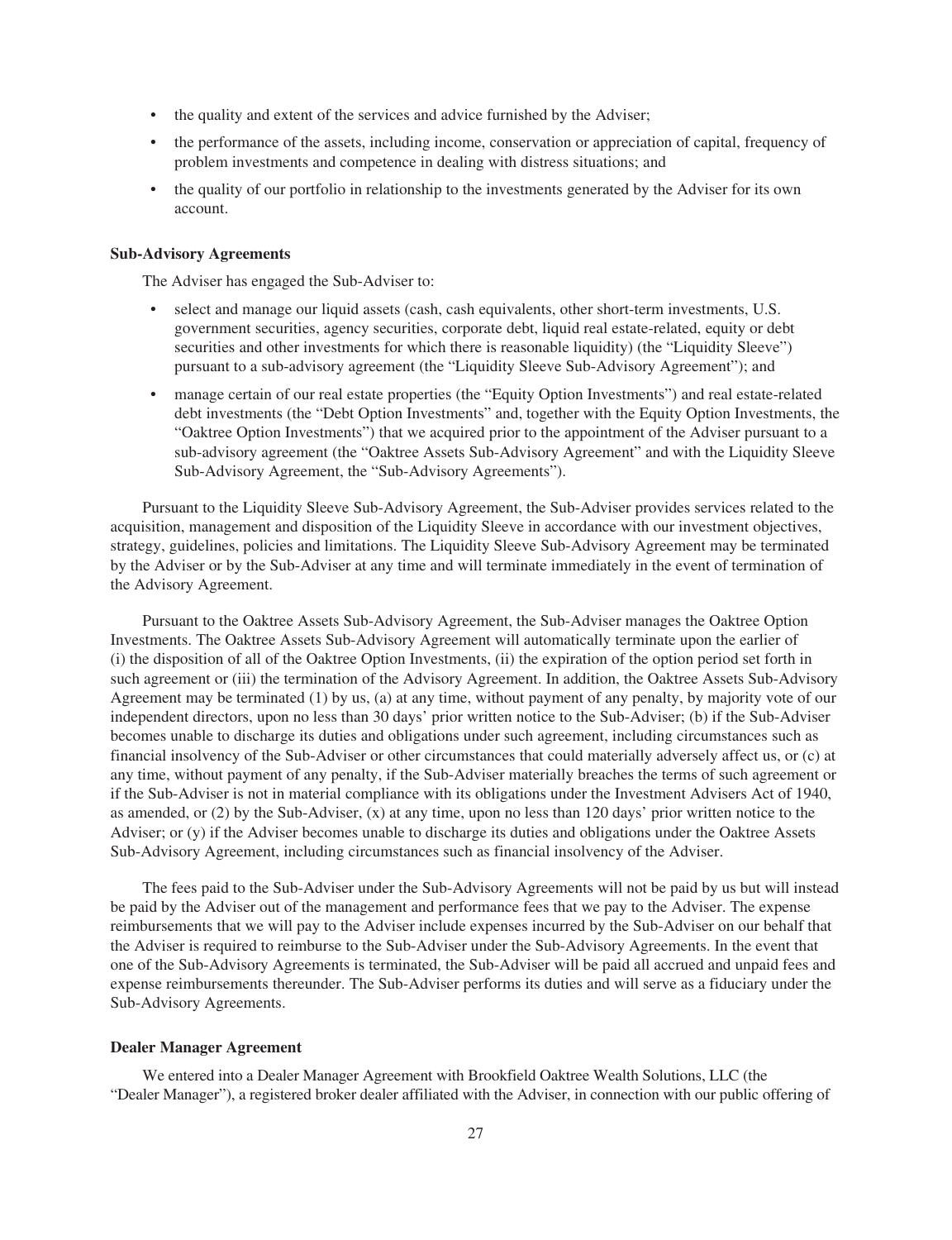common stock (the "Offering"), pursuant to which the Dealer Manager agreed to, among other things, manage our relationships with third-party broker-dealers engaged by the Dealer Manager to participate in the distribution of shares of our common stock, which we refer to as "participating broker-dealers," and financial advisors. The Dealer Manager serves as the dealer manager for the Offering. The Dealer Manager also coordinates our marketing and distribution efforts with participating broker-dealers and their registered representatives with respect to communications related to the terms of the Offering, our investment strategies, material aspects of our operations and subscription procedures. We will not pay referral or similar fees to any accountants, attorneys or other persons in connection with the distribution of our shares.

*Upfront Selling Commissions and Dealer Manager Fees.* The Dealer Manager is entitled to receive upfront selling commissions of up to 3.0%, and upfront dealer manager fees of 0.5%, of the transaction price of each Class T share sold in our Offering; however such amounts may vary at certain participating broker-dealers, provided that the sum will not exceed 3.5% of the transaction price. The Dealer Manager is entitled to receive upfront selling commissions of up to 3.5% of the transaction price of each Class S share sold in the Offering. The Dealer Manager may be entitled to receive upfront selling commissions of up to 1.5% of the transaction price of each Class D share sold in the Offering. No upfront selling commissions or dealer manager fees are paid with respect to purchases of Class I shares or shares of any class sold pursuant to our distribution reinvestment plan. During the year ended December 31, 2021, we paid \$650,825 in upfront selling commissions and upfront dealer manager fees to the Dealer Manager. The Dealer Manager has entered into agreements with participating broker-dealers distributing our shares in our Offering, and all of the upfront selling commissions and dealer manager fees were reallowed (paid) to, such participating broker-dealers. For the fiscal year ended December 31, 2021, the costs of raising capital in our Offering and our distribution reinvestment plan, which represent all upfront selling commissions, upfront dealer manager fees, stockholder servicing fees and organization and offering costs accrued by us during the year ended December 31, 2021, represented 9.0% of the capital raised.

*Stockholder Servicing Fees.* Subject to Financial Industry Regulatory Authority (FINRA) limitations on underwriting compensation and certain other limitations described below, we will pay the Dealer Manager selling commissions over time as a stockholder servicing fee (i) with respect to our outstanding Class T shares equal to 0.85% per annum of the aggregate NAV of our outstanding Class T shares, consisting of an advisor stockholder servicing fee of 0.65% per annum, and a dealer stockholder servicing fee of 0.20% per annum, of the aggregate NAV for the Class T shares, however, with respect to Class T shares sold through certain participating broker-dealers, the advisor stockholder servicing fee and the dealer stockholder servicing fee may be other amounts, provided that the sum of such fees will always equal 0.85% per annum of the NAV of such shares, (ii) with respect to our outstanding Class S shares equal to 0.85% per annum of the aggregate NAV of our outstanding Class S shares and (iii) with respect to our outstanding Class D shares equal to 0.25% per annum of the aggregate NAV of our outstanding Class D shares. We will not pay a stockholder servicing fee with respect to our outstanding Class I shares.

The stockholder servicing fees will be paid monthly in arrears. The Dealer Manager will reallow (pay) all or a portion of the stockholder servicing fees to participating broker-dealers and servicing broker-dealers for ongoing stockholder services performed by such broker-dealers and will waive or rebate stockholder servicing fees to the extent a broker-dealer is not eligible to receive it for failure to provide such services. The stockholder servicing fees with respect to Class T shares, Class S shares and Class D shares are calculated based on the aggregate NAV for all of the outstanding shares of each such class, including shares issued under our distribution reinvestment plan.

We will cease paying the stockholder servicing fee with respect to any Class T share, Class S share or Class D share held in a stockholder's account at the end of the month in which the Dealer Manager in conjunction with the transfer agent determines that total upfront selling commissions, dealer manager fees and stockholder servicing fees paid with respect to the shares held by such stockholder within such account would exceed, in the aggregate, 8.75% (or, in the case of Class T shares sold through certain participating broker-dealers, a lower limit as set forth in the applicable agreement between the Dealer Manager and a participating broker-dealer at the time such Class T shares were issued) of the gross proceeds from the sale of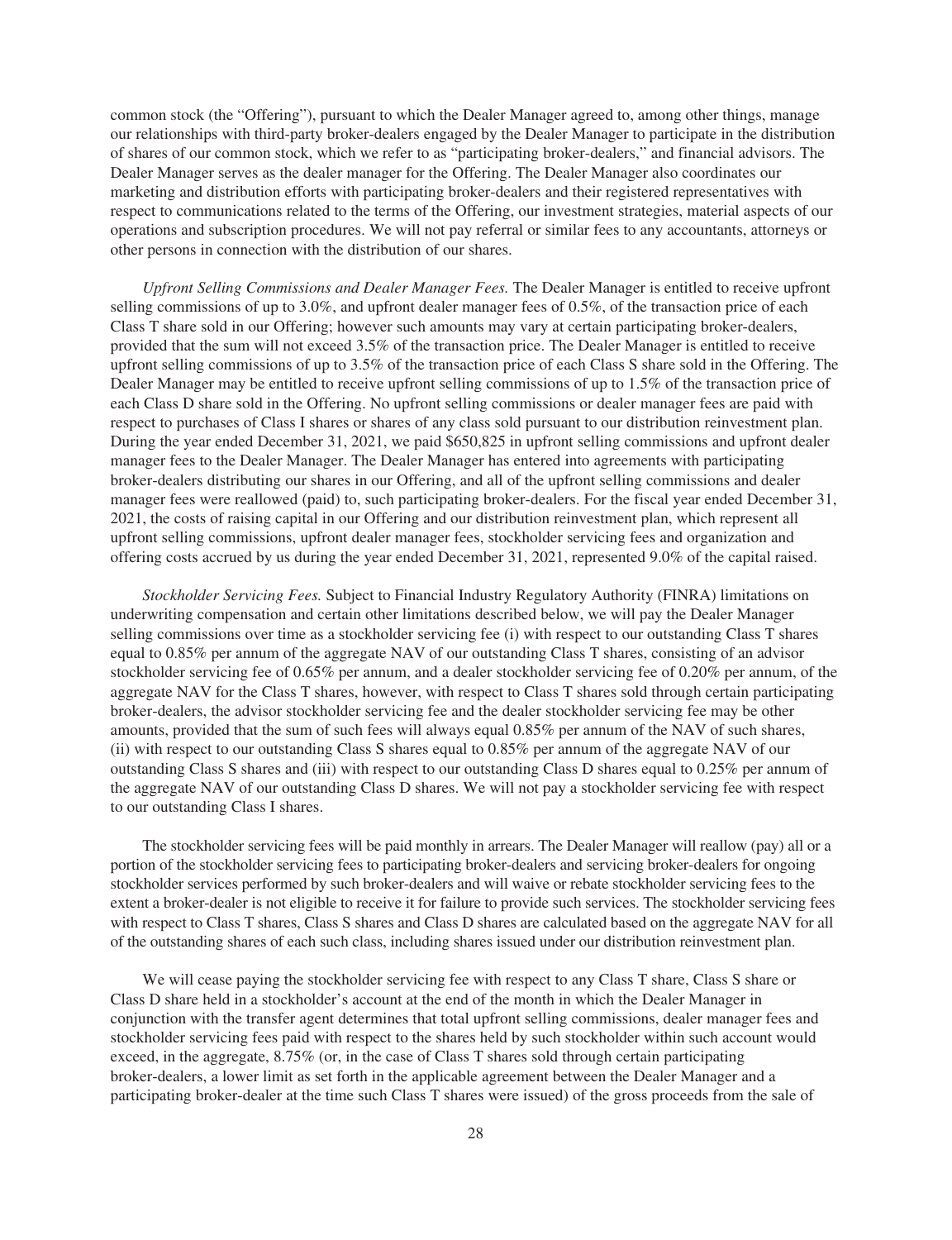such shares (including the gross proceeds of any shares issued under our distribution reinvestment plan with respect thereto). At the end of such month, such Class T shares, Class S shares or Class D shares will convert into a number of Class I shares (including any fractional shares), each with an equivalent aggregate NAV as such shares.

In addition, we will cease paying the stockholder servicing fee on the Class T shares, Class S shares and Class D shares on the earlier to occur of the following: (i) a listing of Class I shares, (ii) our merger or consolidation with or into another entity, or the sale or other disposition of all or substantially all of our assets, in each case in a transaction in which our stockholders receive cash, securities listed on a national exchange or a combination thereof, or (iii) the date following the completion of the primary portion of the registered offering in which such shares were sold on which, in the aggregate, underwriting compensation from all sources in connection with such offering, including upfront selling commissions, the stockholder servicing fee and other underwriting compensation, is equal to 10% of the gross proceeds from the primary portion of our Offering.

During the fiscal year ended December 31, 2021, we paid \$1.5 million in stockholder servicing fees to the Dealer Manager. As described above, the Dealer Manager reallowed (paid) all or a portion of the stockholder servicing fees to participating broker-dealers and servicing broker-dealers for ongoing stockholder services performed by such broker-dealers.

#### **Acquisition of Assets from Brookfield**

On November 2, 2021, we acquired two multifamily properties and a 20% interest in a joint venture that owns an office property (the "Brookfield Portfolio") from an affiliate of Brookfield. We issued 2,088,833 shares of Class E common stock and 12,380,554 Class E units in the Operating Partnership ("Class E OP Units") as consideration for the acquisitions. The aggregate transaction consideration was \$173.2 million, which was equal to the fair value of the net assets of the Brookfield Portfolio based on third-party appraisals of the properties.

#### **Disposition of Investments to Affiliates**

On November 2, 2021, we sold our interest in a multifamily property, Ezlyn, to an affiliate of the Sub-Adviser for \$105 million. The sale price was equal to the most recently appraised value from a third-party appraiser obtained by us in connection with determining our NAV. We received net proceeds of \$42.4 million, which consisted of \$8.6 million of cash and a \$33.8 million preferred equity interest in an affiliate of the Sub-Adviser. On December 31, 2021, we assigned \$5.0 million of our preferred equity interest to an affiliate of the Sub-Adviser for \$5.0 million of cash and on January 18, 2022, we assigned the remaining \$28.8 million preferred equity interest to the affiliate of the Sub-Adviser for \$28.8 million.

On November 26, 2021, we sold a real estate-related loan, Atlantis Mezzanine Loan, to an affiliate of Brookfield for \$25 million. The sale price was equal to the most recently appraised value from a third-party appraiser we obtained in connection with determining our NAV.

#### **Option Investment Purchase Agreement**

On November 2, 2021, we entered into an Option Investments Purchase Agreement with Oaktree, pursuant to which Oaktree will have the right to purchase the Operating Partnership's entire interest in four properties (Anzio Apartments, Arbors of Las Colinas, Two Liberty Center and Lakes at West Covina), four real estate-related loan investments (IMC/AMC Bond Investment, 111 Montgomery, The Avery Senior Loan and The Avery Mezzanine Loan) and one real estate-related security investment (BX 2019 IMC G). Oaktree has the right to purchase these investments for a period of 12 months following the earlier of (i) 18 months after November 2, 2021 and (ii) the date on which we notify Oaktree that we have issued in the aggregate \$1 billion of our common stock to non-affiliates at a price equal to the fair value of the applicable Oaktree Option Investments, as determined in connection with our most recently determined NAV immediately prior to the closing of such purchase. As of December 31, 2021, the conditions to commence the option period have not occurred.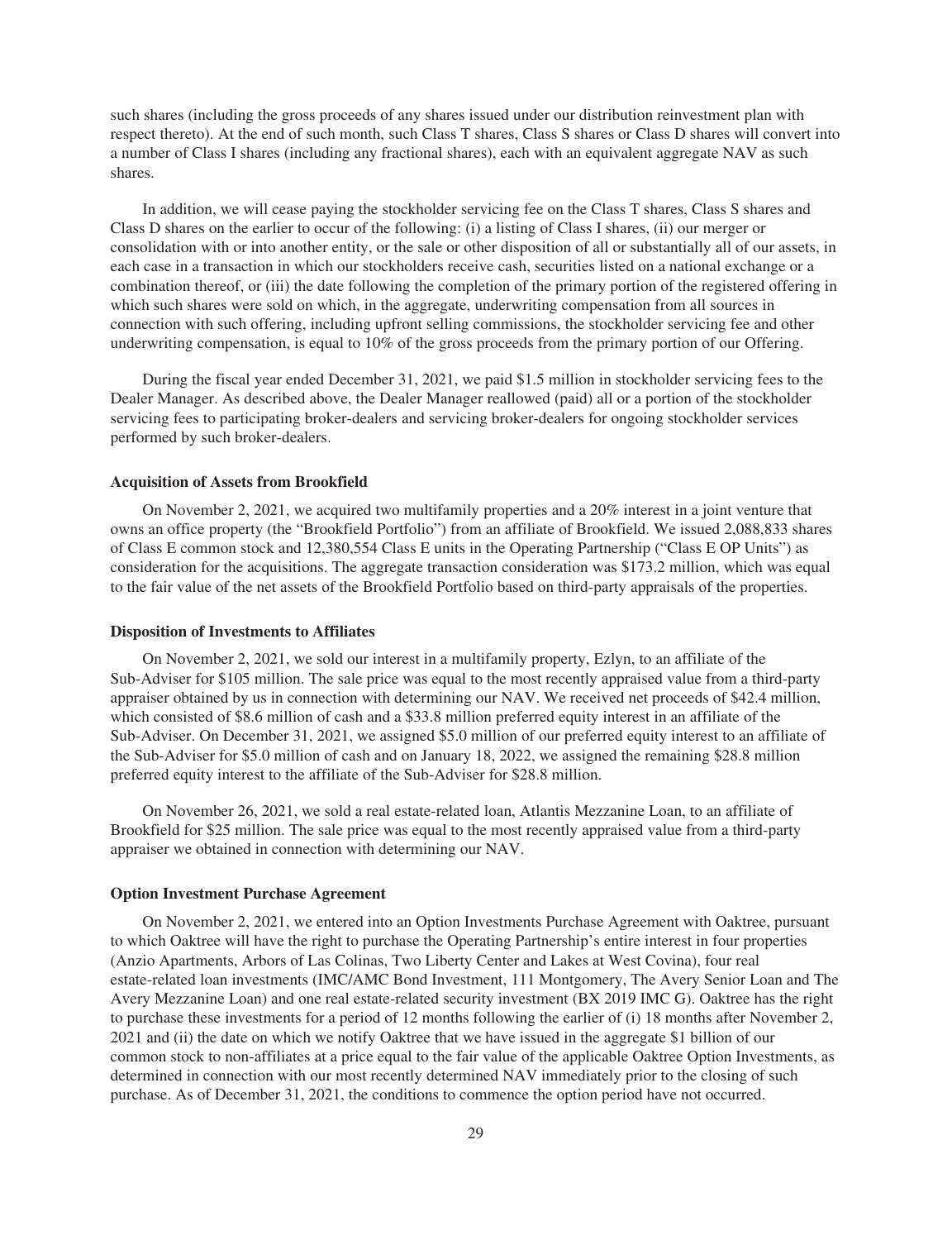#### **Brookfield Repurchase Agreement**

An affiliate of Brookfield (the "Brookfield Investor") was issued shares of our common stock and Class E OP Units in connection with our purchase of the Brookfield Portfolio on November 2, 2021. We and the Operating Partnership have entered into a repurchase arrangement with the Brookfield Investor (the "Brookfield Repurchase Agreement") pursuant to which the Operating Partnership will offer to repurchase Class E OP Units from the Brookfield Investor at a price per unit equal to the most recently determined NAV per Class E OP Unit immediately prior to each repurchase. The Brookfield Investor has agreed to not seek repurchase of the Class E OP Units that it owns if doing so would bring the value of its equity holdings in the Company and the Operating Partnership below \$50 million. In addition, the Brookfield Investor has agreed to hold all of the shares of common stock and Operating Partnership units that it received in consideration for the contribution of the Brookfield Portfolio until the earlier of (i) the first date that our NAV reaches \$1.5 billion and (ii) the date that is the third anniversary of November 2, 2021. Following such date, the Brookfield Investor may cause us to repurchase our shares and Class E OP Units (above the \$50 million minimum), in an amount equal to the sum of (a) the amount available under our share repurchase plan's 2% monthly and 5% quarterly caps (after accounting for third-party investor repurchases) and (b) 25% of the amount by which net proceeds from our public offering of common stock and our private offerings of common stock for a given month exceed the amount of repurchases for such month pursuant to our share repurchase plan. We will not effect any such repurchase during any month in which the full amount of all shares requested to be repurchased by third-party investors under the share repurchase plan is not repurchased. For the year ended December 31, 2021, we and the Operating Partnership did not repurchase any shares or Class E OP Units from the Brookfield Investor as part of the Brookfield Repurchase Agreement.

#### **Oaktree Repurchase Agreement**

On September 11, 2019, the Board of Directors, including a majority of the independent directors, adopted an arrangement (the "Oaktree Repurchase Agreement") with an affiliate of Oaktree (the "Oaktree Investor") to repurchase any shares of our Class I common stock that the Oaktree Investor, an affiliate of the Sub-Adviser, acquired prior to the breaking of escrow in our initial public offering. The Board of Directors approved the Oaktree Repurchase Agreement in recognition of the Oaktree Investor's intent to subscribe for shares of Class I common stock in an amount such that, together with all other subscriptions for our common stock, the escrow minimum offering amount would be satisfied. As of December 6, 2019, we satisfied the minimum offering requirement and our Board of Directors authorized the release of proceeds from escrow. As of such date, the escrow agent released gross proceeds of approximately \$150.0 million (including approximately \$86.9 million that was funded by the Oaktree Investor) to us in connection with the sale of shares of our common stock. Under the Oaktree Repurchase Agreement, subject to certain limitations, on the last calendar day of each month we will offer to repurchase shares of our common stock from the Oaktree Investor in an aggregate dollar amount (the "Monthly Repurchase Amount") equal to (i) the net proceeds from new subscriptions that month less (ii) the aggregate repurchase price (excluding any amount of the aggregate repurchase price paid using cash flow from operations not used to pay distributions) of shares repurchased by us that month from investors pursuant to our share repurchase plan. In addition to the Monthly Repurchase Amount, we will offer to repurchase any Monthly Repurchase Amounts from prior months that are not yet repurchased. The price per share for each repurchase from the Oaktree Investor will be the lesser of (a) the \$10.00 per share initial cost of the shares and (b) the transaction price in effect for the Class I shares at the time of repurchase. The repurchase arrangement is not subject to any time limit and will continue until we have repurchased all of the Oaktree Investor's shares. During the years ended December 31, 2021 and 2020, we repurchased 6,186,397 shares for \$61.9 million and 2,521,620 shares for \$25.2 million, respectively, from the Oaktree Investor. As of December 31, 2021, the Oaktree Investor did not hold any shares of common stock.

#### **Brookfield Subscription Agreement**

On November 30, 2021, the Operating Partnership and the Brookfield Investor entered into a subscription agreement (the "Subscription Agreement") pursuant to which the Brookfield Investor agreed to purchase up to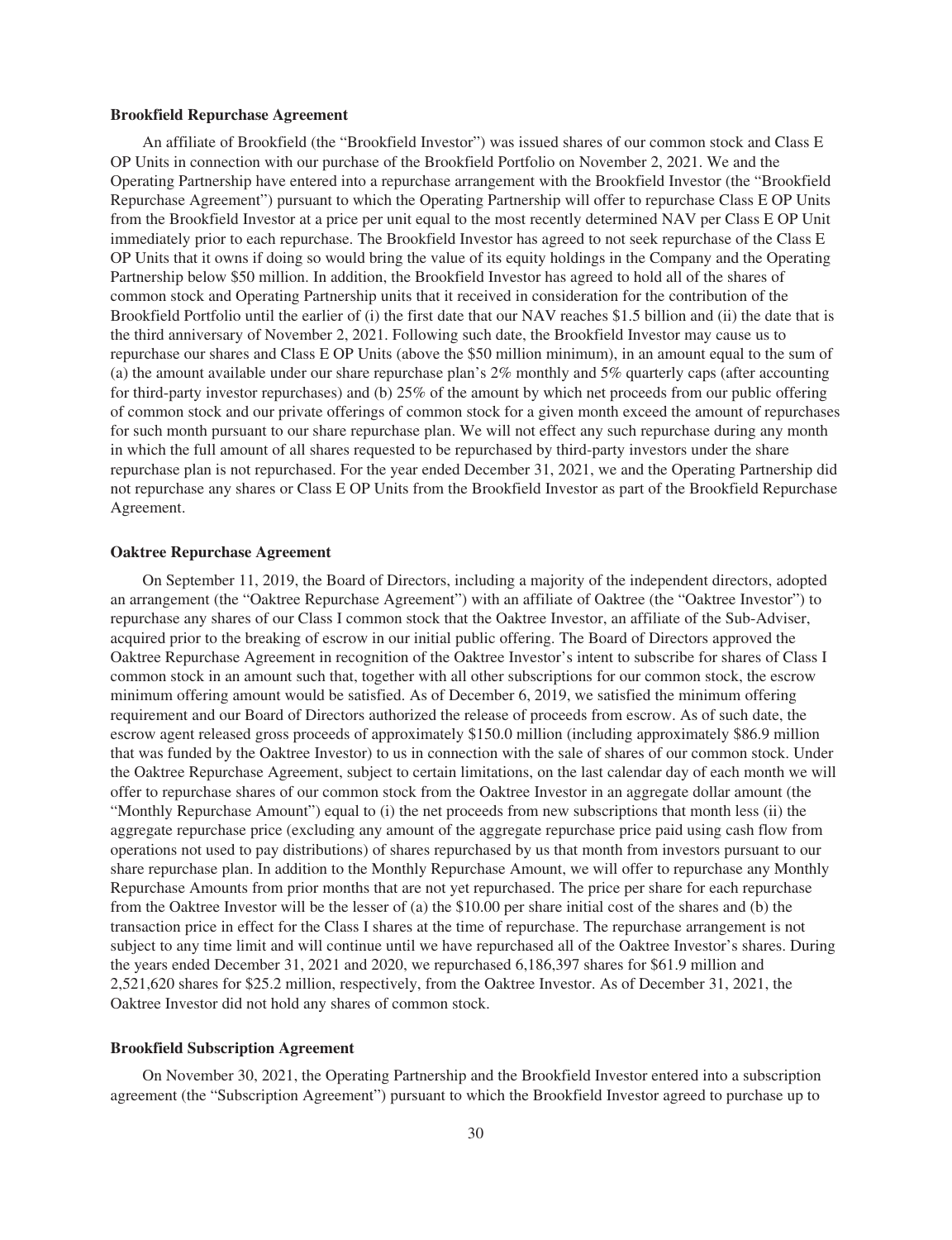\$83 million in Class E OP Units upon the request of the general partner of the Operating Partnership (the "OP GP"), of which we are the sole member. The Class E OP Units purchased by the Brookfield Investor pursuant to the Subscription Agreement are not subject to the Brookfield Repurchase Agreement. Pursuant to the Subscription Agreement, OP GP has agreed to waive the twelve-month hold period with respect to Class E OP Units purchased by the Brookfield Investor pursuant to the Subscription Agreement. The Brookfield Investor has the right to cause the Operating Partnership to redeem all or a portion of the Class E OP Units it purchases pursuant to the Subscription Agreement for, at the sole discretion of the OP GP, shares of common stock, cash or a combination of both. On December 1, 2021, the Brookfield Investor was issued 3,756,480 Class E OP Units for \$45 million of proceeds. On January 3, 2022, the Brookfield Investor was issued 3,075,006 Class E OP Units for \$38 million of proceeds.

#### **Brookfield Line of Credit**

In November 2021, we entered into a revolving line of credit with an affiliate of Brookfield (the "Affiliate Line of Credit"), providing for a discretionary, unsecured, uncommitted credit facility in a maximum aggregate principal amount of \$125.0 million. The credit agreement expires on November 2, 2022, subject to one-year extension options requiring the lender's approval. Borrowings under the credit agreement will bear interest at a rate of the then-current rate offered by a third-party lender for a similar product, or, if no such rate is available, LIBOR plus 2.25%. As of December 31, 2021, we had \$20.0 million of undrawn available capacity on the Affiliate Line of Credit.

#### **Oaktree Line of Credit**

On June 5, 2020, we entered into a line of credit (the "Oaktree Credit Agreement") with Oaktree Fund GP I, L.P., an affiliate of the Sub-Adviser, providing for a discretionary, unsecured, uncommitted credit facility in a maximum aggregate principal amount of \$125 million. Borrowings under the Oaktree Credit Agreement incurred interest at a rate of the then-current rate offered by a third-party lender, or, if no such rate was available, LIBOR plus 2.25%. The Oaktree Credit Agreement was terminated on November 2, 2021.

#### **Fees and Expenses for Other Services**

We may retain certain of the Adviser's affiliates for necessary services relating to our investments or operations, including any administrative services, construction, special servicing, leasing, development, property oversight and other property management services, as well as services related to group purchasing, healthcare, consulting/brokerage, capital markets/credit origination, loan servicing, property, title and/or other types of insurance, management consulting and other similar operational matters. Any such arrangements will be at market terms and rates. During the fiscal year ended December 31, 2021, the following affiliate arrangements were in place:

#### *Real Estate Services*

We have engaged Brookfield Properties, an affiliate of Brookfield, to provide certain real estate operational services (including, without limitation, property management, construction and project management and leasing services) and corporate support services (including, without limitation, accounting and administrative services)to us. During the year ended December 31, 2021, we incurred \$628,166 of expenses in connection with the services provided by Brookfield Properties.

#### *Captive Insurance Company*

BPG Bermuda Insurance Limited ("BAM Insurance Captive"), a Brookfield affiliate, provides multifamily property and liability insurance for certain of our multifamily properties. During the year ended December 31, 2021, we paid the BAM Insurance Captive \$15,367 for insurance premiums at two multifamily properties.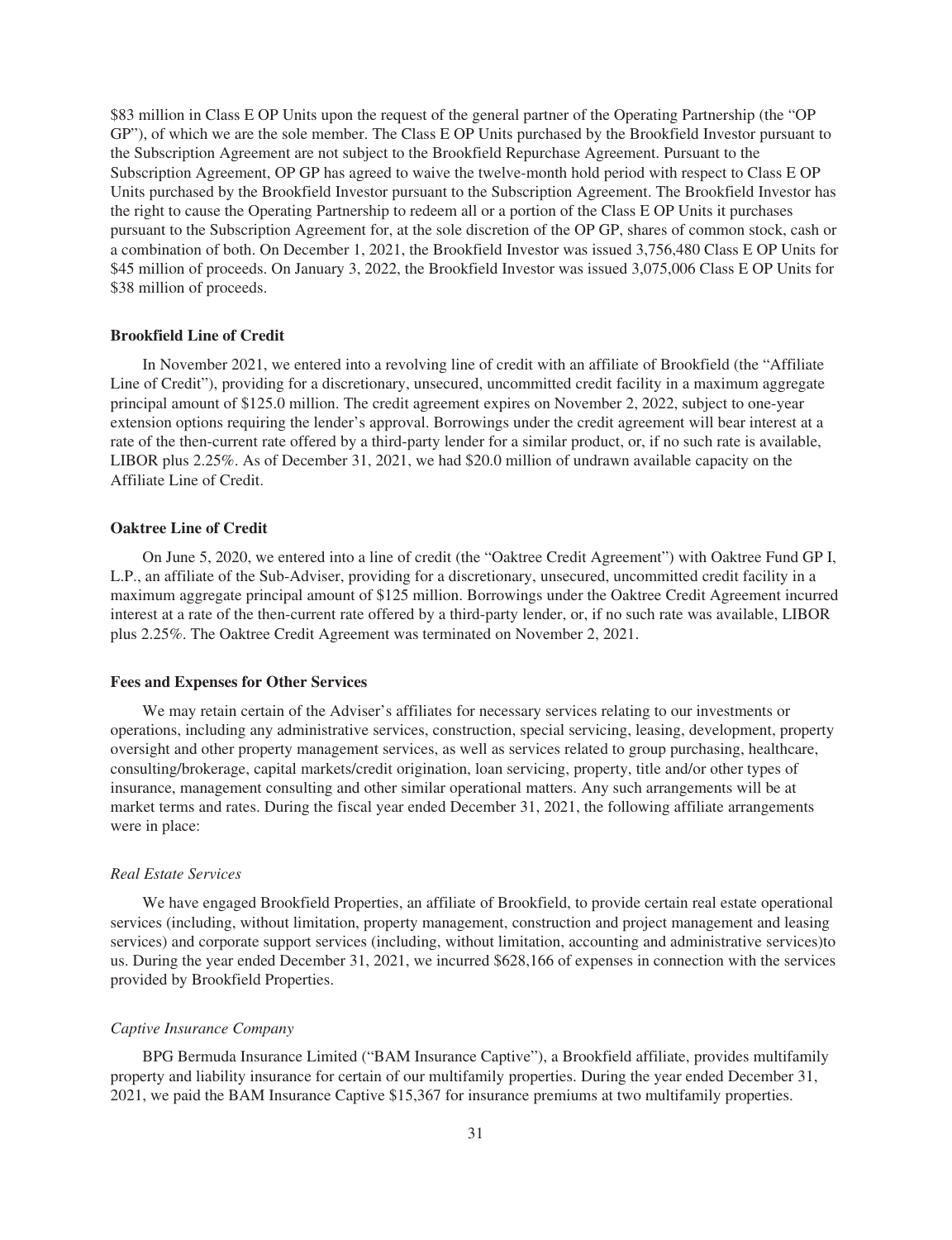#### *Affiliate Title Service Provider*

Horizon Land Services ("Horizon"), a Brookfield affiliate, provides title insurance for certain of our properties. Horizon acts as an agent for one or more underwriters in issuing title policies and/or providing support services in connection with investments by us. During the year ended December 31, 2021, we paid Horizon \$65,649 for title services for three properties.

#### **Indemnification Agreements with Directors and Officers**

We have entered into indemnification agreements with each of our directors and certain of our officers. We refer to such indemnification agreements as "Indemnification Agreements" and our directors and officers party thereto as "Indemnitees." The Indemnification Agreements provide that we will, subject to certain limitations and exceptions, indemnify, to the fullest extent permitted under Maryland law, and advance expenses to, each Indemnitee, in connection with (among other things) the Indemnitee's capacity as our director, officer, employee or agent. This obligation includes, subject to certain terms and conditions, indemnification for any expenses (including reasonable attorneys' fees), judgments, fines, penalties and settlement amounts actually and reasonably incurred by the Indemnitee in connection with any threatened or pending action, suit or proceeding. In certain instances, we may be required to advance such expenses, in which case the Indemnitee will be obligated to reimburse us for the amounts advanced if it is later determined that the Indemnitee is not entitled to indemnification for such expenses.

#### **Report of the Independent Directors**

The independent directors of the Board have examined the fairness of the transactions described above and have determined that all such transactions are fair and reasonable to us. The independent directors have reviewed our policies described above, in our Annual Report on Form 10-K and our registration statement related to our ongoing public offering, as well as other policies previously reviewed and approved by our Board of Directors and determined that they are in the best interests of our stockholders because it believes such policies are consistent with achieving our investment objectives while appropriately addressing conflicts of interest that may arise.

> Submitted by the Independent Directors of the Company's Board of Directors: Lori-Ann Beausoleil Richard W. Eaddy Thomas F. Farley Robert L. Stelzl Elisabeth (Lis) S. Wigmore

#### **Conflicts of Interest**

We are subject to conflicts of interest arising out of our relationship with Brookfield and Oaktree, including the Adviser, the Sub-Adviser and their respective affiliates. Two members of our Board of Directors (one of whom serves as chairman of our Board of Directors) are affiliated with Brookfield, and our chief executive officer, chief financial officer, and our other executive officers are also executives of Brookfield or one or more of its affiliates. There is no guarantee that the terms of our Charter, the terms of the Advisory Agreement, the Sub-Advisory Agreements or the policies and procedures adopted by the Adviser, Brookfield, Oaktree and their respective affiliates will enable us to identify, adequately address or mitigate these conflicts of interest. Transactions between us and the Adviser, Brookfield, Oaktree or their affiliates require approval by a majority of our independent directors.

#### *General*

Brookfield is a global alternative asset manager with significant assets under management and a long history of owning, managing and operating assets, businesses and investment vehicles across various industries, sectors,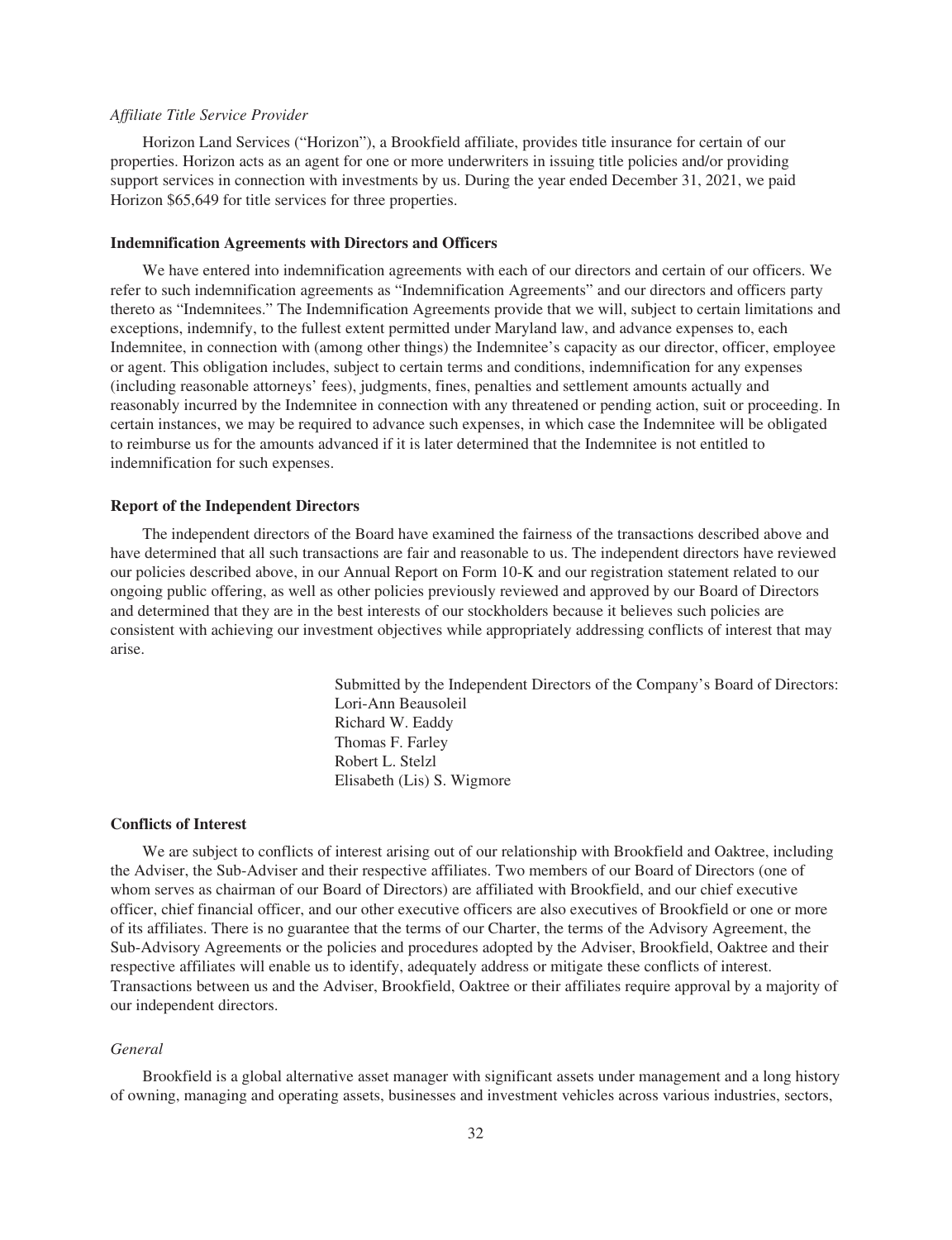geographies and strategies. A key element of our strategy is to leverage Brookfield's experience, expertise, and its broad reach, relationships and position in the market for investment opportunities and deal flow, financial resources, access to capital markets and operating needs. Brookfield believes that leveraging these capabilities is in the best interests of our company and our stockholders. However, being part of Brookfield's broader platform, as well as activities of, and other considerations relating to, Other Brookfield Accounts give rise to actual or potential conflicts of interest which may not be resolved in favor of our interests. Certain Other Brookfield Accounts may invest in, and in some cases, have priority ahead of us, with respect to, properties, securities or investments that are suitable for us. Transactions between us and Brookfield or any Brookfield affiliate require approval by our Board of Directors, including a majority of our independent directors. There can be no assurance that our Board of Directors or the Adviser will identify, mitigate or resolve all conflicts of interest in a manner that is favorable to us.

Some examples of conflicts of interest that may arise by virtue of our relationship with Brookfield and Oaktree include:

- *Allocation of Investment Opportunities*. Investment opportunities identified by the Adviser and its affiliates that are within the scope of our investment objectives and strategy generally are expected to be presented to us. Notwithstanding the foregoing, Other Brookfield Accounts, in certain cases, will have overlapping investment objectives with us or priority over us with respect to investment opportunities that meet both our and such Other Brookfield Account's investment objectives. Where our investment objectives overlap with the investment objectives of one or more Other Brookfield Accounts, investment opportunities will be allocated on a basis that Brookfield believes is fair and equitable taking into account various factors. In some cases this will result in certain transactions being shared among our company and one or more Other Brookfield Accounts, while in other cases it will result in our company or one or more Other Brookfield Accounts being excluded from an investment entirely.
- *Co-Investments Expenses*. Co-investors will typically bear their pro rata share of fees, costs and expenses related to the discovery, investigation, development, acquisition or consummation, ownership, maintenance, monitoring, hedging and disposition of their co-investments and, in certain cases, may be required to pay their pro rata share of fees, costs and expenses related to potential investments that are not consummated, such as broken deal expenses (including "reverse" breakup fees). Brookfield will endeavor to allocate such fees, costs and expenses on a fair and equitable basis.
- *Facilitation of Co-Investments*. Subject to the limitations set forth in our Charter, we may provide interim debt or equity financing (including emergency funding or as part of a follow-on investment) for the purpose of bridging a potential co-investment or a follow-on investment related to an existing co-investment (including prior to allocating or syndicating the co-investment or follow-on investment, as applicable, to co-investors) but only to the extent that we would have been permitted to make such investment. In connection with any such interim investment, we may hedge our currency, interest rate or other exposure and, as a result, may incur hedging or borrowing costs. In order to potentially make available or otherwise facilitate our investments, at any time during the course of an investment, we may also use our line of credit to consummate, support, guarantee, or issue letters of credit to support, the portion of the investment made (or to be made) by co-investors.
- *Client and Other Relationships*. Brookfield and Oaktree each have long-term relationships with a significant number of developers, institutions and corporations and their advisors ("Brookfield Client Relationships"). These Brookfield Client Relationships may hold or may have held investments similar to the investments intended to be made by us, including certain investments that may represent appropriate investment opportunities for us. These Brookfield Client Relationships may compete with us for investment opportunities. In determining whether to pursue a particular opportunity on our behalf, the Adviser may consider these relationships, and there may be certain potential opportunities which would not be pursued on our behalf in view of such relationships.
- *Pursuit of Investment Opportunities by Certain Non-Controlled Affiliates*. Certain companies affiliated with Brookfield (i) are controlled, in whole or in part, by persons other than Brookfield or entities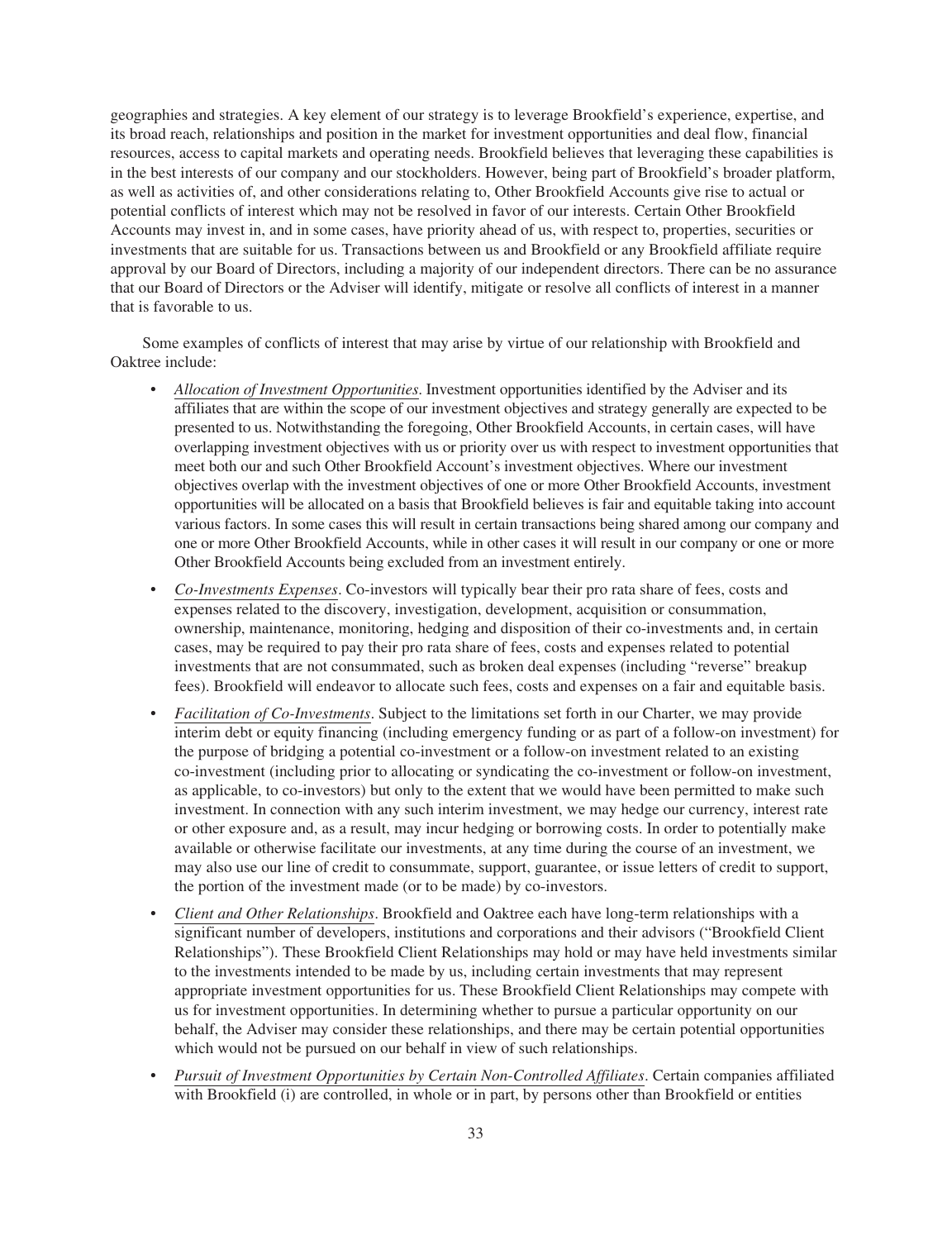controlled by it, including, for example, joint ventures or similar arrangements with third parties where Brookfield does not have complete control, or (ii) do not coordinate or consult with Brookfield or entities controlled by it with respect to investment decisions (together, "Non-Controlled Affiliates"). Such Non-Controlled Affiliates are likely to have investment objectives which overlap with our investment objectives and conflicts are likely to arise therefrom. For example, from time to time such Non-Controlled Affiliates or investment vehicles managed by such Non-Controlled Affiliates will pursue investment opportunities which are suitable for us, but which are not made available to us since such Non-Controlled Affiliates do not consult with or are not controlled by Brookfield or entities controlled by it.

- *Conflicts Relating to Investments by Other Brookfield Accounts*. It is expected that (i) Brookfield (including through the Adviser, its personnel or one of its affiliates) will give advice, and take actions, with respect to current or future Other Brookfield Accounts (including proprietary accounts of Brookfield) that will compete or conflict with the advice the Adviser gives to our company, or will involve a different timing or nature of action than that taken with respect to our company, and (ii) investments by Other Brookfield Accounts may have the effect of disadvantaging our investment strategies. When an Other Brookfield Account either manages or implements a portfolio decision ahead of, or contemporaneously with, portfolio decisions for our company, market impact, liquidity constraints, or other factors could result in our company receiving less favorable results, paying higher transaction costs, or being otherwise disadvantaged.
- *Data and Information Sharing*. Brookfield often has or obtains data and information that are utilized by Brookfield, our company, Other Brookfield Accounts or their portfolio companies across multiple strategies, businesses and operations that it would not otherwise have or obtain in the ordinary course. Conversely, Brookfield uses data and information that it has or acquires in connection with our activities for the benefit of its own business and investment activities as well as those of Other Brookfield Accounts and their portfolio companies. From time to time, Brookfield expects to commission third-party research, at our expense, in connection with its diligence of an investment opportunity for us or in connection with its management of one or more of our investments, and such research is expected to subsequently be available to Other Brookfield Accounts and the funds and accounts managed by Oaktree unrelated to our company (collectively, "Other Oaktree Accounts"), who will generally not be required to compensate us for the benefit they receive from such research. Such benefits could be material and Brookfield will have no duty, contractual, fiduciary or otherwise, to keep such information confidential from, or not use such information in connection with the business and investment activities of itself, Other Brookfield Accounts or their portfolio companies.

To the extent it deems necessary or appropriate, in its sole discretion, Brookfield may provide data management services to us and our investments or Other Brookfield Accounts and their portfolio companies (collectively, "Data Holders"). Such services could include, among other things, assistance with obtaining, analyzing, curating, processing, packaging, organizing, mapping, holding, transforming, enhancing, marketing and selling data for monetization through licensing or sale arrangements with third parties or directly with Data Holders. To the extent provided, these services would be subject to the limitations discussed below and applicable contractual or legal obligations or limitations, including on the use of material, non-public information. Moreover, where an arrangement is with our company or our investments, we would directly or indirectly bear our appropriate share of related compensation. In addition, in Brookfield's sole discretion, data from one Data Holder may be pooled with data from other Data Holders, subject to applicable laws and regulations (including privacy laws and regulations), and any revenues arising from such pooled data sets would be allocated among Brookfield and the applicable Data Holders on a fair and equitable basis as determined by Brookfield in its sole discretion, with Brookfield able to make corrective allocations should it determine subsequently that such corrections were necessary or advisable. Brookfield's compensation for any data management services could include a percentage of the revenues generated through any licensing or sale arrangements, fees, royalties and cost and expense reimbursement (including start-up costs and allocable overhead associated with personnel working on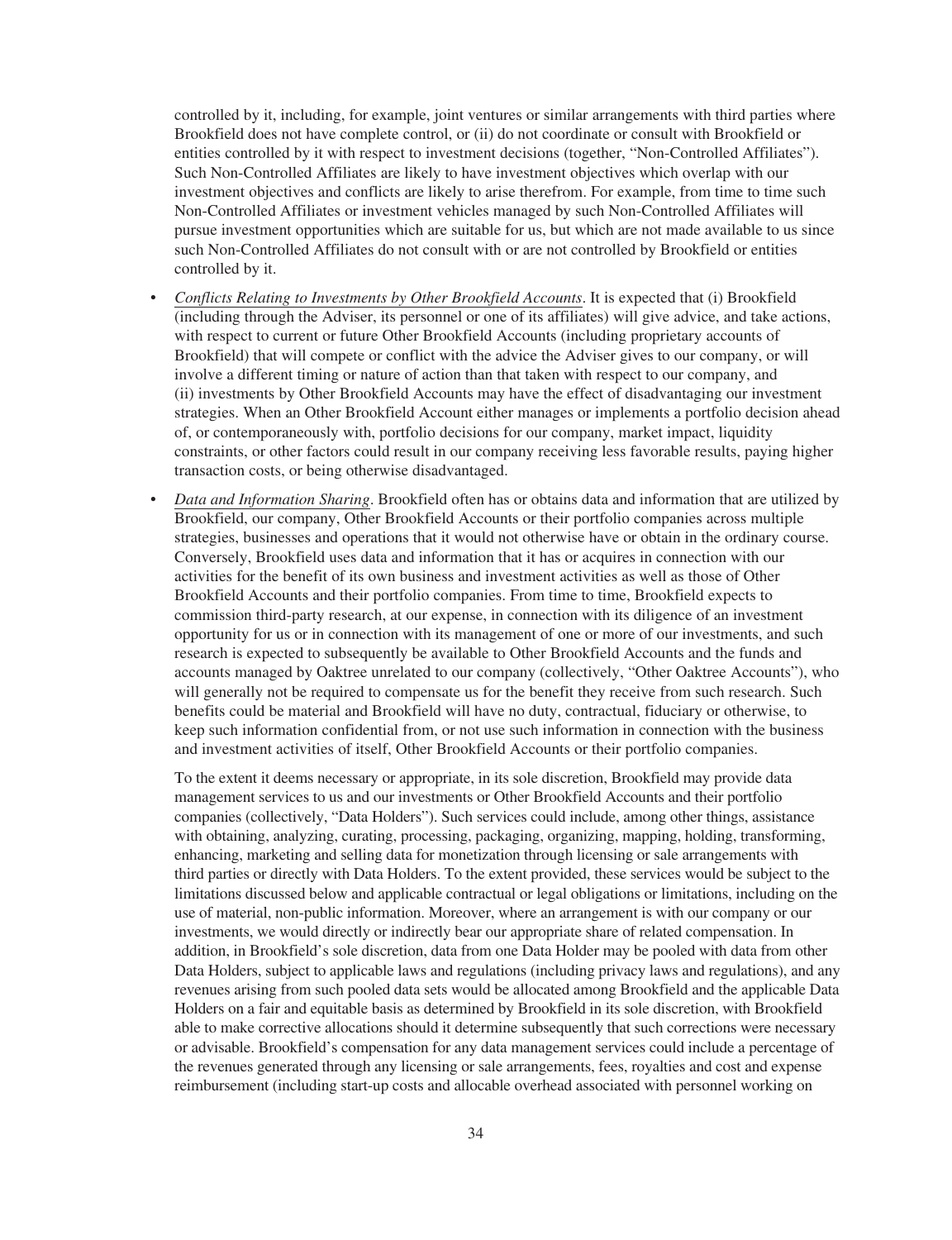relevant matters (including salaries, benefits and other similar expenses)). This compensation will not offset advisory or management fees or otherwise be shared with the Data Holders, us, Other Brookfield Accounts or their portfolio companies. Brookfield may share the products from its data management services within Brookfield (including with our company, Other Brookfield Accounts and their portfolio companies) at no charge and, in such cases, the Data Holders are not expected to receive any financial or other benefit from having provided their data to Brookfield. The provision of data management services will create incentives for Brookfield to pursue and make investments that generate a significant amount of data, including on our behalf. While all of our investments will be within our investment mandate and consistent with our investment objectives, they could include investments that Brookfield might not otherwise have made or investments on terms less favorable than Brookfield otherwise would have sought to obtain had it not been providing data management services.

- *Investment by us May Benefit an Other Brookfield Account*. From time to time, in making investment decisions for us or an Other Brookfield Account, the Adviser will face certain conflicts of interest between our interests, on the one hand, and the interests of an Other Brookfield Account. For example, subject to applicable law and any limitations contained in our Charter, the Adviser from time to time could cause us to invest in securities, bank loans or other obligations of portfolio companies or properties affiliated with or advised by Brookfield or in which Other Brookfield Accounts have an equity, debt or other interest, or to engage in investment transactions that result in Other Brookfield Accounts getting an economic benefit, being relieved of obligations or divested of investments.
- *Conflicts between Us and Other Brookfield Accounts and Their Portfolio Companies*. There may be conflicts between us or one of our investments, on the one hand, and Brookfield or an Other Brookfield Account or one or more portfolio companies thereof, on the other hand. In such circumstances, such Other Brookfield Account or portfolio company thereof may take actions that have adverse consequences for us or one of our investments, such as seeking to increase its market share at the investment's detriment, withdrawing business from the investment in favor of a competitor that offers the same product or service at a more competitive price, or increasing prices of its products in its capacity as a supplier of the investment or commencing litigation against the investment.
- *Purchase or Sale of Investments with Brookfield Affiliates*. Without approval by a majority of our Board of Directors (including a majority of our independent directors) not otherwise interested in the transaction, we will not purchase any investments from, or sell any investments to, any Other Brookfield Account or any other Brookfield affiliate. In certain circumstances, subject to the limitations set forth in our Charter, we could invest in assets or companies in which Brookfield or an Other Brookfield Account (including a co-investment account) holds an equity or debt position or in which Brookfield or an Other Brookfield Account invests (either in equity or debt positions) subsequent to our investment.
- *Investment Platforms*. We, alone or co-investing alongside Other Brookfield Accounts or third parties, may develop, organize or acquire assets that will serve as a platform for investment in a particular sector, geographic area or other niche (such arrangements, "Investment Platforms"). The management teams for such Investment Platforms ("Platform Management Teams") will be owned and controlled by us, Other Brookfield Accounts or third parties, and may be established through recruitment, contract or the acquisition of one or more portfolio companies. The executives, officers, directors and shareholders of Platform Management Teams may represent other financial investors with whom we are not affiliated and whose interests may conflict with our interests, or which may include other professional interests that may conflict with our interests.
- *Insurance and Reinsurance Capital*. Brookfield currently manages, and expects in the future to manage, one or more Other Brookfield Accounts that focus on investing insurance- and reinsurancerelated capital ("Brookfield Insurance Accounts"). Among other things, Brookfield Insurance Accounts are expected to invest in securities of issuers affiliated with our company or Other Brookfield Accounts, including securities issued by portfolio companies such as investment grade, high-yield and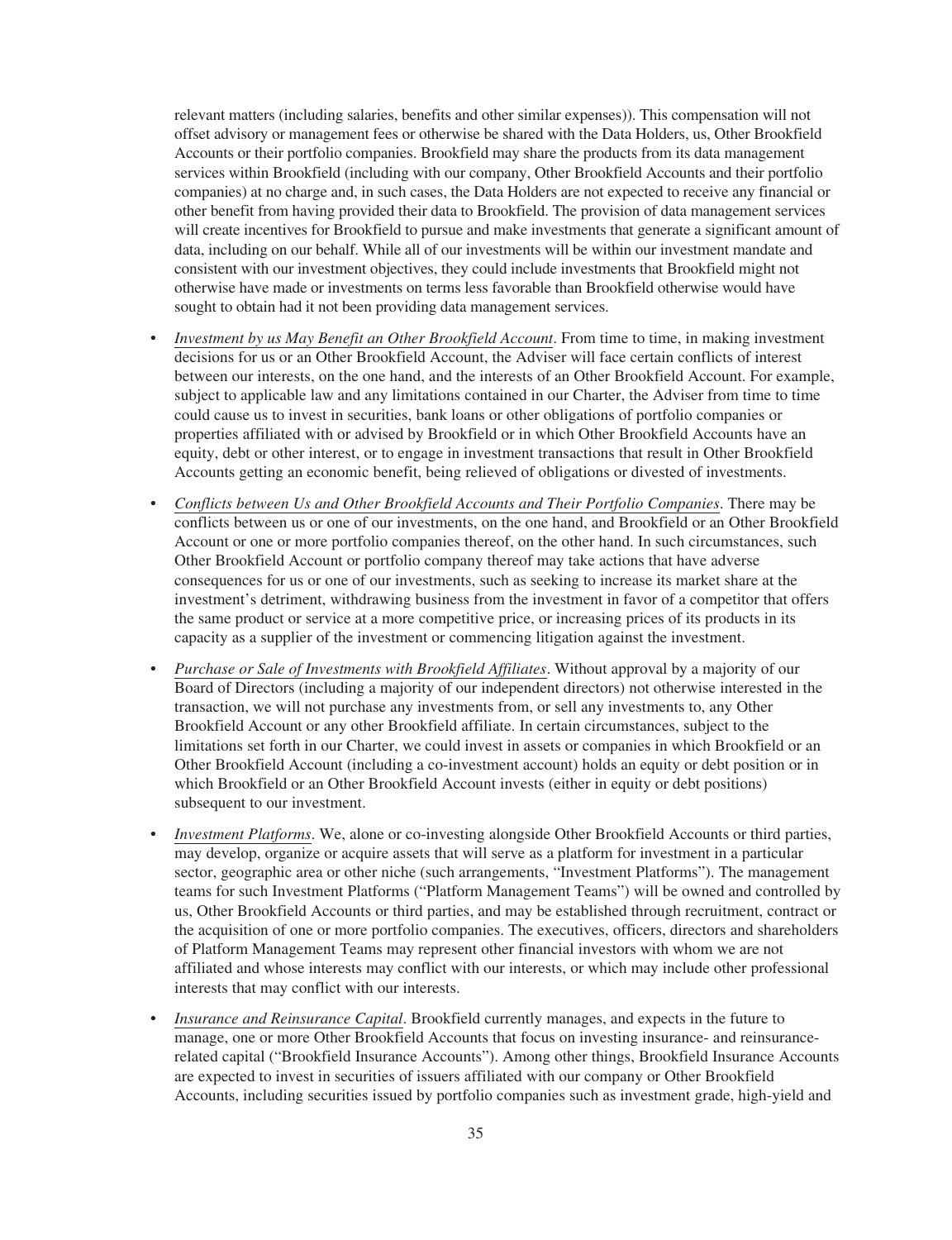other debt securities, and certain equity investments. Brookfield Insurance Accounts' investments in debt securities or instruments could result in Brookfield Insurance Accounts, Other Brookfield Accounts and us being invested in different levels of an issuer's capital structure. These situations will give rise to conflicts of interests and potential adverse impacts on us.

- *Structuring of Investments and Subsidiaries*. Because Brookfield controls the Adviser, which will be entitled to receive the management and performance fees, Brookfield may structure our company and our investments in a manner that is advantageous for Brookfield and may implement various strategies and structures over time based on its own interests and objectives, while also taking into account the interests of our stockholders.
- *Restrictions on the Adviser's Activities*. The Adviser is subject to certain protocols, obligations and restrictions in managing us, including conflicts-management protocols, aggregated regulatory reporting obligations and other regulatory restrictions such as REIT affiliate rules and regulations (which also apply with respect to certain Brookfield businesses that are separated by an information barrier, including PSG (as defined and described below) and Oaktree) and certain investment-related restrictions, which could in certain situations have an adverse effect on us.
- *Financings*. If an Other Brookfield Account or an Other Oaktree Account participates as a lender in borrowings by us or any of our subsidiaries, Brookfield's or Oaktree's interests may conflict with our interests. In this situation, our assets may be pledged to such Other Brookfield Account or Other Oaktree Account as security for the loan. In its capacity as a lender, the relevant Other Brookfield Account or Other Oaktree Account may act in its own interest, without regard for our interests, which may materially and adversely affect us, any subsidiary or investment entity and, in certain circumstances such as an event of default, ultimately may result in realization of our assets and a loss of the entire investment.
- *Financing to Fund Counterparties*. There may be situations in which an Other Brookfield Account will offer or commit to provide financing to one or more third parties that are expected to bid for or purchase one of our investments (in whole or in part) from us. This type of financing could be provided through pre-arranged financing packages arranged and offered by an Other Brookfield Account to potential bidders in the relevant sales process or otherwise pursuant to bilateral negotiations between one or more bidders and the Other Brookfield Account. For example, where we seek to sell one of our investments (in whole or in part) to a third party in the normal course, an Other Brookfield Account may offer such third-party debt financing to facilitate its bid and potential purchase of such investment.
- *Investments by Brookfield Personnel*. The partners, members, shareholders, directors, officers and employees of Brookfield, including the Adviser ("Brookfield Personnel"), are permitted to buy and sell securities or other investments for their own accounts (including our securities and interests in Other Brookfield Accounts) or accounts of their family members, including trusts and other controlled entities. Positions may be taken by such Brookfield Personnel that are the same, different from, or made at different times than positions taken for our company. To reduce the possibility of (a) potential conflicts between our investment activities and those of Brookfield Personnel, and (b) our company being materially adversely affected by personal trading activities described above, Brookfield has established policies and procedures relating to personal securities trading. To this end, Brookfield Personnel that participate in managing our investment activities are generally restricted from engaging in personal trading activities (unless such activities are conducted through accounts over which Brookfield Personnel have no influence or control), and other Brookfield Personnel generally must pre-clear proposed personal trades. In addition, Brookfield's policies include prohibitions on insider trading, front running, trading in securities that are on Brookfield's securities watch list, trading in securities that are subject to a black-out period and other restrictions.
- *Investments by the Related-Party Investor*. Certain executives and former executives of Brookfield own a substantial majority of an investment vehicle (the "Related-Party Investor") whose investment mandate is managed by Brookfield. The Related-Party Investor's investment mandate generally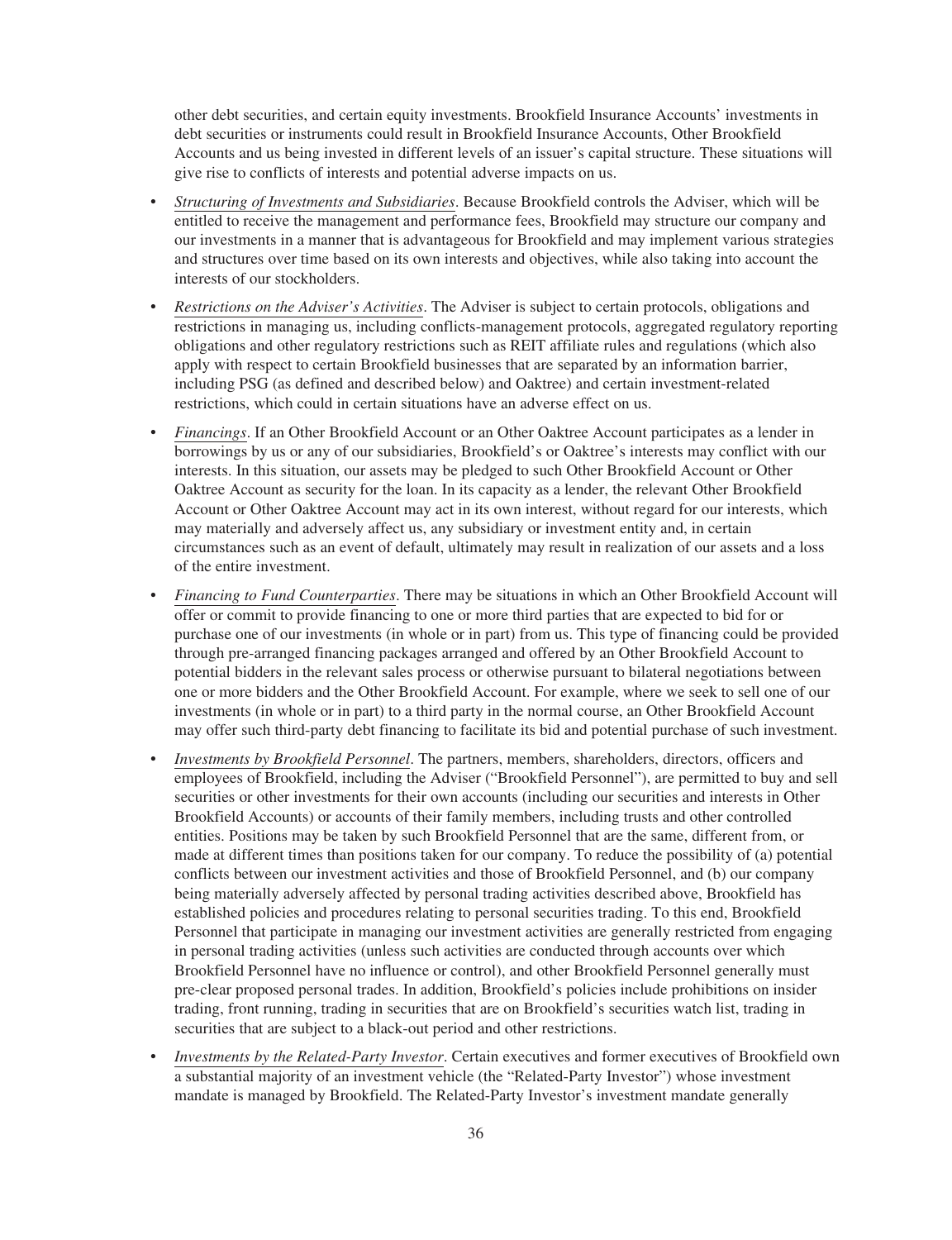focuses on liquid securities and includes, among other things, equity, debt and other investments in Brookfield and third-party companies, which are made directly and through separate accounts managed by Brookfield, Oaktree and PSG. There is no information barrier between the personnel managing the Related-Party Investor's activities and the rest of Brookfield (with the exception of Oaktree and PSG, which are walled off). Brookfield has adopted protocols designed to ensure that the Related-Party Investor's activities do not materially conflict with or adversely affect our activities (or any Other Brookfield Account) and to ensure that our interests (and the interests of Other Brookfield Accounts) are, to the extent feasible, prioritized relative to the Related-Party Investor's interests, including among others in connection with the allocation of investment opportunities and the timing of execution of investments.

- *Brookfield's Public Securities Group*. Brookfield is an active participant, as agent and principal, in the global fixed income, currency, commodity, equities and other markets. Certain of Brookfield's investment activities are managed independently of, and carried out without any reference to, the management of our company. In particular, Brookfield's Public Securities Group ("PSG") manages investment funds and accounts that invest in public debt and equity markets. There is currently an information barrier in place pursuant to which the Adviser and PSG manage their investment operations independently of each other and do not generally share information relating to such activities. In addition, in certain circumstances, funds or accounts managed by PSG will hold an interest in an investment (or potential investment) of ours. In such situations, PSG funds or accounts may benefit from our activities. In addition, as a result of different investment objectives and views, PSG is likely to manage its interests in a way that is different from us. Brookfield has discretion at any time, and without notice to our stockholders, to remove or modify such information barrier. In the event that the information barrier is removed or modified, the Adviser would be subject to certain protocols, obligations and restrictions in managing our company.
- *Conflicts Relating to the Ownership of Oaktree*. The Adviser has engaged Oaktree as a sub-adviser. Brookfield owns a majority of the business of Oaktree Capital Group, LLC, an indirect controlling parent of Oaktree, which together with certain related transactions results in Brookfield owning a majority economic interest in Oaktree's business. Brookfield and Oaktree operate their respective investment businesses largely independently pursuant to an information barrier, with each operating under its brand and led by its own management and investment teams. It is expected we and our investments (as well as Other Brookfield Accounts and their portfolio companies) will engage in activities and have business relationships that give rise to conflicts (and potential conflicts) of interest between us (or such Other Brookfield Account), on the one hand, and Oaktree and Other Oaktree Accounts, on the other hand.

There is (and in the future will continue to be) overlap in investment strategies and investments pursued by us and Other Oaktree Accounts. Nevertheless, the Adviser does not expect to coordinate or consult with Oaktree with respect to investment activities or decisions for our company other than with respect to the services provided to us by the Sub-Adviser pursuant to the Sub-Advisory Agreements. While this absence of coordination and consultation, and the information barrier described above, will in some respects serve to mitigate conflicts of interests between us and Other Oaktree Accounts, these same factors also will give rise to certain conflicts and risks in connection with Brookfield's and Oaktree's investment activities, and make it more difficult to mitigate, ameliorate or avoid such situations.

In addition, from time to time and subject to the limitations set forth in our Charter, Other Oaktree Accounts may hold an interest in an investment (or potential investment) of ours, or subsequently purchase (or sell) an interest in an investment (or potential investment) of ours including in different parts of the capital structure. Conversely, we could be adversely impacted by Oaktree's activities. In addition, as a result of different investment objectives, views or interests in investments, it is expected that Oaktree will manage certain Other Oaktree Accounts' interests in a way that is different from our interests, which could adversely impact our direct or indirect interests. Oaktree and Other Oaktree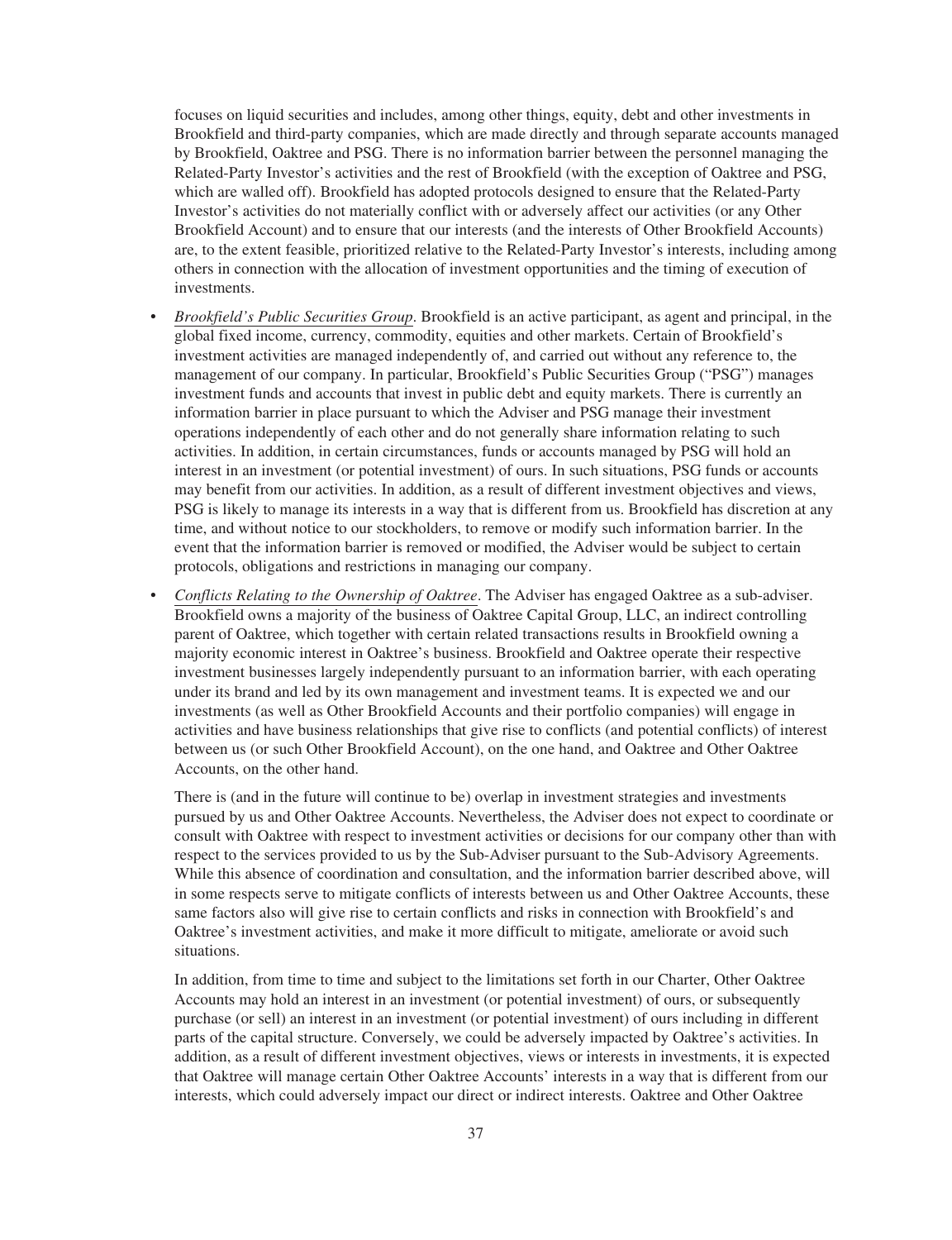Accounts are also expected to take positions, give advice and provide recommendations that are different, and potentially contrary to those which are taken by, or given or provided to, us, and are expected to hold interests that potentially are adverse to those held by us, directly or indirectly). We, on the one hand, and Other Oaktree Accounts, on the other hand, will in certain cases have divergent interests, including the possibility that, subject to the limitations set forth in our Charter, our interests are subordinated to Other Oaktree Accounts' interests or are otherwise adversely affected by Other Oaktree Accounts' involvement in and actions related to an investment. Oaktree will not have any obligation or other duty to make available for our benefit any information regarding its activities, strategies or views.

- *Material, Non-Public Information*. We have engaged Oaktree as our sub-adviser with respect to our Liquidity Sleeve. Brookfield (including PSG, Oaktree and other Brookfield businesses that are separated by information barriers) and Other Brookfield Accounts are deemed to be affiliates for purposes of certain laws and regulations and it is anticipated that, from time to time and subject to the limitations set forth in our Charter, we and Other Brookfield Accounts will each have positions (which in some cases will be significant) in one or more of the same investments. As such, Brookfield must aggregate certain investment holdings, including our holdings and the holdings of Brookfield and Other Brookfield Accounts for certain securities laws purposes and other regulatory purposes. Consequently, activities by Brookfield Accounts could result in earlier public disclosure of investments by us or Other Brookfield Accounts, restrictions on transactions by us or Other Brookfield Accounts (including the ability to make or dispose of certain investments at certain times), adverse effects on the prices of investments made by us or Other Brookfield Accounts, potential short-swing profit disgorgement, penalties or regulatory remedies, or otherwise create conflicts of interests for Brookfield and the Adviser.
- *Allocation of Costs and Expenses*. The Adviser decides whether costs and expenses are to be borne by us, on the one hand, or the Adviser (or an affiliate thereof), on the other hand, and whether certain costs and expenses should be allocated between or among us, on the one hand, and Other Brookfield Accounts, on the other hand, pursuant to the terms of the Advisory Agreement
- *Affiliate Services and Transactions*. Brookfield intends to perform or provide a variety of different services or products to us and our investments that would otherwise be provided by independent third parties, including lending and loan special servicing; investment banking, advisory, consulting, brokerage and managing foreclosures and workouts; the placement and provision of insurance policies and coverage, including risk retention or insurance captives; entitlement, development, construction and design (including oversight thereof); portfolio company, real estate operations and property management (and oversight thereof) and leasing; legal, financial, compliance, tax, back office, corporate secretarial, accounting, human resources, bank account and cash management; supply or procurement of power and energy; transaction support; accounting and reporting (including coordinating onboarding, due diligence, reporting and other administrative services) and other financial operations services; hedging, derivatives, financing and other treasury services and capital markets services; data generation, analysis, collection and management services; physical and digital security, life and physical safety, and other technical specialties; information technology services and innovation; appraisal and valuation services; market research; cash flow modeling and forecasting; client onboarding; and other services or products (such services, collectively, "Affiliate Services"). To the extent that Brookfield (including any of its affiliates or personnel, other than portfolio companies of Other Brookfield Accounts) provides Affiliate Services to us, a feeder vehicle or any of our investments, such person or their affiliates or designees will receive fees or cost reimbursement (which may include a carried interest or similar type of incentive fee): (a) at rates set out in a rate schedule that is approved by a majority of our Board of Directors (including a majority of our independent directors) not otherwise interested in the transaction, as fair and reasonable and no less favorable than rates charged by third parties for comparable services, or (b) to the extent that rates for an Affiliate Service are not included in such rate schedule, at an arm's-length market rate that is approved by a majority of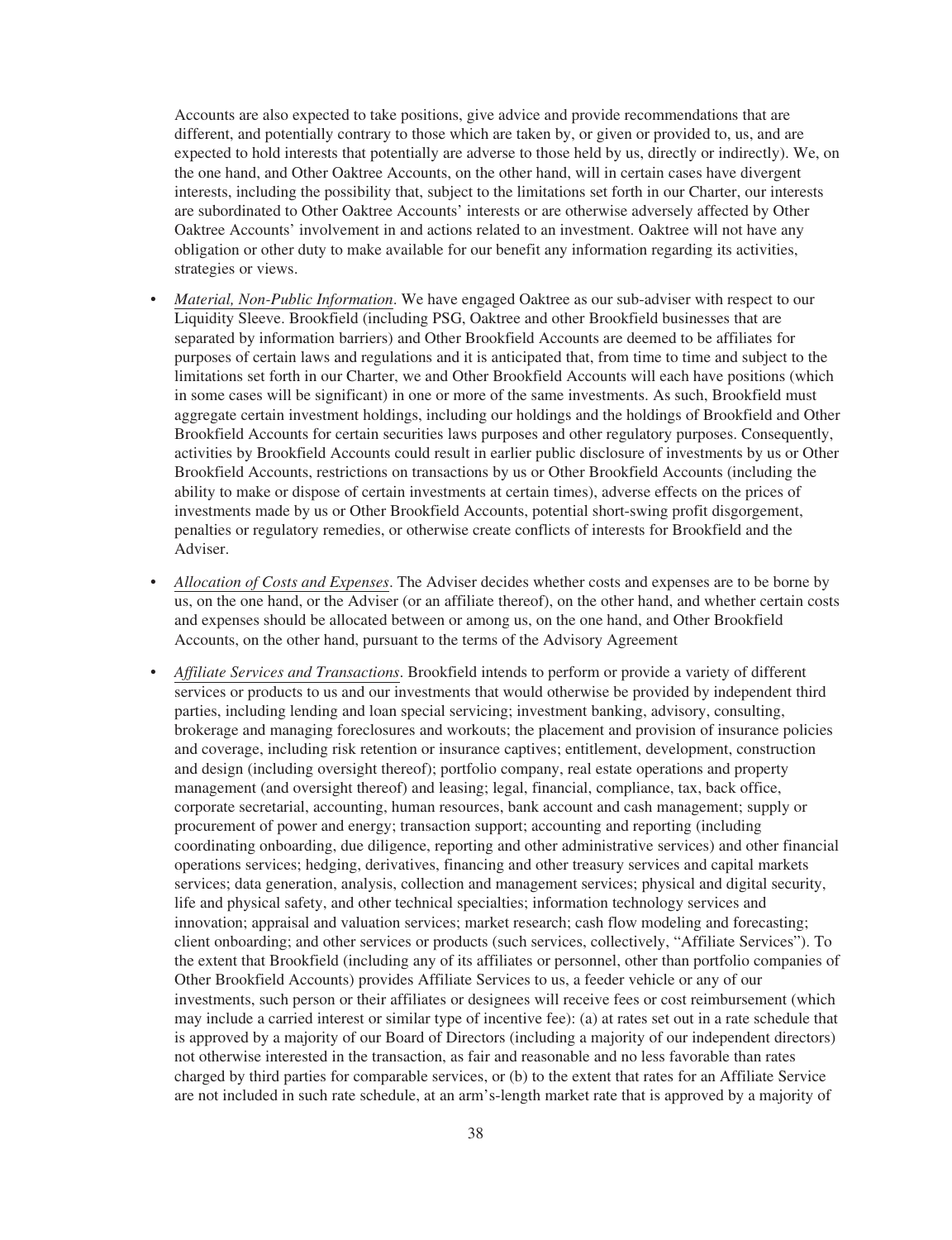our Board of Directors (including a majority of our independent directors) not otherwise interested in the transaction as fair and reasonable and no less favorable than rates charged by third parties for comparable services.

- *Administrative Services*. The Adviser expects to perform certain support services for us and our investments that could otherwise be outsourced to third parties, including legal, accounting, investor relations, tax, capital markets, financial operations services and other administrative services. Pursuant to the Advisory Agreement, we will reimburse the Adviser for such administrative service expenses, including, but not limited to, personnel and related employment costs incurred by the Adviser or its affiliates in performing such services on our behalf, provided that no reimbursement shall be made for expenses related to personnel of the Adviser and its affiliates who provide investment advisory services to us pursuant to the Advisory Agreement or who serve as our directors or executive officers as designated by our Board of Directors. The Adviser will be under no obligation to evaluate alternative providers or to compare pricing for these administrative services. While the Adviser believes that this enhances the services the Adviser can offer to us and our investments in a cost-efficient manner, the relationship presents conflicts of interest. The Adviser will set the compensation for the employees who provide these administrative services and will determine other significant expenditures that will affect the expense reimbursement provided by us and our investments.
- *Transactions with Portfolio Companies*. In addition to any Affiliate Services described above, certain of our investments will in the ordinary course of business provide services or goods to, receive services or goods from, lease space to or from, or participate in agreements, transactions or other arrangements with (including the purchase and sale of assets and other matters that would otherwise be transacted with independent third parties), portfolio companies owned by Other Brookfield Accounts, PSG, Oaktree, Other Oaktree Accounts and Non-Controlled Affiliates. In cases where such portfolio companies are "affiliates" of Brookfield, the Adviser, the Sub-Adviser, or any of their respective affiliates for purposes of our Charter, these transactions will be entered into only with the approval by a majority of our Board of Directors (including a majority of our independent directors) not otherwise interested in the transactions as being fair and reasonable to us and on terms and conditions no less favorable than those which could be obtained from unaffiliated entities. Furthermore, Brookfield (or Other Brookfield Accounts, Other Oaktree Accounts or their businesses) will from time to time make equity or other investments in companies or businesses that provide services to or otherwise contract with us or our investments.
- *Possible Future Activities*. Brookfield expects to expand the range of services that it provides over time. Except as provided herein, Brookfield will not be restricted in the scope of its business or in the performance of any services (whether now offered or undertaken in the future) even if such activities could give rise to conflicts of interest, and whether or not such conflicts are described herein. Brookfield has, and will continue to develop, relationships with a significant number of companies, financial sponsors and their senior managers, including relationships with companies that hold or may have held investments similar to those made by us as well as companies that compete with us. These companies may themselves represent appropriate investment opportunities for us or may compete with us for investment opportunities and other business activities.
- *Consultants*. Brookfield from time to time engages or retains strategic advisors, senior advisors, operating partners, executive advisors, consultants or other professionals who are not employees or affiliates of Brookfield, but which include former Brookfield employees as well as current and former officers of Brookfield portfolio companies (collectively, "Consultants"). Consultants are expected, from time to time, to receive payments from, or allocations or performance-based compensation with respect to, Brookfield, us or our investments. In such circumstances, payments from, or allocations or performance-based compensation with respect to, us or our investments generally will be treated as our expenses. Exclusive arrangements or other factors may result in such compensation arrangements not always being comparable to costs, fees or expenses charged by other third parties. Accounting, network, communications, administration and other support benefits, including office space, may be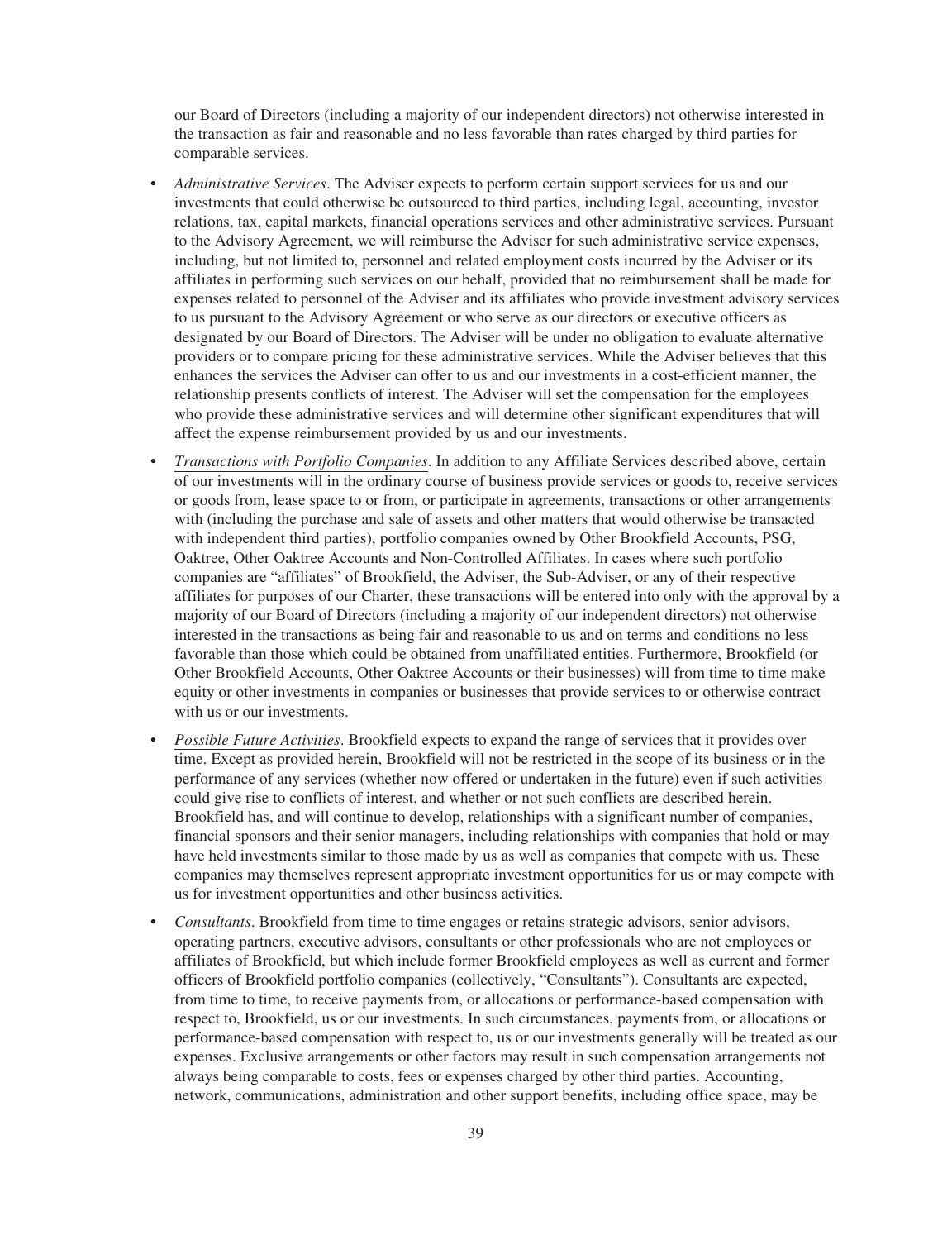provided by Brookfield or us to Consultants without charge, and any costs associated with such support may be borne by us.

- *Shared Resources*. In certain circumstances, in order to create efficiencies and optimize performance, one or more of our investments or properties may determine to share the operational, legal, financial, back-office or other resources of another investment or property, or an investment, or property of Brookfield or an Other Brookfield Account. In connection therewith, the costs and expenses related to such services will be allocated among the relevant entities on a basis that Brookfield determines in good faith is fair and equitable (but which will be inherently subjective). To the extent these types of arrangements constitute transactions between us or our investments on the one hand, and "affiliates" of Brookfield, the Adviser, the Sub-Adviser, or any of their respective affiliates for purposes of our Charter, these arrangements will be entered into only with the approval by a majority of our Board of Directors (including a majority of our independent directors) not otherwise interested in the transactions as being fair and reasonable to us and on terms and conditions no less favorable than those which could be obtained from unaffiliated entities.
- *Travel Expenses*. We will reimburse the Adviser and its affiliates for out-of-pocket travel expenses incurred in identifying, evaluating, sourcing, researching, structuring, negotiating, acquiring, making, holding, developing, operating, managing, selling or potentially selling, restructuring or otherwise disposing of our proposed or actual investments, in connection with the formation, marketing and offering of our shares and otherwise in connection with our business. In addition, travel expenses incurred in the marketing and offering of our shares will be considered offering expenses, including where such travel expenses relate to the offering of a feeder vehicle primarily created to hold our shares of common stock.
- *Service Providers*. From time to time, our service providers or service providers of our investment entities invest in us or are sources of investment opportunities and counterparties therein, or otherwise participate in transactions or other arrangements (or otherwise have a business, financial or other relationship) with us, Brookfield or Brookfield affiliates. Furthermore, employees of Brookfield or Brookfield portfolio companies have and may in the future have family members or relatives employed by service providers to us, any Other Brookfield Account or Brookfield. All of the above factors may influence Brookfield in deciding whether to select such a service provider. In addition, we and Other Brookfield Accounts (including Brookfield for its own account) and their portfolio companies often engage common providers of goods or services. These common providers sometimes provide bulk discounts or other fee discount arrangements, which may be based on an expectation of a certain amount of aggregate engagements by Other Brookfield Accounts and portfolio companies over a period of time.
- *Use of Brookfield Arrangements*. We may seek to use a swap, currency conversion or hedging arrangement or line of credit or other financing that Brookfield has in place for our own benefit or the benefit of Other Brookfield Accounts. In this case, Brookfield will pass through the terms of such arrangement to us as if we had entered into the transaction itself. However, in such cases we will be exposed to Brookfield's credit risk since we will not have direct contractual privity with the counterparty. Further, it is possible that we may have been able to obtain more favorable terms for our company if we had entered into the arrangement directly with the counterparty.
- *Insurance*. The Adviser will cause us to purchase insurance for the benefit of our company and other indemnified parties with respect to matters related to our business (including directors and officers liability insurance and errors and omissions insurance), or for our benefit or any of our investments, with respect to investment-related matters (including terrorism, property, title, liability and fire insurance or extended coverage). We and Other Brookfield Accounts and their portfolio companies and other investments may utilize Brookfield affiliates for placement and administration of insurance or an affiliated insurance broker or insurance provider in connection with all or part of their insurance coverage, and we may leverage the scale of Brookfield by participating in shared, or umbrella,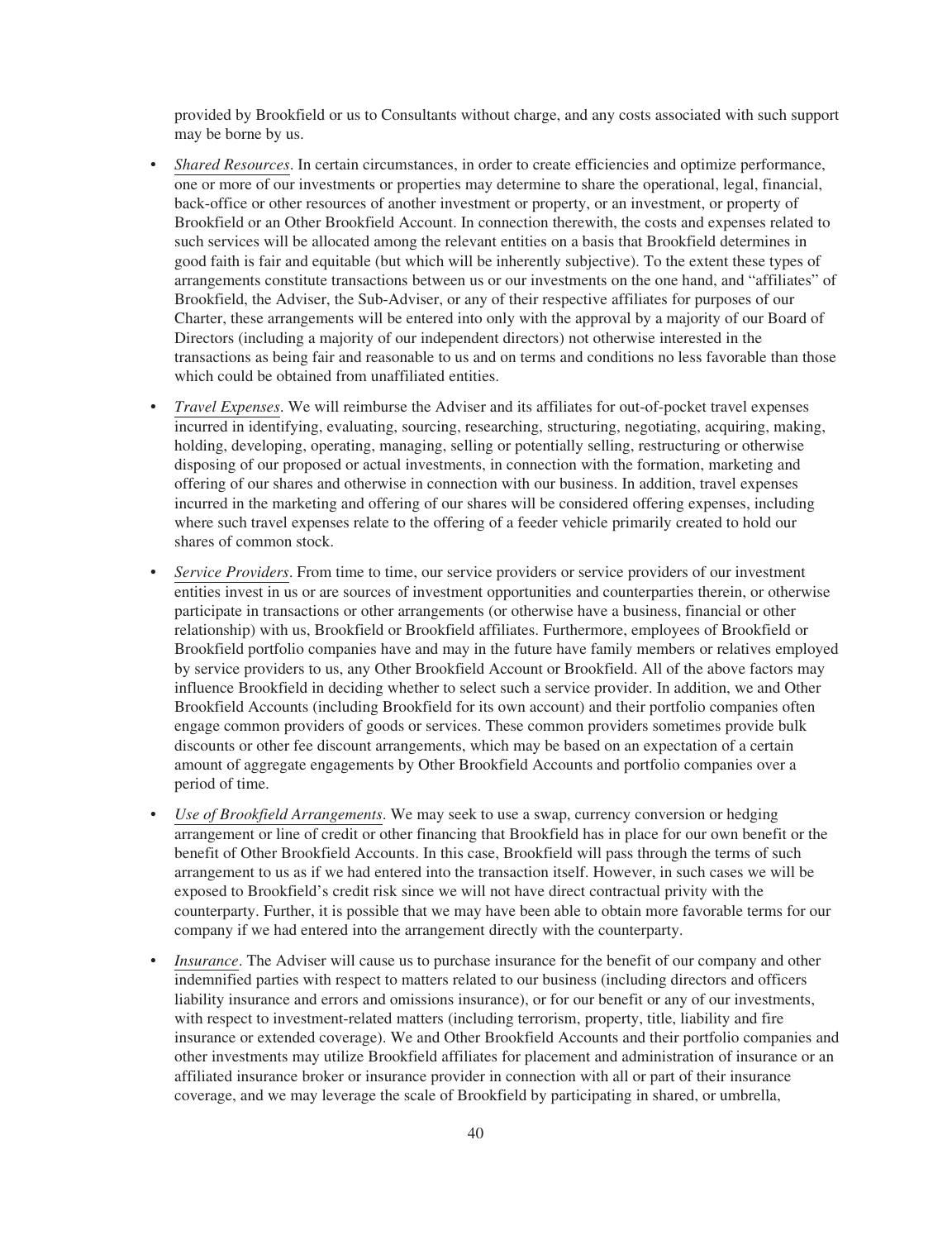insurance policies as part of a broader group of entities affiliated with Brookfield. To the extent an insurance policy provides coverage with respect to matters related to our company or our investments, all or a portion of the fees and expenses (including premiums) of such insurance policy and its placement will be allocated to us. Because Brookfield will bear a portion of such fees and expenses and has differing investment interests in the funds and accounts it manages, conflicts may arise in the determination of the proper allocation of such fees and expenses among Brookfield and such funds and accounts.

- *Diverse Interests*. In certain circumstances, the Brookfield Investor in its capacity as one of our stockholders may have conflicting investment, tax and other interests with the interests of other stockholders. Such conflicting interests may relate to or arise from, among other things, the nature of our investments, the residency or domicile of our stockholders and the manner in which one or more of our investments are reported for tax purposes. As a consequence, in certain circumstances, conflicts of interest will arise in connection with the decision made by the Adviser, including with respect to the nature, structuring or reporting of our investments, that may be adverse to our stockholders generally, or may be more beneficial for a particular stockholder than for another, including with respect to stockholders' particular tax situations. In selecting and structuring potential investments appropriate for us, the Adviser will consider our investment and tax objectives and those of our stockholders as a whole (and those of investors in Other Brookfield Accounts that participate in the same investments as us), not the investment, tax or other objectives of any stockholder individually. However, conflicts may arise if certain stockholders have objectives that conflict with ours. In addition, Brookfield may face certain tax risks based on positions we take, including as a withholding agent. In connection therewith, Brookfield may take certain actions, including withholding amounts to cover actual or potential tax liabilities, that it may not have taken in the absence of such tax risks.
- *Allocation of Personnel*. The Adviser and its affiliates will devote such time as they deem necessary to conduct our business affairs in an appropriate manner. However, Brookfield personnel will also work on matters related to Other Brookfield Accounts. Accordingly, conflicts may arise in the allocation of personnel among us and such Other Brookfield Accounts.
- *Fees and Other Compensation to the Adviser and the Dealer Manager*. The agreements between us and the Adviser and the Dealer Manager are not the result of arm's-length negotiations. As a result, the fees we agree to pay pursuant to these agreements may exceed what we would pay to an independent third party. These agreements, including the Advisory Agreement and the Dealer Manager Agreement, require approval by a majority of our directors, including a majority of the independent directors, not otherwise interested in such agreements, as being fair and reasonable to us and on terms and conditions no less favorable than those which could be obtained from unaffiliated entities.

The timing and nature of the fees the Adviser and the Dealer Manager will receive from us could create a conflict of interest between the Adviser and our stockholders. Specifically, the Adviser is responsible for the calculation of our NAV, and the management fee we pay the Adviser and the fees we pay the dealer manager are based on our NAV. Among other matters, the compensation arrangements could affect the judgment of the Adviser's personnel with respect to: the continuation, renewal or enforcement of our agreements with the Adviser and its affiliates, including the Advisory Agreement and the agreement with the Dealer Manager; the decision to adjust the value of any of our investments or the calculation of our NAV; and public offerings of equity by us, which may result in increased advisory fees to the Adviser and increased fees to the Dealer Manager.

• *UPREIT Structure*. Our umbrella partnership real estate investment trust ("UPREIT") structure may result in potential conflicts of interest with limited partners in the Operating Partnership whose interests may not be aligned with those of our stockholders. Our directors and officers have duties to our corporation and our stockholders under Maryland law and our Charter in connection with their management of the corporation. At the same time, the OP GP, our wholly-owned subsidiary, as general partner of the Operating Partnership, has fiduciary duties under Delaware law to the Operating Partnership and to the limited partners in connection with the management of the Operating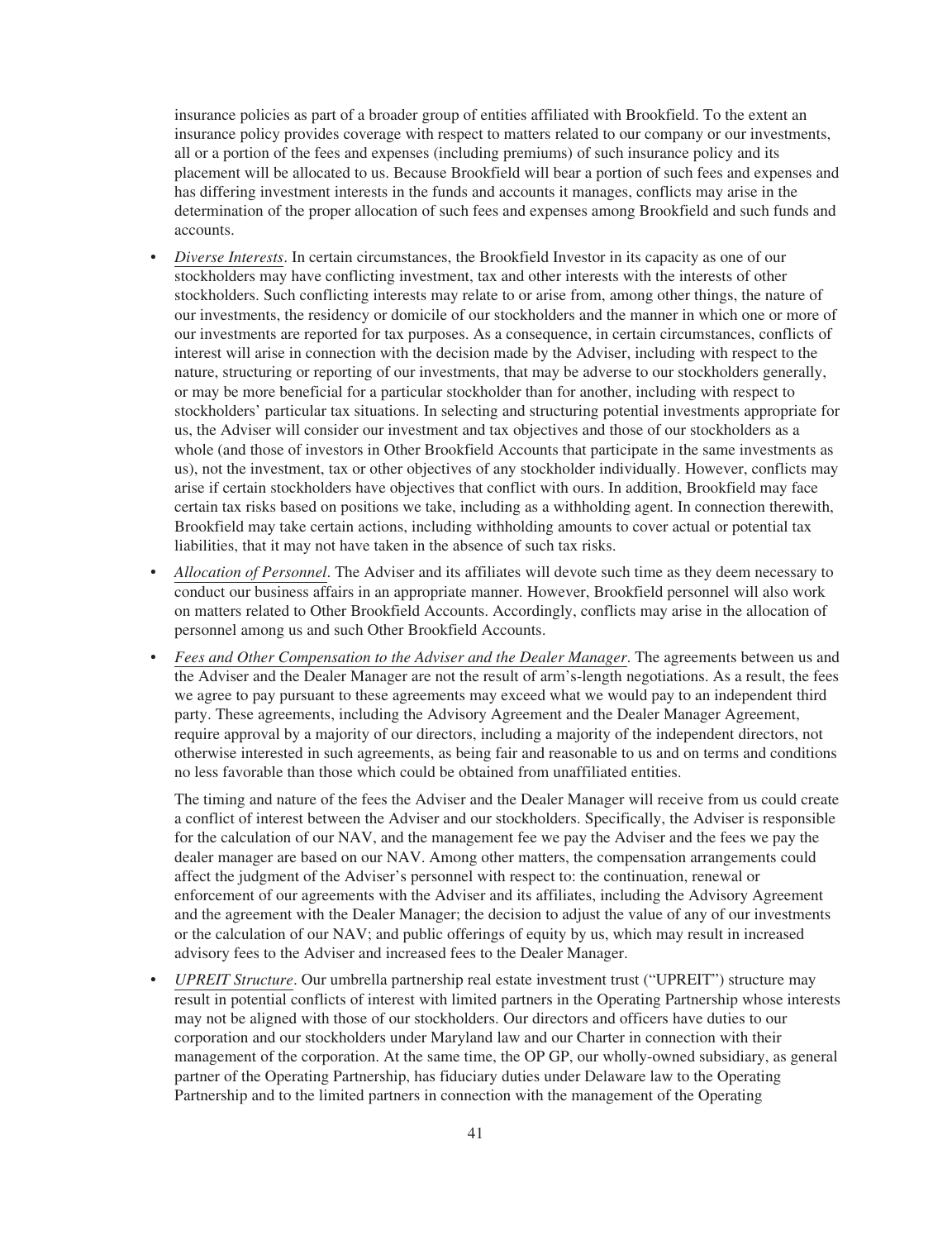Partnership. Our duties as the sole member of the general partner of the Operating Partnership may come into conflict with the duties of our directors and officers to our company and our stockholders. Additionally, the partnership agreement expressly limits the general partner's liability by providing that it will not be liable or accountable to the Operating Partnership for losses sustained, liabilities incurred or benefits not derived if it acted in good faith. In addition, the Operating Partnership is required to indemnify the general partner for liabilities the general partner incurs in dealings with third parties on behalf of the Operating Partnership.

- *Calculation Errors*. The calculation of amounts due to the Adviser and Brookfield affiliates in connection with the provision of services to us and our investments is complex, and Brookfield may make errors in determining the amount to be paid or distributed. When such an error that disadvantaged us is discovered, Brookfield will make us whole for such excess payment or distribution based on the particular situation, which may involve a return of distributions or fees or a waiver of future distributions or fees, in each case in an amount necessary to reimburse us for such overpayment. In such cases, Brookfield will determine whether to pay interest to us based on the facts and circumstances of the error, and generally does not expect to pay interest when the amounts in question are immaterial or when the error is corrected promptly. When an error that advantages us is discovered, Brookfield will correct such underpayment by causing us to make additional payments or distributions, as applicable; however, we will not be charged interest in connection with any such underpayment.
- *Investment Banking and Other Activities*. Brookfield and its affiliates may provide investment banking, advisory, consulting, restructuring, broker-dealer and other services to third parties, including investments in which we may desire to invest or issuers with which we may desire to transact. In such circumstances, we may be restricted from pursuing such investment or transaction as a result of limitations imposed by, among other things, applicable law or Brookfield's internal conflicts or compliance policies.
- *Brookfield Conflicts Committee*. Numerous actual and potential conflicts of interest are expected to arise in connection with the management and operation of our company, our investments and other activities. Pursuant to our Charter, certain conflicts of interest are required to be disclosed to, or approved by, our Board of Directors. Other conflicts of interest, however, will be resolved by Brookfield. In certain circumstances, potential conflicts of interest related to Brookfield and us may arise, which the Adviser, in its discretion, determines to present to Brookfield's conflicts committee for review and approval. Brookfield's conflicts committee is intended to provide review and analysis, and ensure appropriate resolution, of potential conflicts of interest. However, there can be no assurance that the Adviser will send all potential conflicts of interest to the conflicts committee. Furthermore, the conflicts committee is comprised of representatives from Brookfield and, as a result, (a) such representatives may themselves be subject to conflicts of interest and (b) there can be no assurance that any determinations made by the conflicts committee will be favorable to us. The conflicts committee will act in good faith to resolve potential conflicts of interest in a manner that is fair and balanced, taking into account the facts and circumstances known to it at the time. However, there is no guarantee that the conflicts committee will make the decision that is most beneficial to us or that the conflicts committee would not have reached a different decision if additional information were available to it.
- *Review of Transactions by the Independent Directors of the Board of Directors*. Every transaction that we enter into with the Adviser, the Sub-Adviser, or their respective affiliates will be subject to an inherent conflict of interest. Our Board of Directors may encounter conflicts of interest in enforcing our rights against any affiliate of the Adviser in the event of a default by or disagreement or in invoking powers, rights or options pursuant to any agreement between us and the Adviser or any of its affiliates. In order to reduce or eliminate certain potential conflicts of interest, our Charter requires that certain transactions are to be reviewed by our independent directors.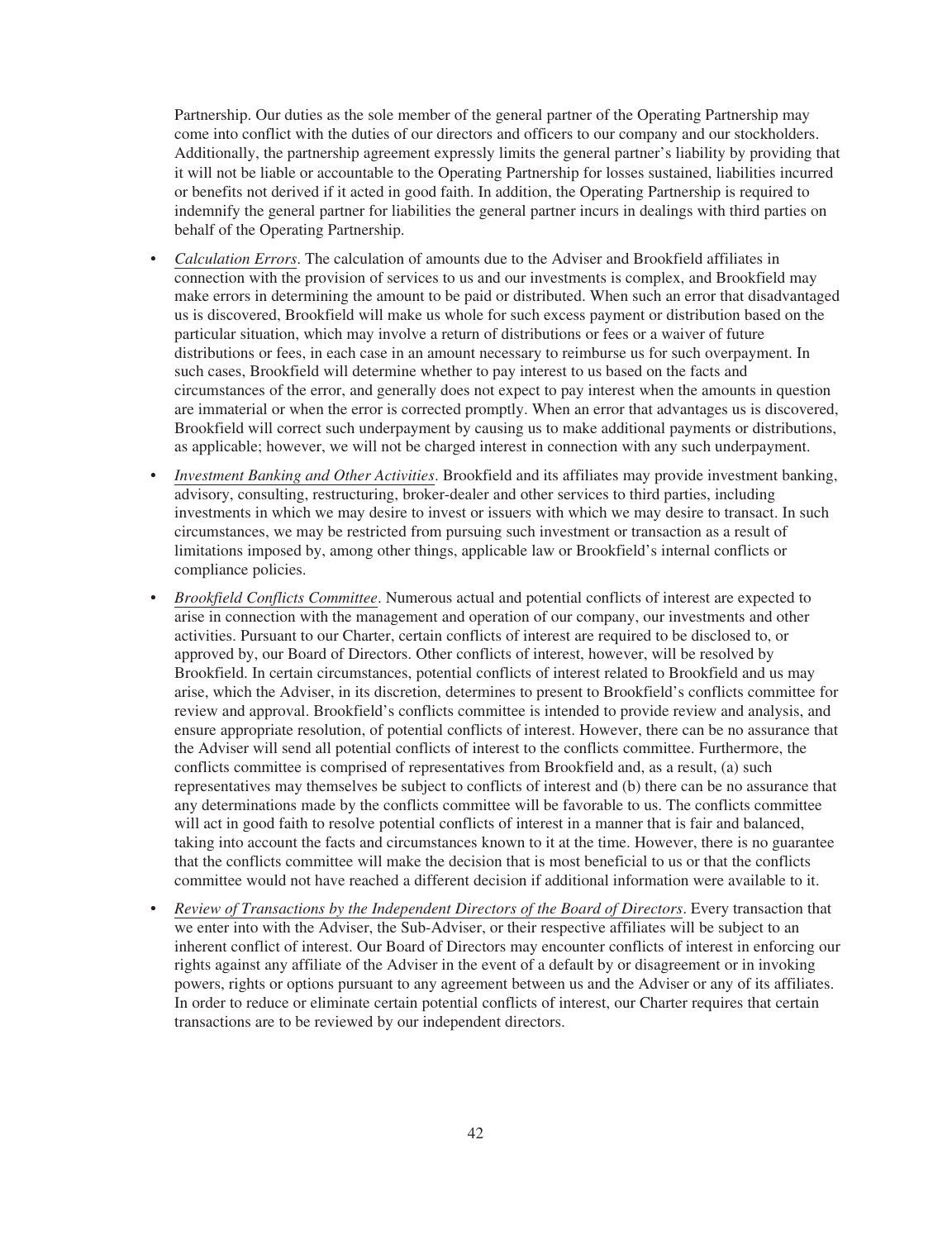#### **STOCKHOLDER PROPOSALS FOR THE 2023 ANNUAL MEETING**

<span id="page-49-0"></span>If any stockholder wishes to propose a matter for consideration at our 2023 Annual Meeting of Stockholders (the "2023 Annual Meeting"), the proposal should be mailed by certified mail return receipt requested, to our Secretary, Brookfield Real Estate Income Trust Inc., at Brookfield Place, 250 Vesey Street, 15th Floor, New York, NY 10281. To be eligible under the SEC's stockholder proposal rule (Rule 14a-8(e) of the Exchange Act) for inclusion in our proxy statement for the 2023 Annual Meeting, a proposal must be received by our Secretary on or before January 2, 2023. Failure to deliver a proposal in accordance with this procedure may result in it not being deemed timely received.

In addition, our Bylaws permit stockholders to nominate candidates for director and present other business for consideration at our annual meeting of stockholders. To make a director nomination or present other business for consideration at the 2023 Annual Meeting, you must submit a timely notice in accordance with the procedures described in our Bylaws. To be timely, a stockholder's notice must be delivered to the Secretary at the principal executive offices of our Company not earlier than the 150<sup>th</sup> day nor later than 8:00 p.m., New York time, on the 120<sup>th</sup> day prior to the first anniversary of the date the preceding year's proxy statement is released to stockholders. Therefore, to be presented at our 2023 Annual Meeting, such a proposal must be received on or after December 3, 2022, but not later than 8:00 p.m., New York time, on January 2, 2023. In the event that the date of the 2023 Annual Meeting is advanced or delayed by more than 30 days from the anniversary date of this year's Annual Meeting of Stockholders, notice by the stockholder to be timely must be so delivered not earlier than 150 days prior to the 2023 Annual Meeting and not later than 8:00 p.m., New York time, on the later of 120 days prior to the 2023 Annual Meeting or the tenth day following the day on which public announcement of the date of the 2023 Annual Meeting is first made. Any such proposal will be considered timely only if it is otherwise in compliance with the requirements set forth in our Bylaws.

#### **HOUSEHOLDING OF PROXY MATERIALS**

<span id="page-49-1"></span>SEC rules permit companies and intermediaries such as brokers to satisfy delivery requirements for proxy statements and notices with respect to two or more stockholders sharing the same address by delivering a single proxy statement or a single notice addressed to those stockholders. This process, which is commonly referred to as "householding," provides cost savings for companies by reducing printing and mailing costs and helps the environment by conserving natural resources. Some brokers household proxy materials, delivering a single proxy statement or notice to multiple stockholders sharing an address unless contrary instructions have been received from the affected stockholders. Once you have received notice from your broker that they will be householding materials to your address, householding will generally continue until you are notified otherwise or until you revoke your consent. If, at any time, you no longer wish to participate in householding and would prefer to receive a separate proxy statement or notice, or if your household is receiving multiple copies of these documents and you wish to request that future deliveries be limited to a single copy, please notify your broker. You can also request prompt delivery of a copy of the proxy statement and annual report by contacting us in writing to our Secretary, Brookfield Real Estate Income Trust Inc., at Brookfield Place, 250 Vesey Street, 15th Floor, New York, NY.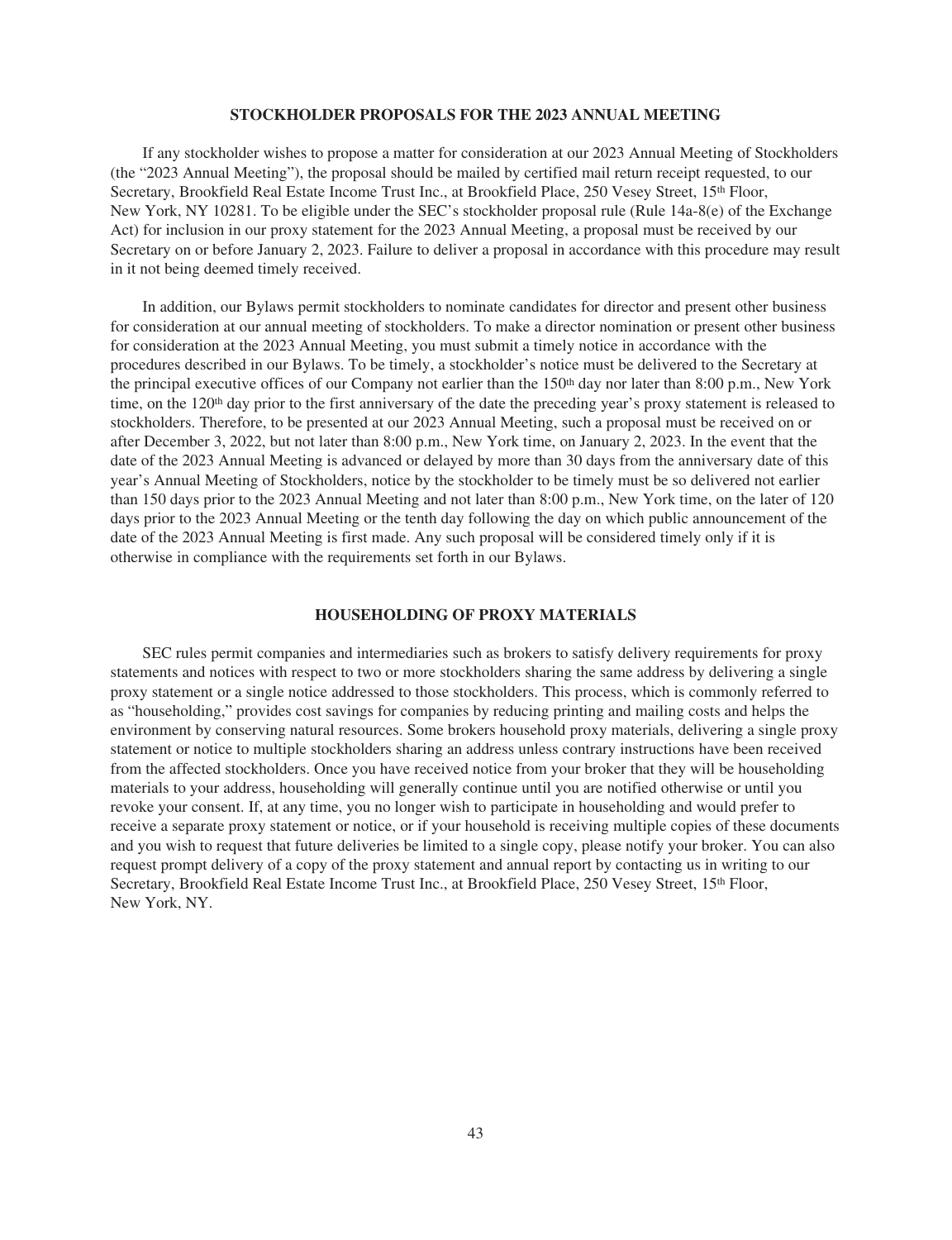#### **OTHER BUSINESS**

<span id="page-50-0"></span>The Board does not know of any other matters to be brought before the meeting. If other matters are presented, the proxy holders have authority to vote all proxies in accordance with their discretion.

By Order of the Board of Directors,

*/s/ Michelle L. Campbell* Michelle L. Campbell Secretary

**We make available, free of charge on our website, all of our filings that are made electronically with the SEC, including Forms 10-K, 10-Q and 8-K. To access these filings, go to our website** *(www.brookfieldreit.com)* **and click on "Stockholders Communications" under the "Resources" heading. Copies of our Annual Report on Form 10-K for the year ended December 31, 2021, including financial statements and schedules thereto, filed with the SEC, are also available without charge to stockholders upon written request addressed to our Secretary, Brookfield Real Estate Income Trust Inc., at Brookfield Place, 250 Vesey Street, 15th Floor, New York, NY 10281.**